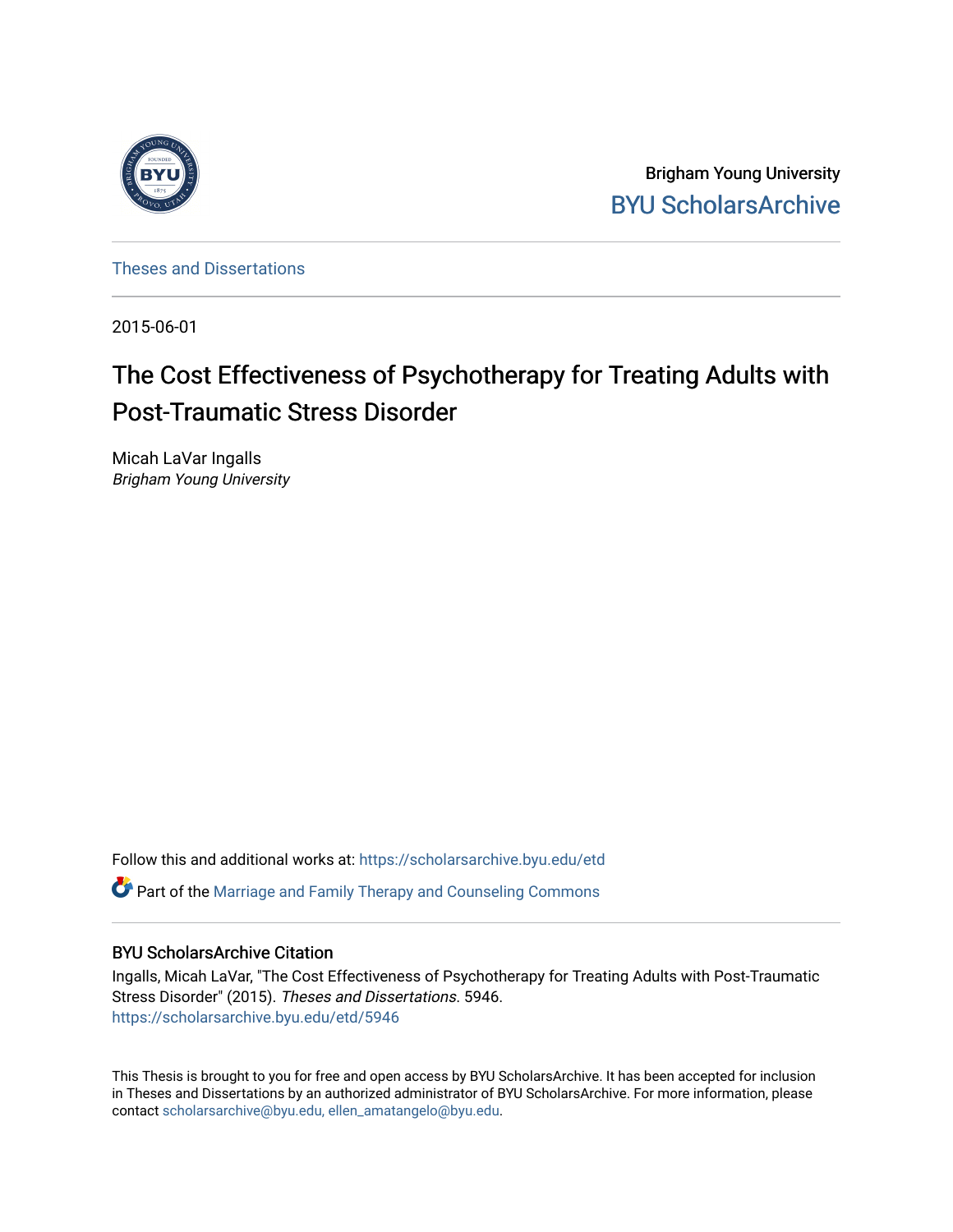The Cost Effectiveness of Psychotherapy for Treating

Adults with Post-Traumatic Stress Disorder

Micah LaVar Ingalls

A thesis submitted to the faculty of Brigham Young University in partial fulfillment of the requirements for the degree of

Master of Science

D. Russell Crane, Chair Angela Bradford Richard Miller

School of Family Life

Brigham Young University

June 2015

Copyright © 2015 Micah LaVar Ingalls

All Rights Reserved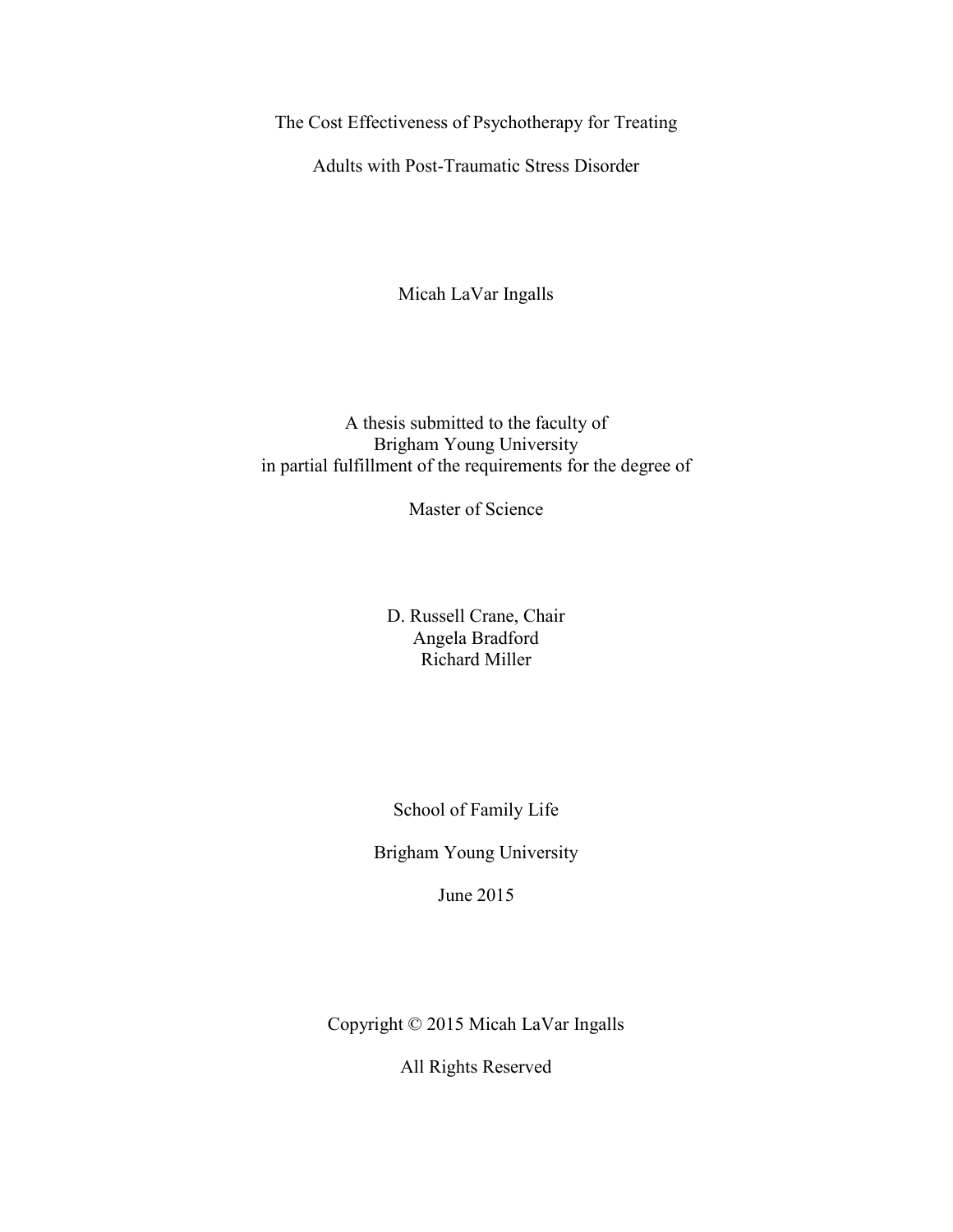#### ABSTRACT

#### The Cost Effectiveness of Psychotherapy for Treating Adults with Post-Traumatic Stress Disorder

Micah LaVar Ingalls School of Family Life, BYU Master of Science

This paper presents results from cost-analysis research for treating Post-Traumatic Stress Disorder in adults. Data for this research was provided by Cigna, a nation-wide healthcare manager in the United States of America. The sample size was 12,845 adults who were diagnosed with PTSD and received outpatient individual and family psychotherapy from one of the following mental health care providers: Marriage and Family Therapists (MFTs), Master's Nurses (RNs), Medical Doctors (MDs), Professional Counselors (LPCs), Psychologists (PSYs), and Social Workers (MSWs). Results were compared across treatment modality, across practitioner license type and between practitioner educational levels. The results demonstrated that family therapy was most cost effective and used the fewest sessions, while mixed therapy was least cost effective. Among practitioner licensure types MDs were found to be the most cost effective, while the group of RNs, MSWs and MFTs were least cost effective compared to one another. Also, no significant differences in cost effective treatment outcomes were found between Masters Level and Doctoral Level practitioners.

Keywords: cost effectiveness, cost, post-traumatic stress disorder, ptsd, psychotherapy, family therapy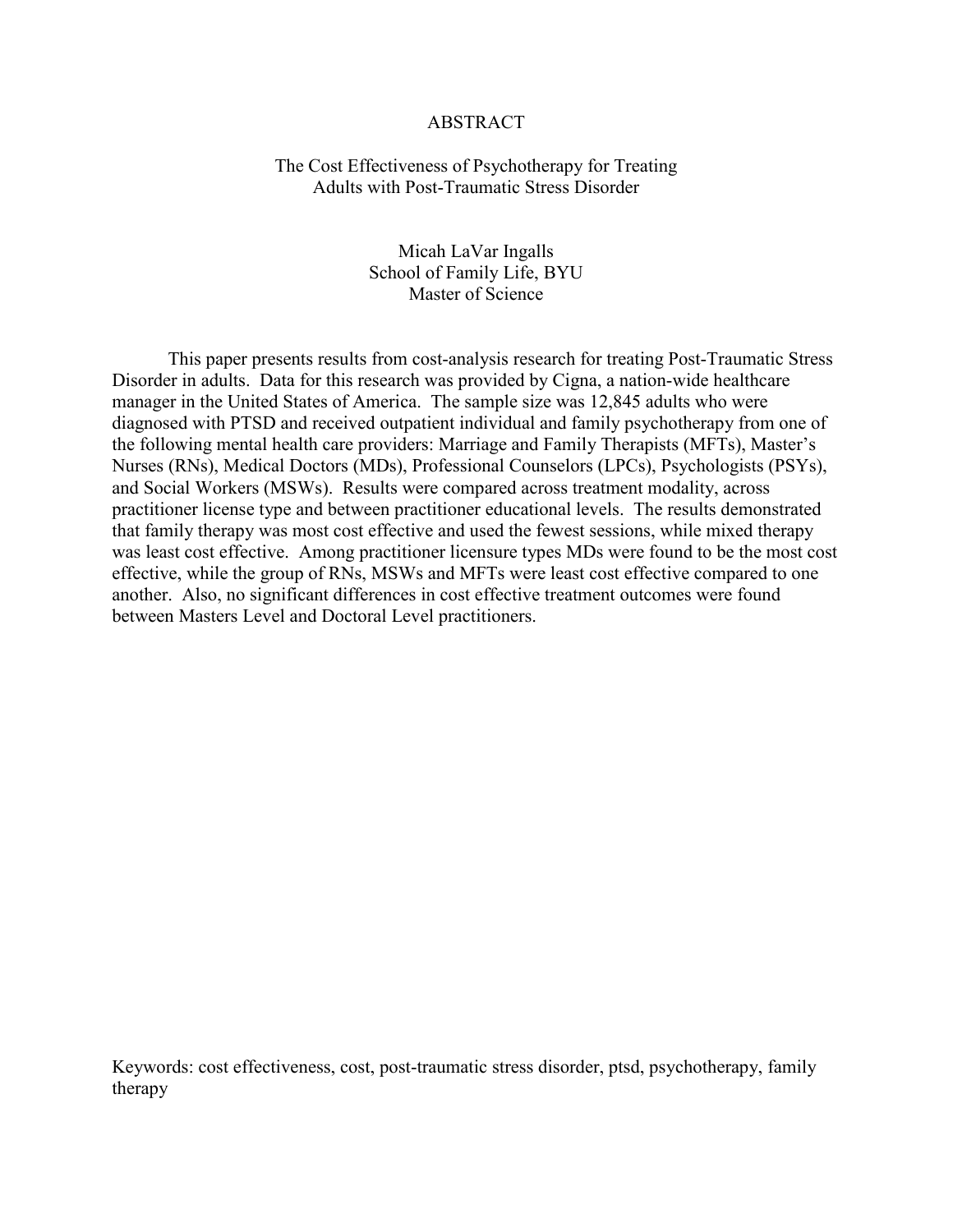#### ACKNOWLEDGEMENTS

The completion of this thesis represents in part the culmination of my experiences in the Brigham Young University Marriage and Family Therapy Master's program. As such I would like to thank all of those who supported me and believed in me throughout my time in the MFT program. In particular I would like to thank my loving and supporting parents for believing in me and sacrificing to support me in all my academic struggles and endeavors. Thank you for teaching me to work hard and to finish the game. I would like to thank my amazing wife, who was there to support me through the discouraging and disappointing experiences and who also celebrated the triumphs with me.

I would like to thank Dr. D. Russell Crane for providing me with the opportunity to attend BYU's Marriage and Family Therapy program. Dr. Crane provided me with personal growth promoting experiences and career building opportunities. Thank you for opening the door for the many blessings that I received in this program. I would also like to thank each member of my cohort for loving, accepting and supporting me as I worked to be who I am and become who I needed to become. Thank you for providing the opportunities for healing experiences.

Finally I would like to express gratitude to the collaborators who assisted in making this project possible: Jodi Aronson Prohofsky, PhD, LMFT, Former Senior Vice President of Operations, Cigna, and now Senior Director of Channel Management, Health, and Wellness, Wal-Mart Stores, Inc. and David Bergman, JD, Former Director of Legal and Government Affairs at AAMFT, now VP of Legal & External Affairs & Chief Legal Officer, National Board for Certified Counselors.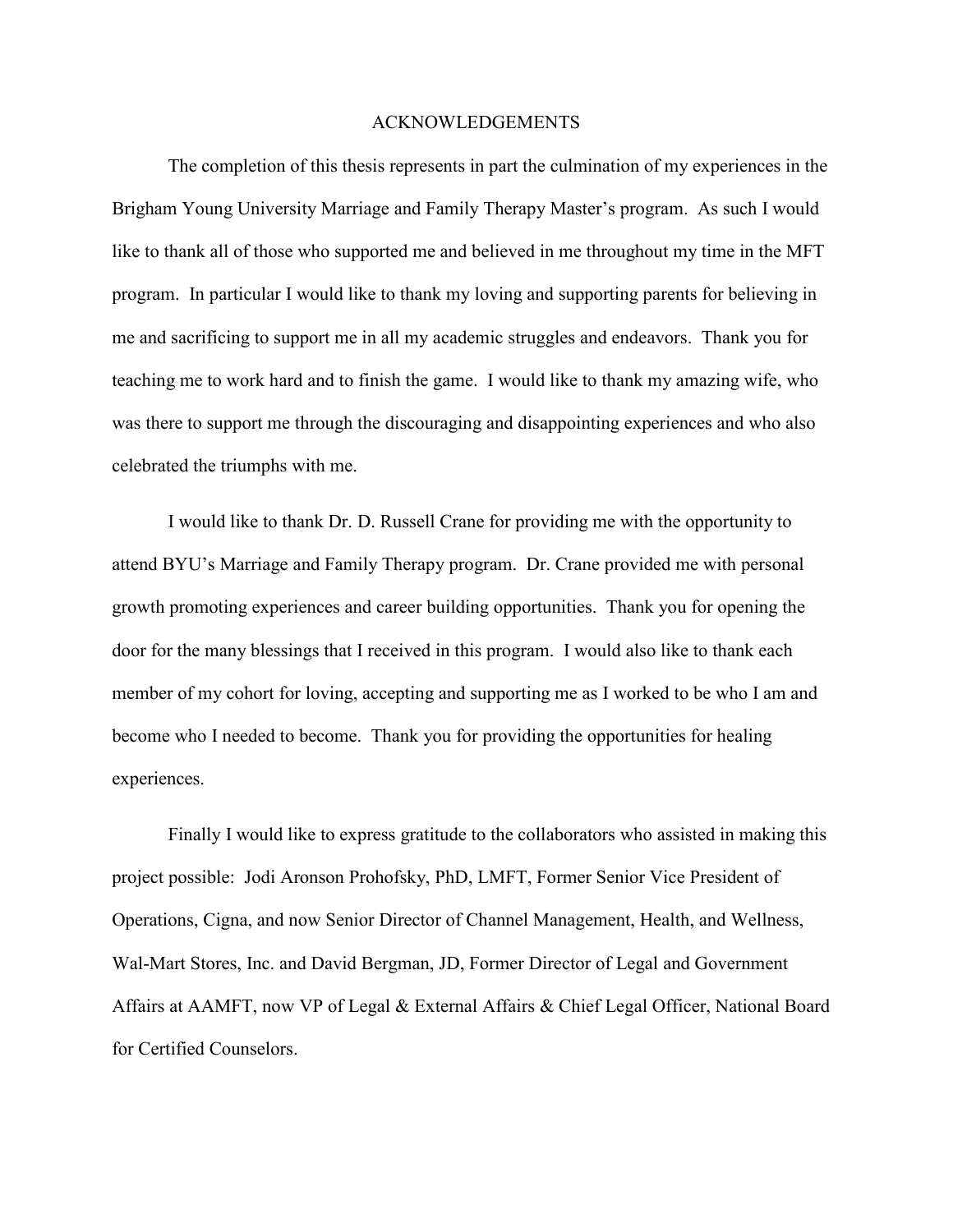## **TABLE OF CONTENTS**

<span id="page-4-0"></span>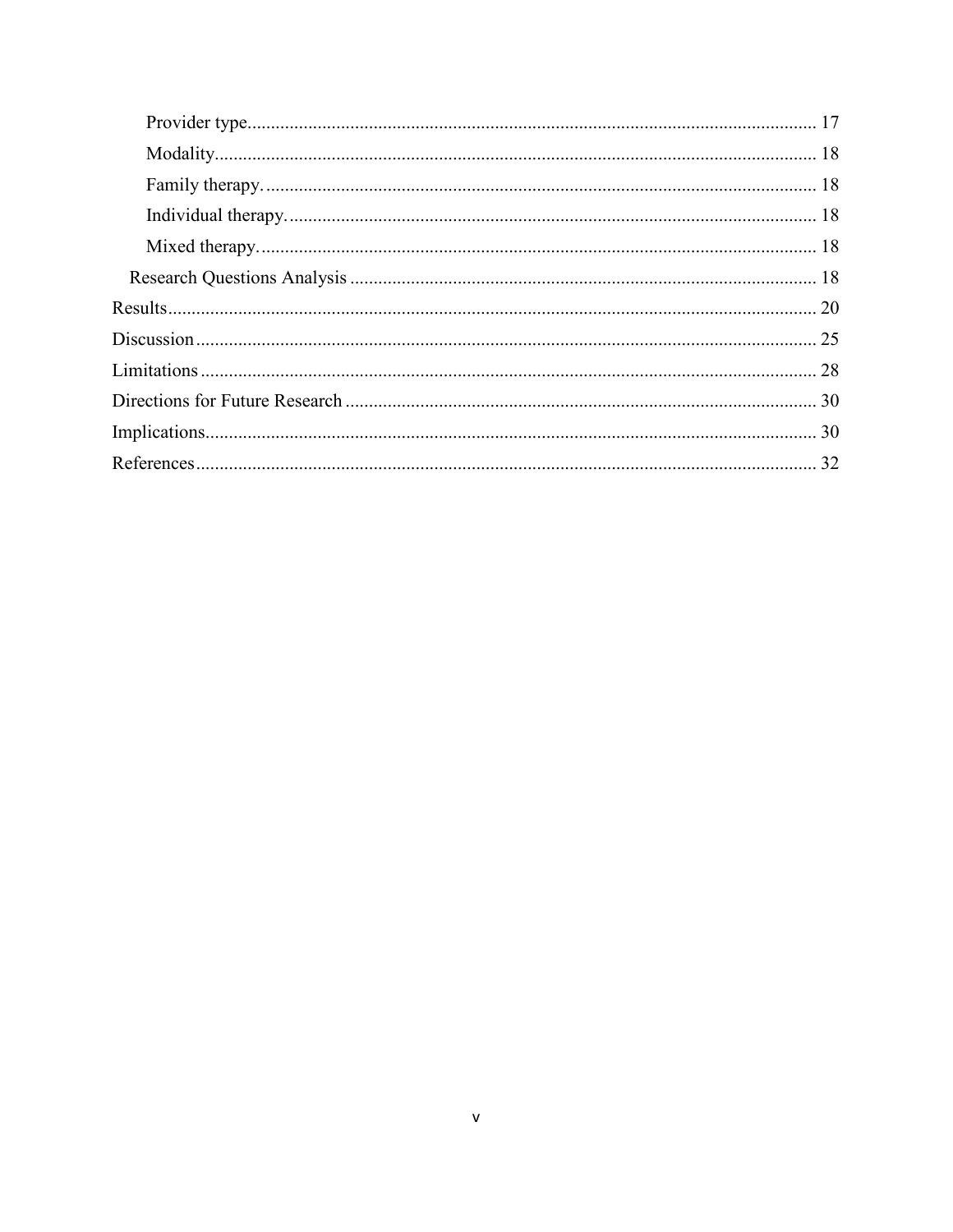## LIST OF TABLES

<span id="page-6-0"></span>

| Table 1 Descriptive Statistics for PTSD in Adults                                               | 41 |
|-------------------------------------------------------------------------------------------------|----|
|                                                                                                 | 42 |
| Table 3 Recidivism and Dropout Logistic Regression by Modality as Compared to Family            |    |
| <i>Therapy</i> .                                                                                | 43 |
|                                                                                                 | 44 |
| Table 5 Total Cost Comparison between Professions in the First EOC for Adult PTSD  45           |    |
| Table 6 Total Number of Sessions Comparison between Professions in the First EoC for Adult      |    |
|                                                                                                 |    |
| Table 7 Cost Effectiveness Difference Comparison between Professions in the first EoC for Adult |    |
| PTSD.                                                                                           | 47 |
| Table 8 Dropout and recidivism Logistic Regression by Practitioner License as Compared to       |    |
| Marriage and Family Therapists                                                                  | 48 |
|                                                                                                 | 49 |
|                                                                                                 | 50 |
|                                                                                                 | 51 |
|                                                                                                 | 52 |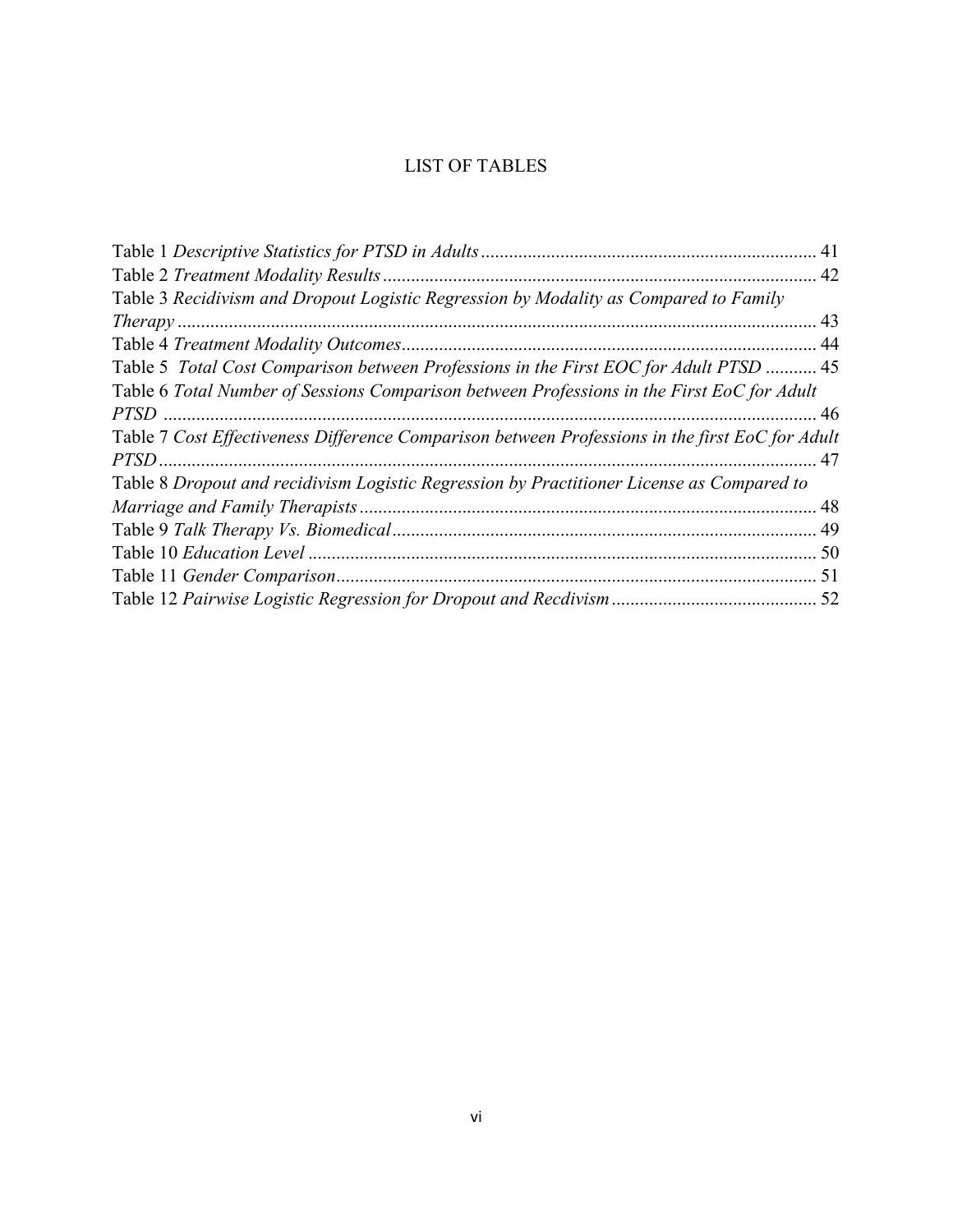#### **Introduction**

<span id="page-7-0"></span>Post-Traumatic Stress Disorder (PTSD) is associated with significant psychological, physical, and relational burdens (Greenman & Johnson, 2012; APA, 2013; Gallagher and Ressick; 2013). The changes that individuals and families experience with PTSD can result in a variety of individual and relational distresses (Gorman, Fitzgerald & Blow, 2009; Boss, 2010). Research continues to bring to light better understanding about mental health disorders, their symptoms, and best practice techniques. This study adds to the mental health field by conducting a comparative cost analysis which considers the cost effectiveness of treating Post-Traumatic Stress Disorder (PTSD) among adults.

 Lifetime prevalence rates of PTSD for the general public are between 6% and 9% (Pacella, Hruska, & Delahanty, 2013), with the DSM-V claiming lifetime prevalence rates for a 75 year lifespan at 8.7% (APA, 2013). Individuals diagnosed with PTSD often experience a broad range of biopsychosocial problems (Reynolds, 2007; Monson et al., 2012; Bryant & Friedman, 2001; Coulter, 2013) such as relational distress, a heightened startle response, nightmares, flashbacks, increases in fear, and demands for control in life, along with many other changes. Furthermore, adults diagnosed with PTSD also have a high comorbidity with depression and a strong correlation with suicide (APA, 2013; Davis, Witte & Weathers, 2014; Ramsaw et al. 2014). The general symptoms of PTSD combined with the trauma, in addition with a correlation with other biopsychosocial responses, provides a compelling argument for the study of a variety of treatment modalities to find the most cost effective treatment for PTSD and its associated symptoms.

Moreover, the far reaching effects of PTSD are felt by the individual who is suffering from trauma related symptoms, by their family, by their associates as well as by their society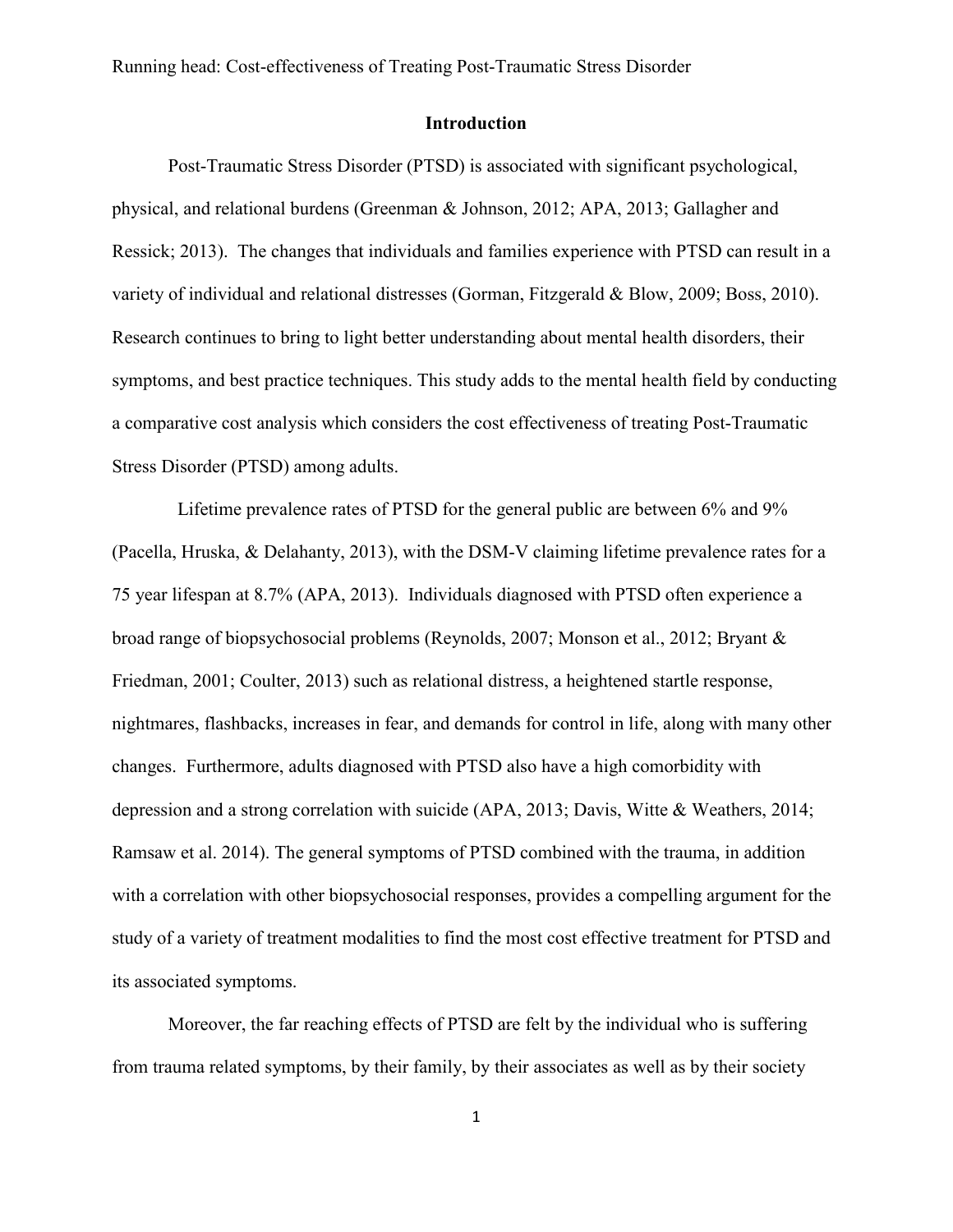(Kilmer et al., 2011; Coulter, 2013). These effects are felt emotionally, relationally and financially. Therefore, conducting a comparative cost effectiveness analysis of various factors that influence treatment outcome is beneficial to individuals, families, and society (Basham, 2008; Crane & Payne, 2011). The research reported in the current study compares the cost effectiveness of treating PTSD across treatment modalities (individual, family, and mixed psychotherapy); across practitioner licensure type (Marriage and Family Therapists (MFTs), Master's Nurses (RNs), Medical Doctors (MDs), Professional Counselors (LPCs), Psychologists (PSYs), and Social Workers (MSWs)); between types of treatment approaches (biomedically oriented vs. talk therapy oriented); and between education and the associated differences in payment rates for masters vs. doctoral level practitioners. Comparing across practitioner type will allow for the analysis of the cost of therapeutic services provided to clients. The costs of therapy are examined and compared in terms of cost effectiveness, client drop out, and client recidivism. The results of this data provides policy makers with information to assist them in their efforts to provide cost effective treatments for individuals, families, and societies suffering from the effects of PTSD (Mills, 2012; Forneris et al., 2013; Crane & Payne, 2011; Law & Crane, 2000).

#### **Literature Review**

#### <span id="page-8-1"></span><span id="page-8-0"></span>**Post-Traumatic Stress Disorder**

Post-Traumatic Stress Disorder involves exposure to or experiencing an event that resulted in the individual experiencing intense fear, helplessness, or horror. This could occur from experiencing or witnessing combat trauma, violent assaults, sexual assaults, car accidents, natural disasters or any other form of trauma. As a result, individuals may have symptoms such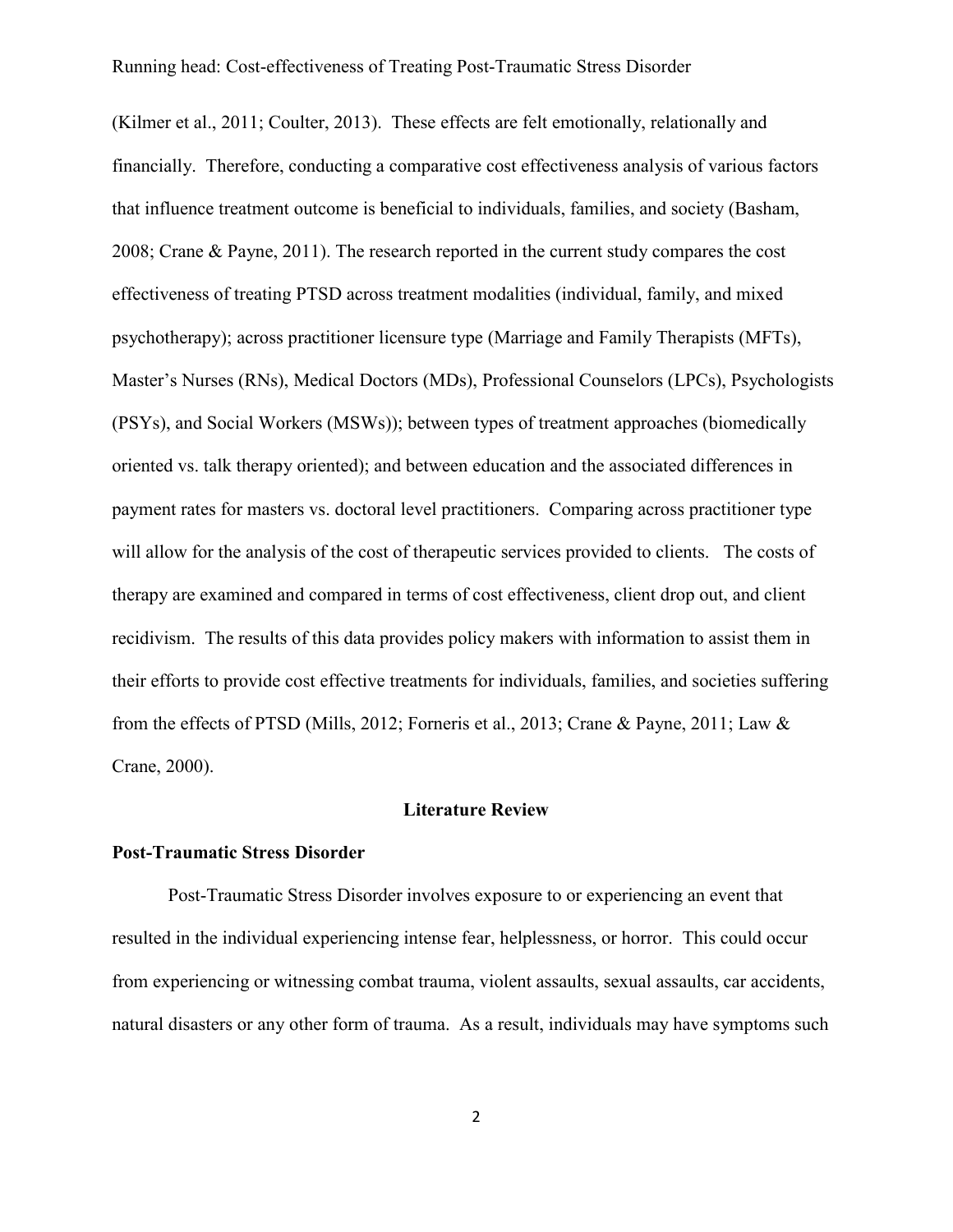as re-experiencing the event, distressing dreams, feeling as if the event were recurring intense psychological distress, or strong physiological responses to external stimuli (APA, 2013).

Research shows that lifetime prevalence rates of PTSD range from 6-9% for the general population and about 17% for military combat populations —U.S. Army soldiers and Marines assessed during the time of deployment in Iraq (Sundin, Fear, Iversen, Rona, & Wessely, 2010). Since PTSD is two to three times higher in military combat populations, they can be a good sample for medical cost offset research. An example of the potential cost offset effect for trauma treatment is demonstrated by Foreneris et al. (2013). They estimated that if all U.S. military personnel received evidence based care (that is care that is proven to reduce symptoms) the total treatment expenditure for treating trauma and depression among military combat veterans could be reduced by as much as \$1.7 billion over a two year treatment period (Forneris et al., 2013). Even though ideal treatment will not always occur, Forneris et al.'s (2013) results suggest the potential monetary value of psychotherapy treatment of PTSD.PTSD is a growing problem among combat veterans and is often comorbid with other mental health issues (Chan, Cheadle, Reiber, Unützer, & Chaney, 2009)**.** Based on Chan et al.'s (2009) study, individuals diagnosed with PTSD had higher utilization of health care. They also reported that over a one year period individuals with both PTSD and depression had much higher outpatient costs (\$1,399 more than those with just depression) and medical care costs (\$425 more than those with just depression) than those individuals with depression and no PTSD. Such research continues to reveal the complexity of PTSD and its associated cost of treatment.

<span id="page-9-0"></span>**Psychological and physical symptoms associated with PTSD.** The influence of PTSD also has a significant impact on individual's well-being (Bryant & Friedman, 2001; Pacella, et al., 2013). For example, the APA (2013) reports that PTSD sufferers often experience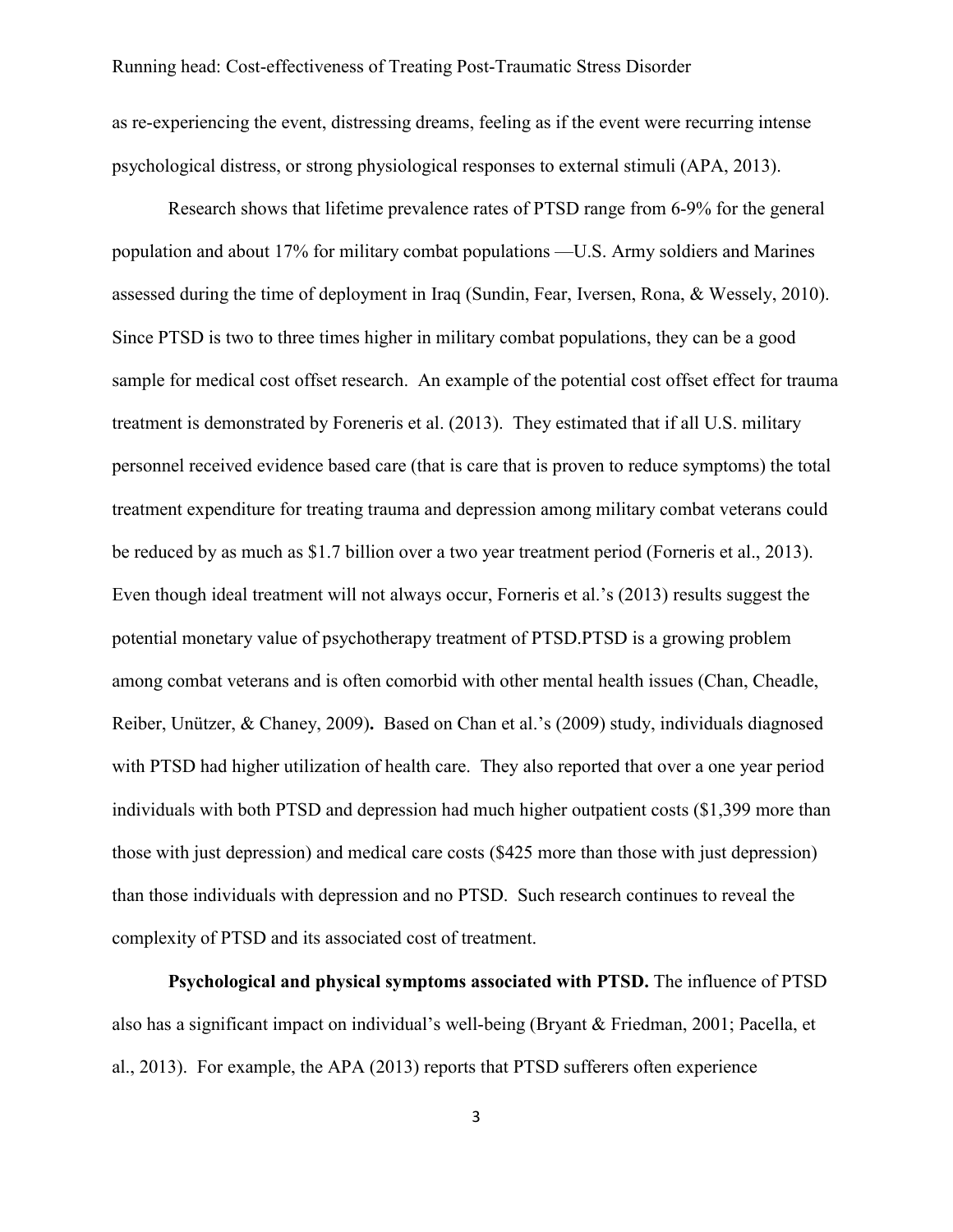psychological distress, such as re-experiencing, avoidance, numbing, and hyper arousal. Also, Gallagher and Ressick (2013) report positive associations between PTSD and cognitions of hopelessness. Moreover, hopelessness cognitions are highly correlated with suicide and suicidal ideation (Jakupack et al., 2011). In comparison to the general population, it is estimated that 1.1%-4.6% of people attempt suicide at some point in their lifetime, while approximately 9.6% of those diagnosed with PTSD have attempted suicide since the trauma (Tarrier & Gregg, 2004). Furthermore, individuals with PTSD of experience comorbid mental and physical health challenges including substance abuse, depression, anxiety, later life dementia, musculoskeletal pain, cardio-respiratory, gastrointestinal issues and general health complaints ( APA, 2013; Ramsaw et al., 2014; Barret et al., 2002; Pacella et al., 2013).

<span id="page-10-0"></span>**Impact of PTSD on family relationships.** Research with individuals suffering from PTSD also demonstrates the socially and relationally debilitating nature of PTSD (Gallagher & Ressick, 2012; Monson et al., 2012). Within partner relationships, PTSD correlates with relationship distress, relationship aggression, caregiver burden, psychological distress (Monson et al., 2012), and relationship sexual satisfaction (McFarlene & Bookless, 2001). Further, McFarlene and Bookless (2001) also reported that experiencing trauma was associated with increased irritability, increased withdrawal, and increased avoidance of discussions, which had detrimental effects on self-awareness, intimacy, sexuality, and communication. These areas are all vital aspects of functional relationships (McFarlene & Bookless, 2001) that may be damaged or altered by PTSD. In a meta-analysis by Taft, Watkins, Stafford, Strees, Monson (2011) reported correlations between PTSD and intimate relationship discord, intimate relationship physical aggression, and intimate relationship psychological aggression. Consequently, not only is the identified patient impacted by PTSD but often their intimate partner experiences secondary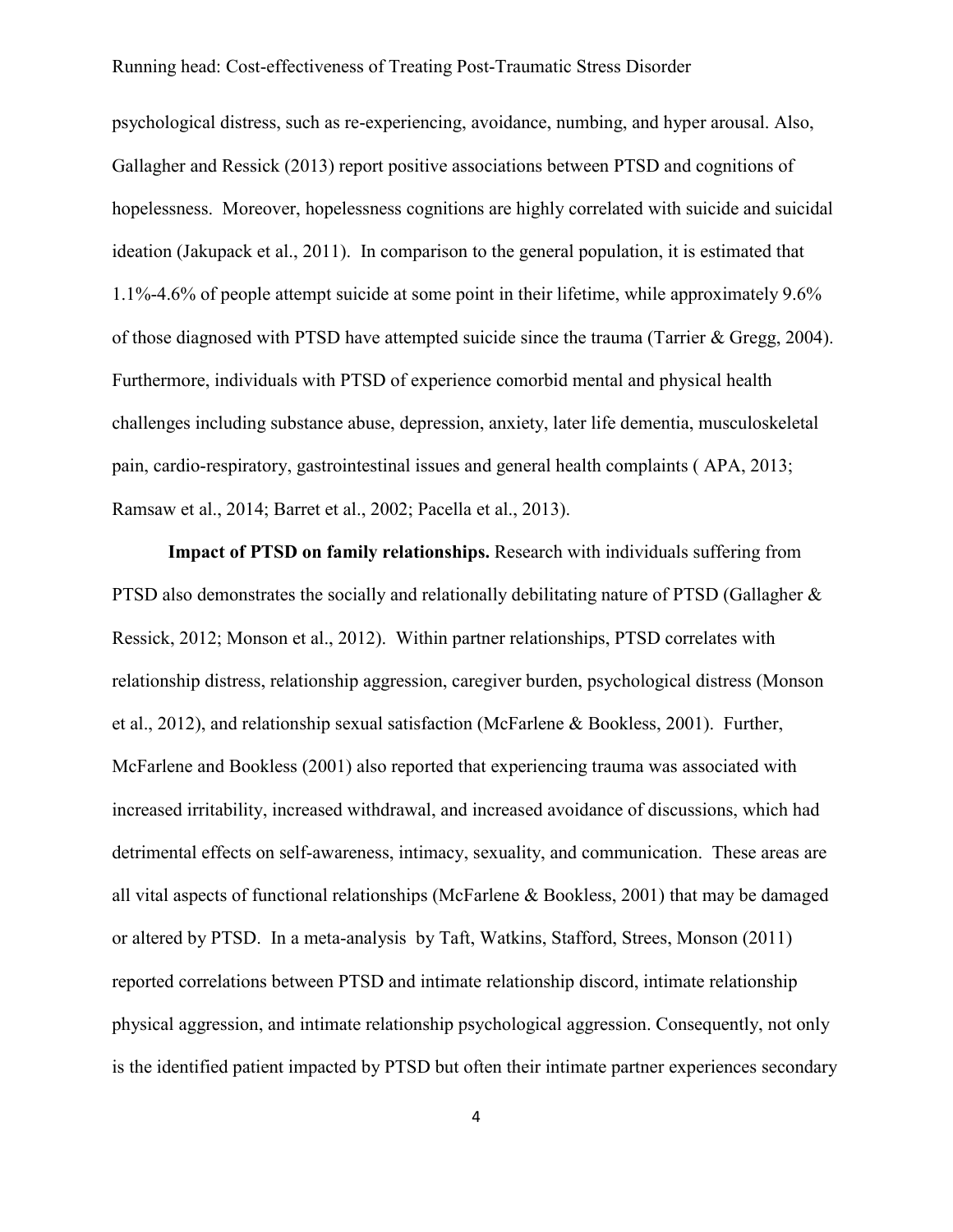trauma or compassion fatigue (Goff et al., 2005). The general idea is that those who are close with a trauma survivor often pick up many PTSD like symptoms (Goff et al., 2005). Thus, it would be prudent to address these relational changes along with the treatment of trauma symptoms when treating PTSD in adults.

In terms of parent child relationships, parents with PTSD also suffer disruptions in their relationships with their children (Gorman, Fitzgerald & Blow, 2009). Gorman et al. (2009) demonstrated that parental PTSD had both direct and indirect effects on family functioning and the development of young children. These detrimental effects included personalization of parent's anger or rejection, declines in affective expressions by the parent, confusion about "ambiguous loss", and loss of parental support and connection (Gorman et al., 2009; Boss, 2010). One type of ambiguous loss is when a family member is still physically present, but they have changed. Thus leaving the family experiencing a loss for who the person used to be, but also confused about how to mourn that loss and adjust to the change since the individual is still present. This results in an ambiguous loss, which as defined by Boss, (2010) is an unclear, traumatic loss which affects ones relationships. When ambiguous loss is experienced it can distress and even traumatize families (Boss, 2010). Furthermore, McFarlene and Bookless' (2001) report that those who have experienced trauma have correlated increases in irritability, increases in withdrawing and increases in avoidance of discussions. Such responses to trauma could leave the child feeling distant from their parent. Also, children may have a harder time adjusting to the fact that their parent is different than they were prior to the trauma. Therefore, treating PTSD within families appears to have promise for alleviating the problems of family life associated with PTSD.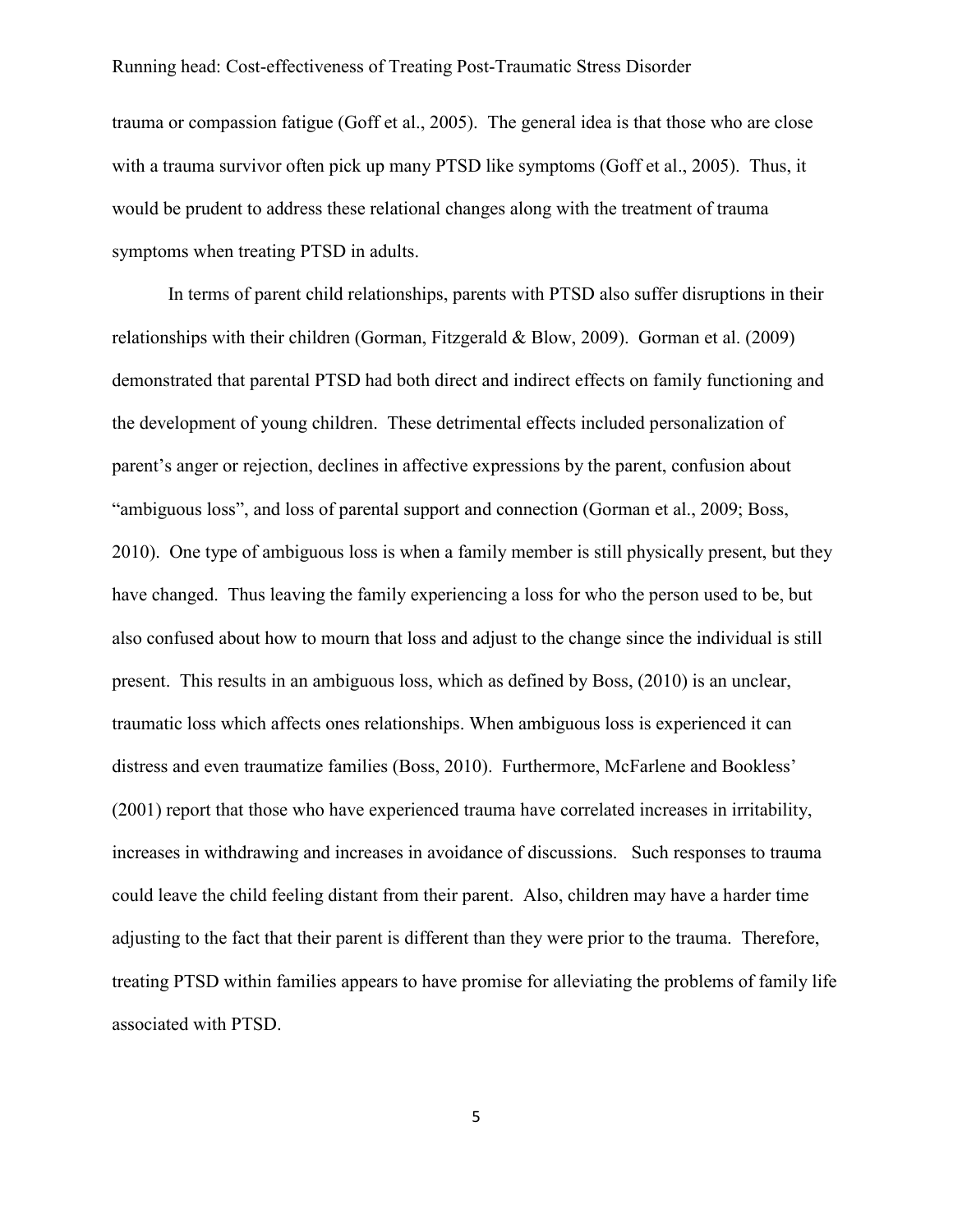#### <span id="page-12-0"></span>**Cost Effectiveness**

Cost effectiveness research provides a method that allows for the comparison of treatment outcomes in economic terms (Law & Crane, 2000; Crane & Payne, 2011; Crane & Christenson, 2012). One type of cost effectiveness research that has been used to support the use of psychotherapy services is the concept of "medical cost offset," which is defined by Anderson and Estee (2002) as the net change in medical care costs in association with the net change in mental health care costs (Anderson & Estee, 2002). Medical cost offset research laid the foundation for other types of cost effectiveness research. Other types of cost effectiveness research include the cost effectiveness of various treatment modalities, the cost effectiveness of differing practitioner license types, the impact of diagnosis on the costs of therapy, and the varying costs of psychotherapy by gender (Crane & Payne, 2011; Crane et al., 2012; Christenson, Crane, Bell, Beer & Hillin, 2014; Fawcett & Crane, 2013). These types of cost effectiveness research have already provided many valuable contributions to the field of psychotherapy (Husereau et al., 2013). These contributions, which are discussed in later sections, help establish the value of various types of treatment and the cost effectiveness of select treatment providers.

<span id="page-12-1"></span>**Dropout and recidivism as measures of cost effectiveness.** Recent studies demonstrate that cost effectiveness research allows for the comparison of treatment outcomes across various treatment variables (Law & Crane, 2000; Crane & Payne, 2011; Crane & Christenson, 2012). Two key aspects of treatment that factor into treatment cost effectiveness are client dropout rates and client recidivism rates (Law & Crane, 2000; Crane & Payne, 2011; Crane & Christenson, 2012). Ehlers et al. (2013) cited nearly a dozen studies that claimed that dropout rates for individual psychotherapy treatment of PTSD ranged anywhere from 26%-43%. That means that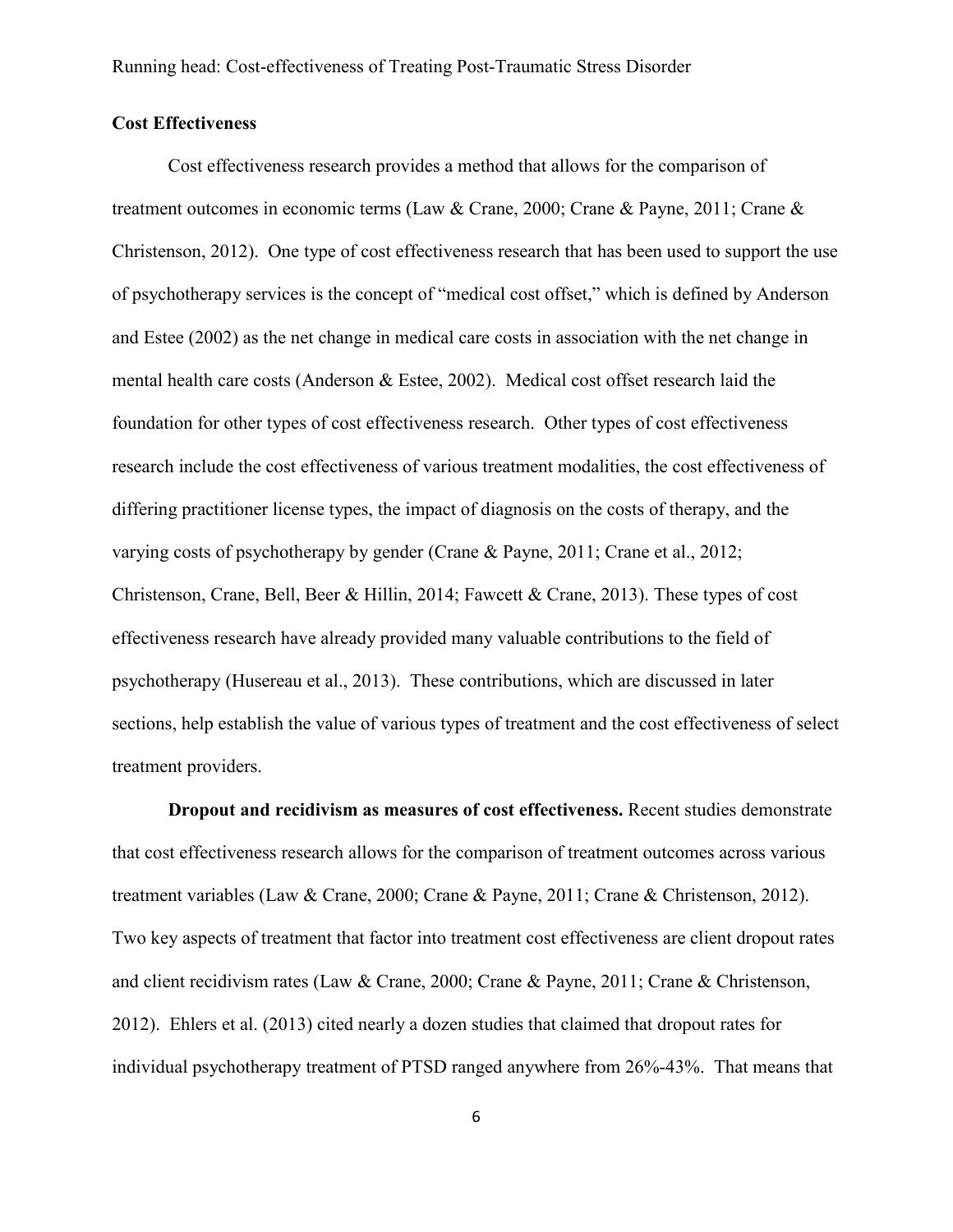anywhere from a quarter to almost one half of PTSD clients do not complete treatment, with many of them not returning after the first session. Client dropout is influenced by client demographic factors, pre-treatment symptom severity, and feelings of shame, anger, or guilt (Mills, 2012). Furthermore, it has been observed that symptoms have a tendency to peak most commonly between the assessment intake and the beginning of therapy (Ehlers et al., 2013). This rapid spike in symptoms may potentially be correlated to the high dropout rate which occurs during this time period of therapy.

Much of the research that has been conducted in regards to PTSD evaluates and compares different models of treatment (Levi, 2013). Although this analysis is valuable, most research for PTSD demonstrates that there is no significant difference in treatment outcomes across different theoretical models (Gallagher & Ressick, 2012). With the theoretical stalemate for symptom management, it becomes valuable to consider other aspects that may increase or decrease the cost effectiveness of PTSD treatment such as treatment modality, practitioner license, and client gender. Thus, with the growing literature on various treatments for PTSD it now becomes vital to consider not only the effectiveness but also the cost effectiveness of these treatments in order to determine which treatments to consider administering to individuals suffering from PTSD (Freed et al., 2009; Mills, 2013).

<span id="page-13-0"></span>**The impact of treatment modality on cost effectiveness.** Comparative, cost effectiveness research provides a measure that can be used for comparison between psychotherapy treatment modalities (individual, family, and mixed) (Crane & Christenson, 2012; Crane & Payne, 2011). Results from previous studies demonstrate differences in treatment outcomes based upon the type of treatment modality the patient received (Crane & Payne, 2011; Crane et al., 2013). In general, it has been found that family therapy is more cost effective than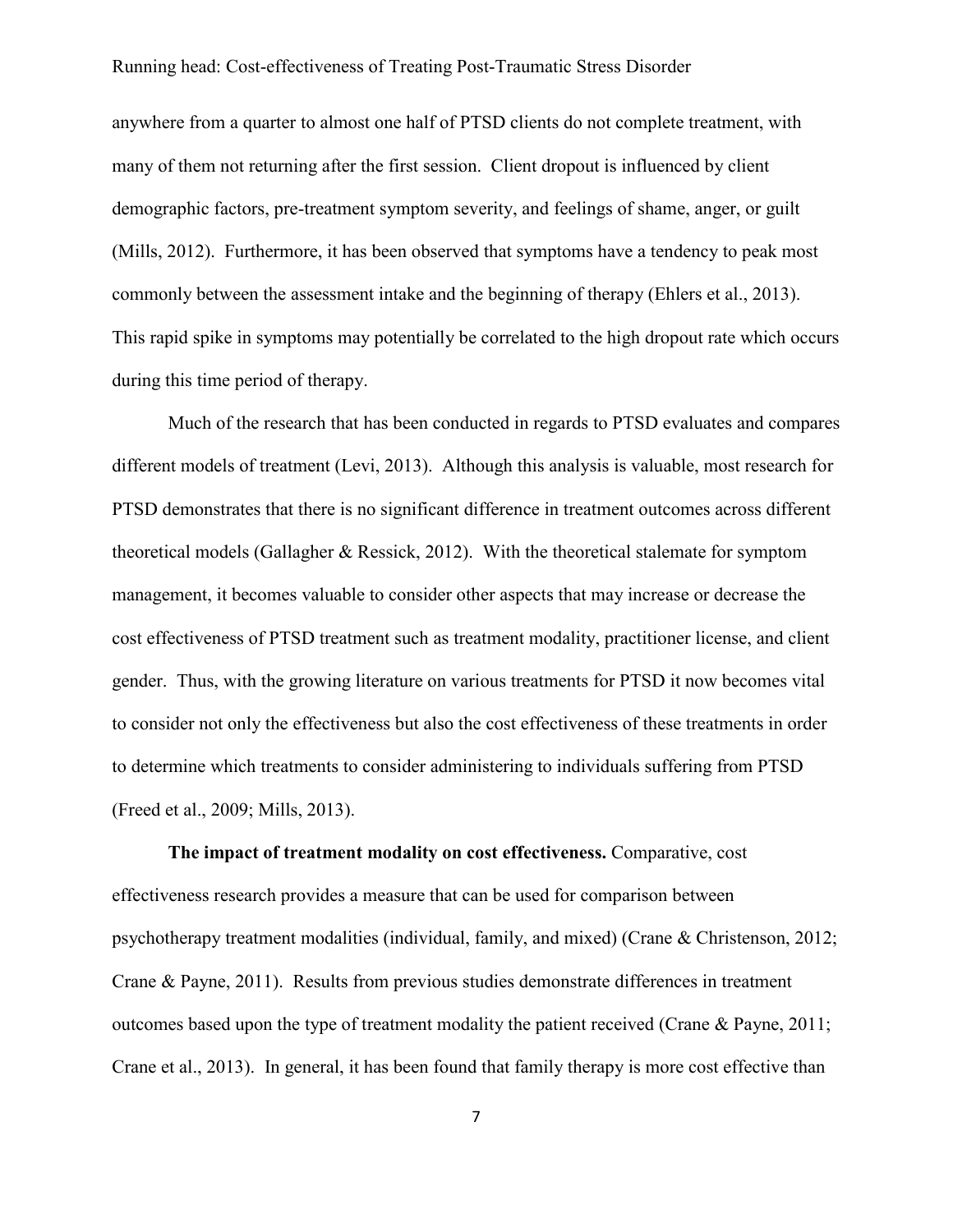individual therapy, or a mixed modality of therapy (Crane & Payne, 2011). However there are sometimes differences in treatment modality cost effectiveness depending on the specific diagnosis. For example, when considering sexual dysfunction, it was found that a mixed therapy modality was more cost effective (Fawcett & Crane, 2012). Whereas recidivism rates for relational problems were not significantly different based upon treatment modality (Moore & Crane, 2014). Furthermore, it was reported that family therapy had more cost effective outcomes than individual therapy modality or mixed therapy modality when treating depression and substance use (Crane et al., 2013; Morgan, Crane, Moore & Eggett, 2013).

Individuals diagnosed with PTSD often face additional mental health struggles and physical health struggles in conjunction with their PTSD. For example depression, anxiety and substance abuse are often comorbid with PTSD (APA, 2013; Ramsaw et al. 2014). As previously discussed, the treatment modality used to treat depression and substance abuse impacts the cost effectiveness of the treatment. Declines in physical health are also correlated with diagnoses of PTSD (Barrett et al., 2002; Pacella et al., 2013). In particular, physical health distress may include increased musculoskeletal pain, increased cardio-respiratory symptoms, increased gastrointestinal issues, and general health complaints (Pacella et al., 2013). Therefore, the correlation between PTSD and mental and physical health declines may also impact cost effectiveness.

#### <span id="page-14-0"></span>**The Impact of Practitioner License on Cost Effectiveness.**

Practitioner license type has also yielded unique results in terms of cost effective treatment outcomes (Crane & Payne 2011; Crane et al., 2012; Crane & Christenson, 2012). For example, when comparing provider licensure type (Marriage and Family Therapists (MFTs), Master's Nurses (RNs), Medical Doctors (MDs), Professional Counselors (LPCs), PSYs, and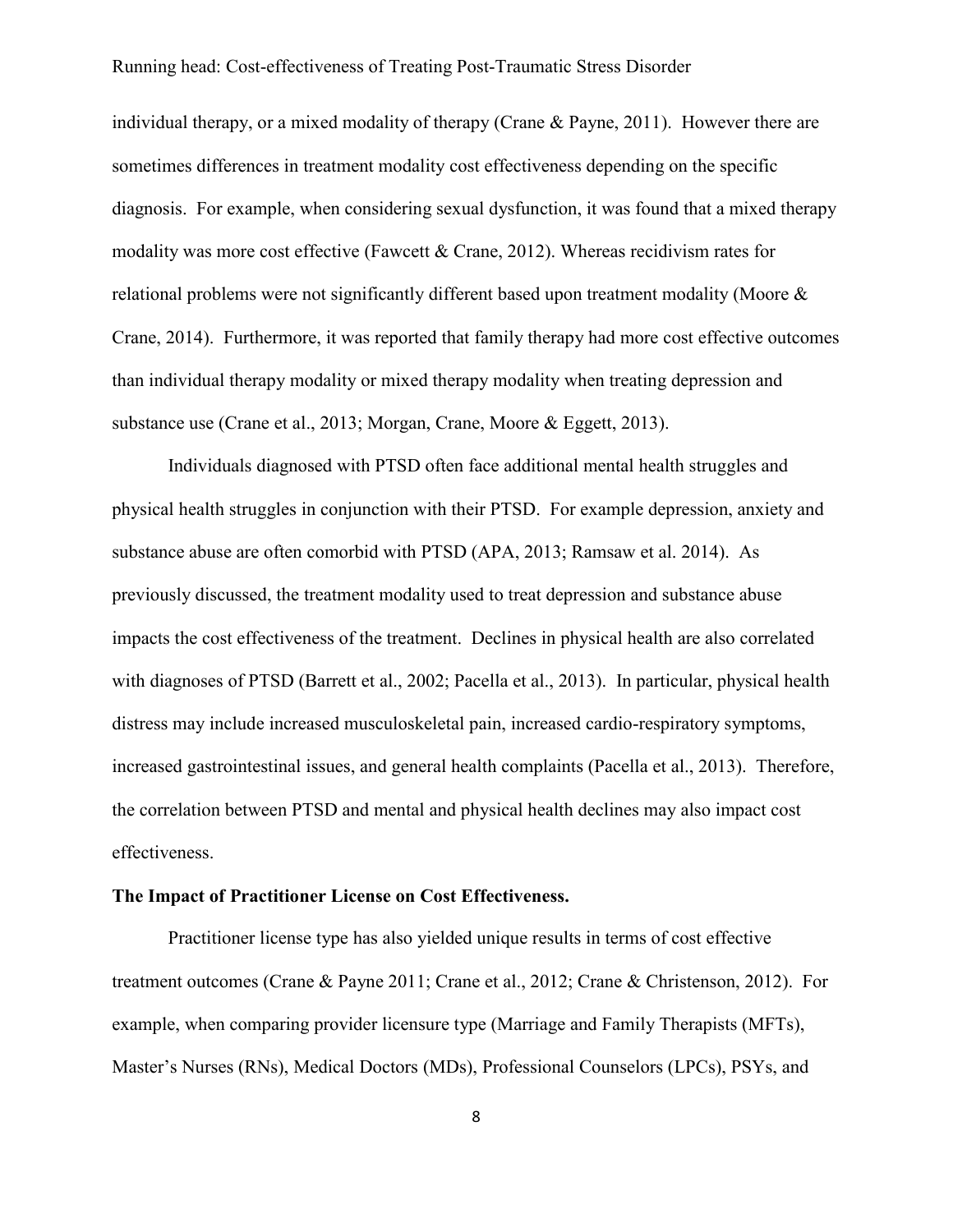Social Workers (MSWs)), Moore, Hamilton, Crane & Fawcett (2011) found that practitioners with the MFT license were more cost effective than RNs, MDs, and PSYs but were less cost effective than MSWs and LPCs.

Furthermore, practitioner license impact on cost effectiveness has been compared across a variety of different diagnoses (Crane & Payne, 2011; Crane & Christenson, 2012). For example, when considering Somatoform Disorder no significant differences were found in treatment outcomes across professional licensure (Crane et al., 2012). Whereas, MFT's were found to be the most cost effective when treating depression (Crane et al., 2012). Furthermore, when considering substance abuse disorders MFT's were found to have the lowest recidivism rate. Therefore, this study considers the impact of practitioner license type on the cost effectiveness of treating PTSD.

Cost effectiveness of mental health treatments is measured through analysis of treatment efficacy compared on the scale of clinical outcome per unit of cost (Crane et al., 2013). This provides a unique and valuable measurement guideline that allows for cross-disciplinary comparison, and treatment modality comparisons. Furthermore, health care cost effectiveness analysis research influences decisions made by insurance companies, government officials, practitioners, health care utilizers, and others. Therefore, the cost effectiveness research implications provide strong support for conducting accurate and extensive research in this area of study.

#### <span id="page-15-0"></span>**Treatment Modalities for Post-Traumatic Stress Disorder**

There are a number of differing treatments for PTSD (Bryant & Friedman, 2001; Allen & Bloom, 1994); including biomedical treatments, peer to peer support groups, individual, family, group and a mixed therapy modality. Ehlers et al. (2013) recommend that trauma focused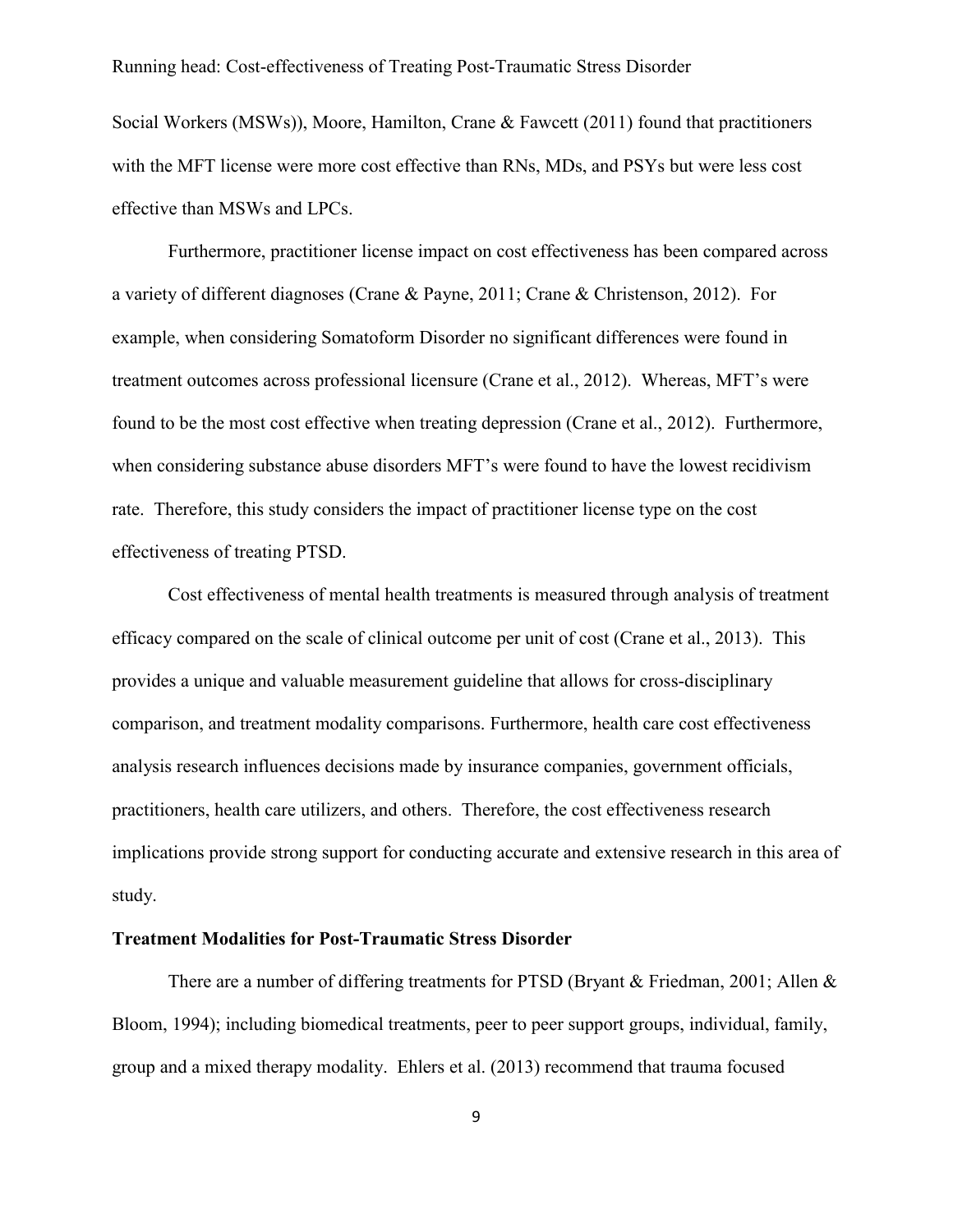psychological treatment be used as a first-line of treatment for PTSD. The scope of this research is the comparison of treatment outcomes across treatment modalities and across practitioner training as evidenced by mental health license types.

<span id="page-16-0"></span>**Biomedical treatments.** Medications for PTSD can be used to aid individuals with their biological symptoms of PTSD along with their psychological symptoms. A meta-analysis of medical treatment efficacy was published in the International Journal of Neuropsychopharmacologicum in 2012 by Ipser and Stein. According the authors, selective serotonin reuptake inhibitors are the medication of choice within the field (Ipser &Stein, 2012). Furthermore Ipser and Stein's (2012) Meta-analysis reported some promising findings for selective noradrenergic reuptake inhibitors and found lacking evidence of effectiveness for bensodiazepines. In a recent study by Greer, Grob and Halberstadt (2014) medical Cannabis has been investigated as an alternative treatment for the symptoms of PTSD. It is recommended that along with medications, individuals also seek out psychotherapy. Oehen, Traber, Widmer and Schnyder (2013) ran a clinical trial that tested the effectiveness of combining MDMA (Methylenedioxymethamphetamine) with psychotherapy treatment for PTSD. They found that there were clinically and statistically significant self-reported positive changes in client Posttraumatic Diagnostic Scale scores (Oehen et al., 2013).

<span id="page-16-1"></span>**Individual psychotherapy.** When PTSD is treated with individual psychotherapy, it has been found to be more effective than no treatment (a waitlist control group) in the reduction of PTSD symptoms (Bryant & Friedman, 2001). In the Bryant and Friedman (2001) research, all clients who had been waitlisted still had PTSD symptoms at the end of the 5 week waitlist period, whereas 65%-68% of clients who were in individual treatment showed improvement.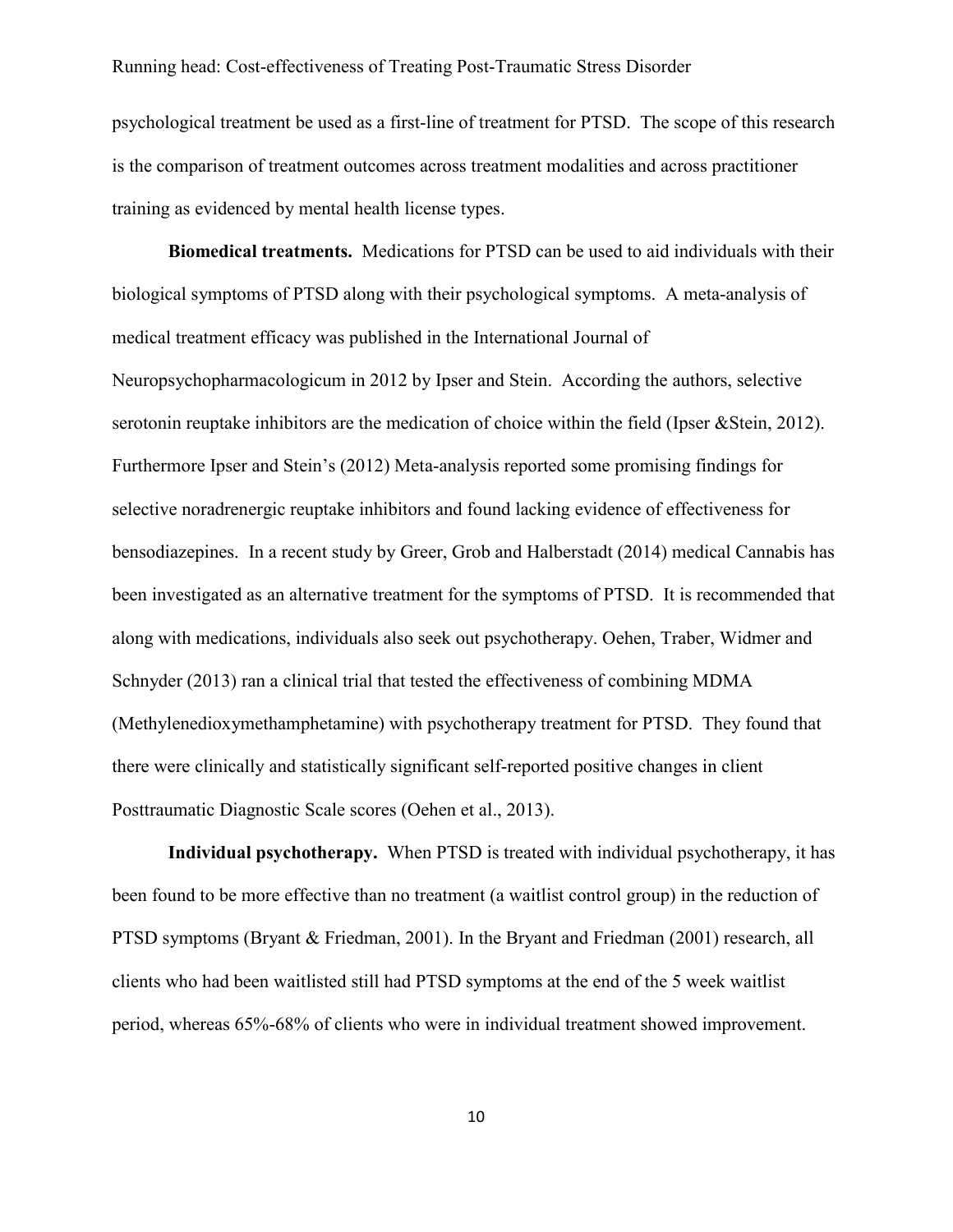Another form of individual psychotherapy is seen in peer to peer support groups. In these groups, peers who are others who have experienced similar trauma, work in a mentor-mentee type role. In one report of National Guard soldiers, peer to peer based groups were reported as being effective in reinforcing the general bond of combat groups, minimizing the stigma of a mental illness, and increased treatment with these groups (Pfeiffer et al., 2012).

<span id="page-17-0"></span>**Family psychotherapy.** Family psychotherapy has the potential to be effective in treating PTSD (Coulter, 2013). When one individual in the family is suffering from PTSD the family frequently is impacted and often can be a moderating influence of the impact of PTSD on the identified patient (Matsakis, 2013). Since PTSD has been cited as having detrimental impacts on family relations (McFarlene & Bookless, 2001; Taft et al., 2011; Monson et al., 2012) it may be valuable to treat PTSD with family psychotherapy. For example, Elhers et al. (2013) report that individuals with PTSD who were not currently living with or had never lived with a partner had worse therapy outcomes. Therefore, having close social support is implied by Elhers et al. (2013) to have a moderating influence on PTSD therapy outcomes. Elhers et al. (2013) research helps lay the groundwork for studying the value of including the individual's social support network in the treatment of PTSD through family psychotherapy (Coulter, 2013; Matsakis, 2013).

There is little literature discussing clinical effectiveness in treating adults with PTSD through a systemic or family-based model (Coulter, 2013; Jordan, 2011; Goff & Smith, 2005). Instead, the majority of the research in this area discusses the impact of PTSD on the family system. For example Basham (2008) discusses the attachment injuries that may occur from trauma. There are ample amounts of theoretical conjecture that suggest that treating PTSD through a family model would be effective because of the increased family support and social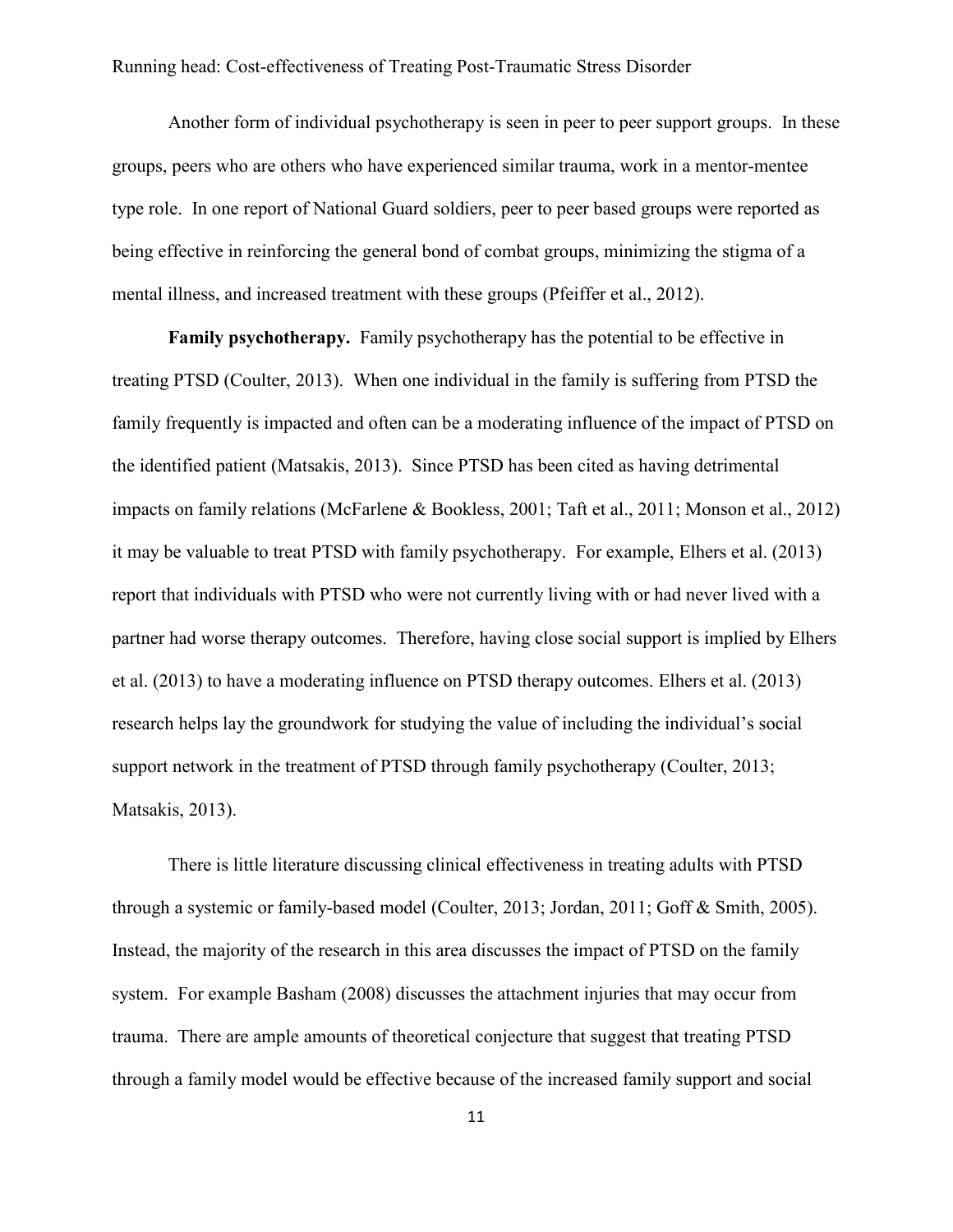structure (Zulueta, 2006). Furthermore, Brewin, Andrews & Valentine (2000) reviewed eleven studies that correlated the lack of social support with PTSD symptoms and found the effect size was .40, the largest of any risk factor they evaluated. Greenman and Johnson (2012) reported the emotionally focused therapy for couples has been found to be effective in reducing PTSD symptoms. In particular, women who had experienced childhood abuse from family member(s) reported notable reductions in trauma symptoms after 20 sessions of couples EFT (Greenman & Johnson, 2012). Although, these are preliminary studies, they support the theory that increased social support can help reduce PTSD symptoms.

<span id="page-18-0"></span>**Mixed psychotherapy.** A mixed modality of treating PTSD combines both individual and family psychotherapy as a treatment approach (Crane & Payne, 2011). There is a gap in the research of looking at the treatment outcomes of treating PTSD with a mixed therapy modality. Using a mixed modality of treatment has been found to be cost-effective when conducting sex therapy to treat sexual dysfunctions (Fawcett & Crane, 2013). Although this has yet to be tested for PTSD, applying a mixed method of treatment for PTSD may allow the client to receive the best of both treatment modalities. For example, the client may be able to explore the deep trauma in individual sessions to avoid compassion fatigue for family members, while also receiving the social support and strength that conjoint therapy offers. Conversely, mixed psychotherapy may result in a disjointed feel to therapy. There may be a disconnect between family sessions and individual sessions which may add to client frustration and suffering. Therefore, further research would provide valuable information regarding the effectiveness of mixed psychotherapy.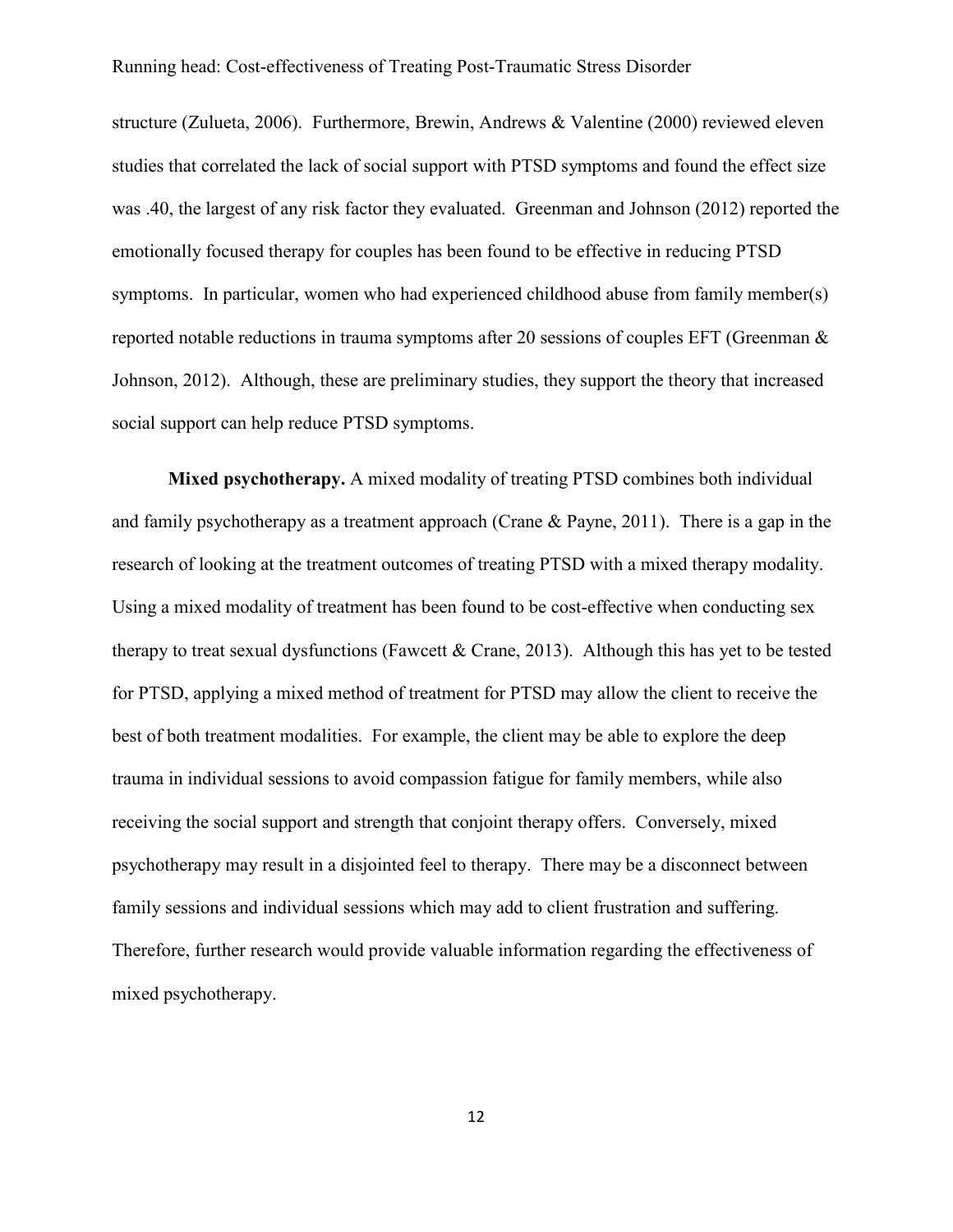#### <span id="page-19-0"></span>**Gender as a Unique Factor of PTSD**

Although men and women are exposed to roughly the same number of traumatic events, women are twice as likely to develop PTSD (Tolin & Foa, 2002). This disparity in PTSD diagnoses between genders suggests that trauma impacts men and women differently. It has been suggested that one possibility for the higher prevalence among women is due to interpersonal assaultive violence rates which are higher among women. However, when researchers Hetzel-Riggin and Roby (2013) controlled for assaults, women were still found to have a higher prevalence of PTSD. Since PTSD diagnoses are more common among women, it would be valuable to consider if gender impacts PTSD treatment outcomes.

#### <span id="page-19-1"></span>**Current Study**

The value of the present study is that it differentiates between psychotherapy modalities in the cost effectiveness of the treatment provided for PTSD. Furthermore, this study identifies differences in cost effectiveness by license type. The results of this study provide valuable empirically supported research to the general public, to mental health professionals, to policy makers, insurance companies, to healthcare providers, and to those who suffer from PTSD. The empirically supported data of this study obtained from a large sample size helps to better inform each of the preceding entities on the ways in which cost effective treatments can be provided to individuals who are suffering from PTSD. Finally, the results of this study add to the research base that can inform the mental health care community of a few cost effective methods for providing care to those suffering with PTSD.

#### **Research Questions**

<span id="page-19-2"></span>1. What is the average total cost and average cost effectiveness of treating Post-Traumatic Stress Disorder (PTSD) with psychotherapy?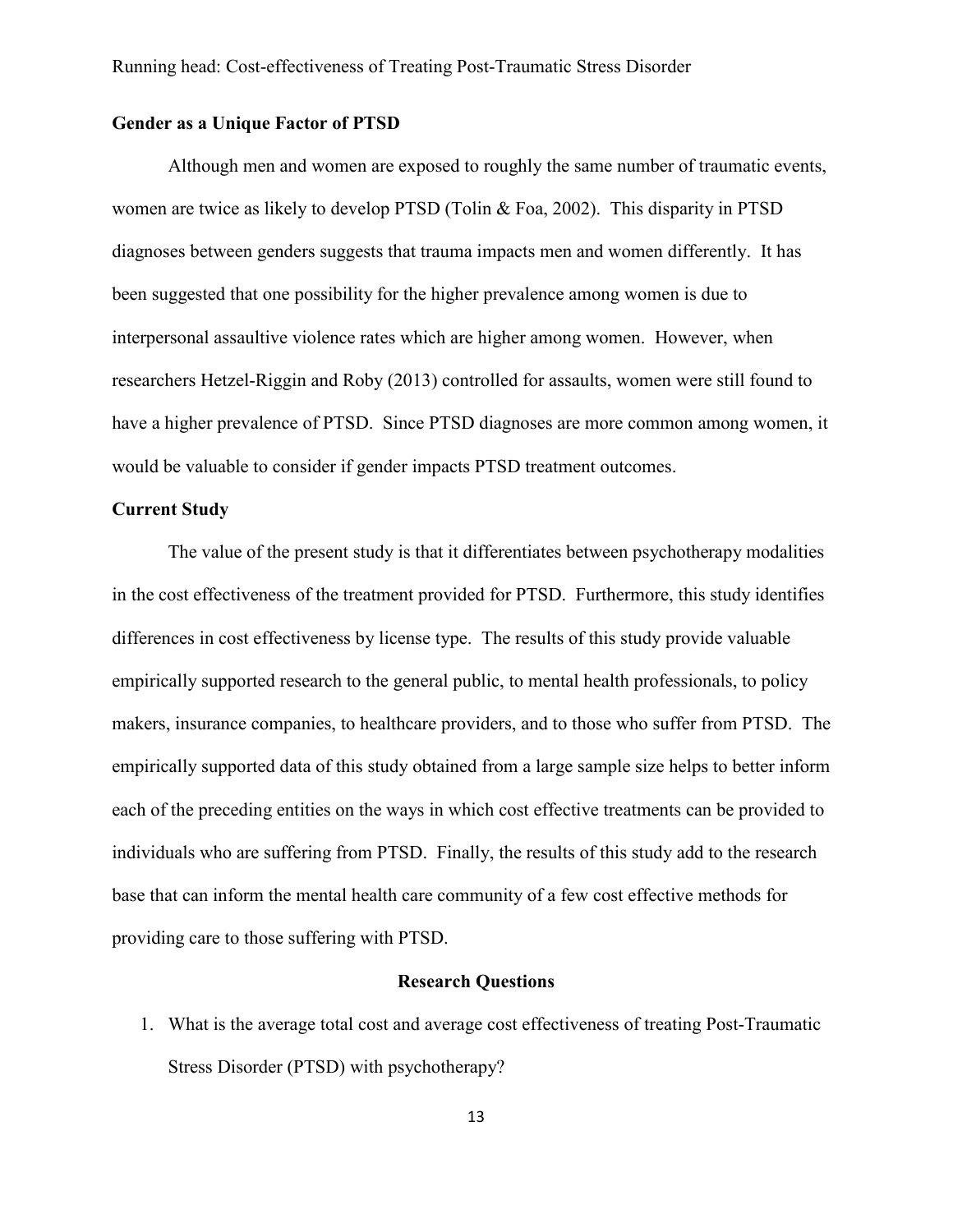- 2. What are the differences in treatment outcomes (total cost, number of sessions, cost effectiveness, dropout, and recidivism), when comparing treatment modality (individual therapy, family therapy, and mixed therapy) for treating individuals diagnosed with PTSD?
- 3. What are the differences in treatment outcomes (cost effectiveness, dropout, recidivism, number of sessions, and total cost) when comparing treatments provided by practitioners of differing license types (MFTs, RNs, MDs, LPCs, PSYs, MSWs) for treating clients diagnosed with PTSD?
- 4. What are the differences in treatment outcomes (cost effectiveness, dropout, recidivism, number of sessions, and total cost) when comparing treatments provided by biomedical practitioners (Master's Nurses and Medical Doctors) with treatments provided by talk therapists (MFTs, LPCs, PSYs, and MSWs )?
- 5. What are the differences in treatment outcomes (cost effectiveness, dropout, recidivism, number of sessions, and total cost) when comparing treatments provided by Masters level practitioners compared with doctorate level practitioners?
- 6. What are the differences in outcomes in PTSD treatment by gender?

#### **Method**

#### <span id="page-20-1"></span><span id="page-20-0"></span>**Design**

This research uses a comparative, retrospective analysis of insurance claims from Cigna, a nationwide health insurance management company in the United States. The dataset for this research was extracted from over 5 million insurance claims between the years of 2001 and 2006. Based upon the 1996 Health Insurance Portability and Accountability Act (HIPAA), nonidentifiable administrative data may be used for comparative statistical analysis. No personal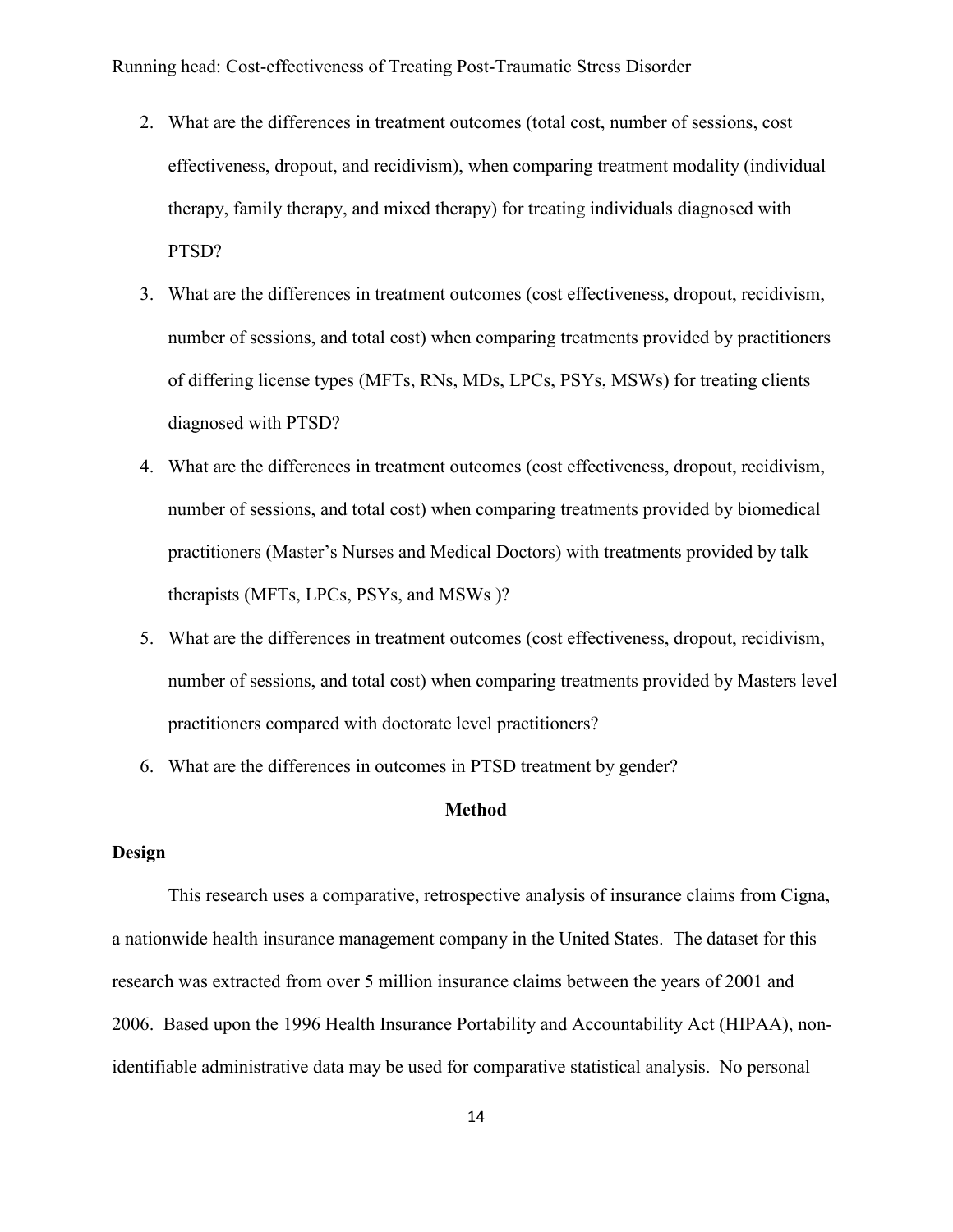client or provider information is present in the data. The data set contains the following 11 variables: 1. A client identification number unique for each client; 2. The age and gender of the client; 3. The treatment date; 4. The state where the visit took place; 5. The current procedural terminology (CPT) code; 6. The primary DSM-IV diagnosis; 7. The therapist's license type; 8. The highest degree earned by the therapist; 9. The dollar amount of the claim; 10. The number of sessions or visits per claim; and 11. A calculated cost-effectiveness measure (Crane & Payne, 2011). For a more detailed explanation of the original dataset and the extraction process see the Crane and Payne (2011) article.

#### <span id="page-21-0"></span>**Criteria for PTSD Diagnosis.**

The criteria for a PTSD diagnosis used here are based upon the DSM IV-TR criteria which were used during the period of data collection.

According to the APA (2000) "The essential feature of Posttraumatic Stress Disorder is the development of the characteristic symptoms following exposure to an extreme traumatic stressor involving direct personal experience of an event that involves actual or threatened death or serious injury, or other threat to one's physical integrity; or witnessing an event that involves death, injury or a threat to the physical integrity of another person; or learning about unexpected or violent death, serious harm, or threat of death or injury experienced by a family member or other close associate. The characteristic symptoms resulting from the exposure to the extreme trauma include persistent re-experiencing of the traumatic event, persistent avoidance of stimuli associated with the trauma and numbing of general responsiveness, and persistent symptoms of increased arousal." (P. 424)

These diagnostic criteria are the standards that clinicians use for PTSD diagnosis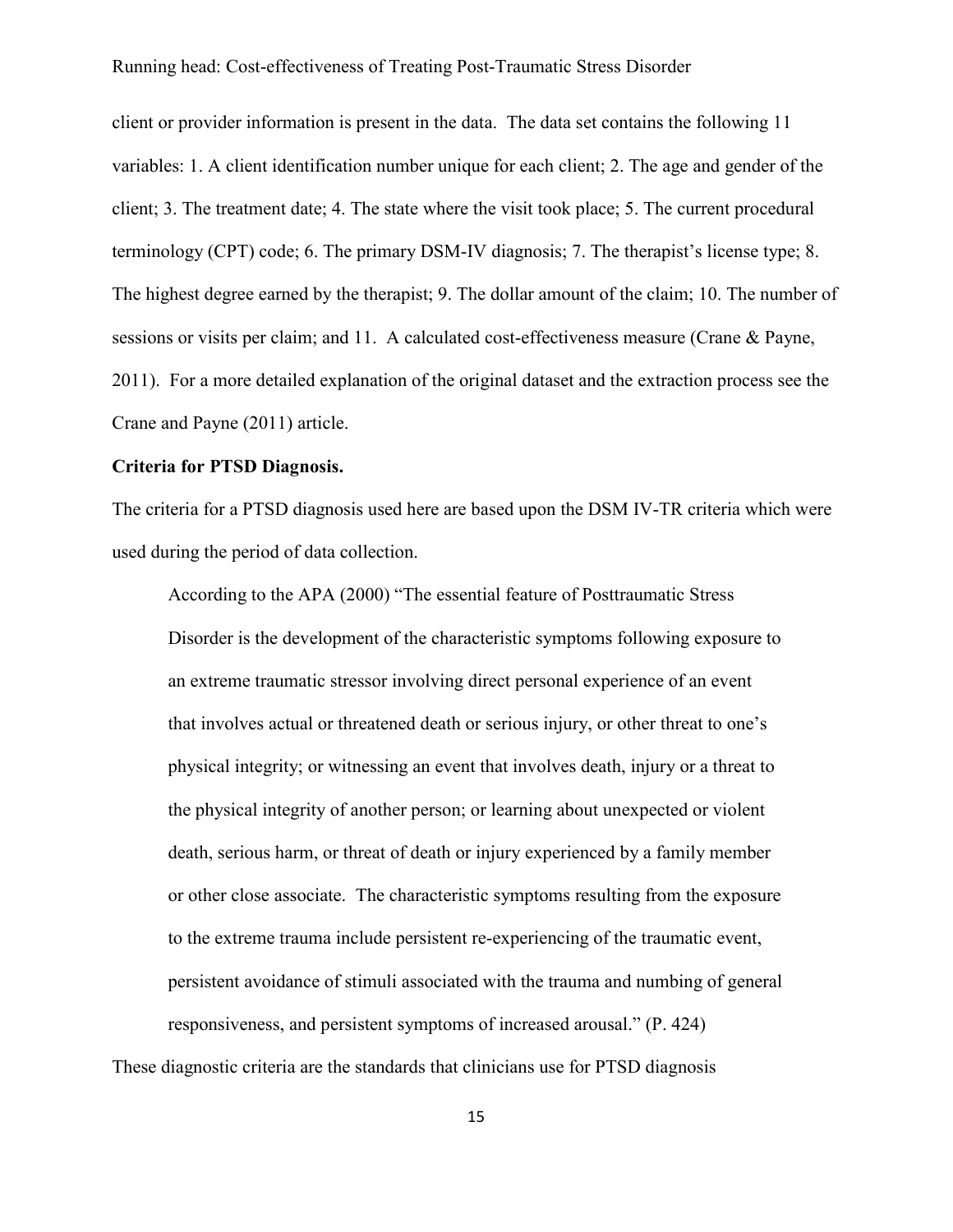#### <span id="page-22-0"></span>**Sample**

The sample size  $(n=12,845)$  is made up of adults (ages 18-82) diagnosed with PTSD (DSM IV Code 309.81) who received individual, family, or mixed therapy (a derived modality that combines both mixed and individual therapy). These 12,845 cases were pulled from a data set made up of 6 million insurance claims (and over 500,000 unique individuals) provided by Cigna, a health insurance benefits administration system. Only individuals who were 18 years of age at the start of treatment and who had PTSD (ICD9 Code 309.81) as their primary diagnosis were included in the sample of 12,845 cases. Of these participants 76.5% (9,823) are female, 23.4% (3,000) are male, and 0.1% (22) did not have gender recorded within the data set. Considering that more than 75% of the sample are female it would be valuable to consider if there are differences in treatment outcomes by gender. Regionally, all 50 states within the U.S. were represented within the data. No other descriptive statistics were available.

#### <span id="page-22-1"></span>**Providers**

This study examines the cost effectiveness of mental health services provided by six professional license types. These license types are MFTs, RNs, MDs, LPCs, PSYs, MSWs. These service providers were included in the study due to their national recognition as independently licensed health care practitioners (Crane & Payne, 2011). In instances when a provider had multiple licenses, the provider was categorized based upon the license identified as the primary license.

#### <span id="page-22-2"></span>**Definition of Terms and Measures**

<span id="page-22-3"></span>**Episode of care.** Episode of care (EoC) is defined by Cigna as a sequence of continuous treatment for the same patient. An EoC begins with the first psychotherapy session and ends 90 days after the last psychotherapy session.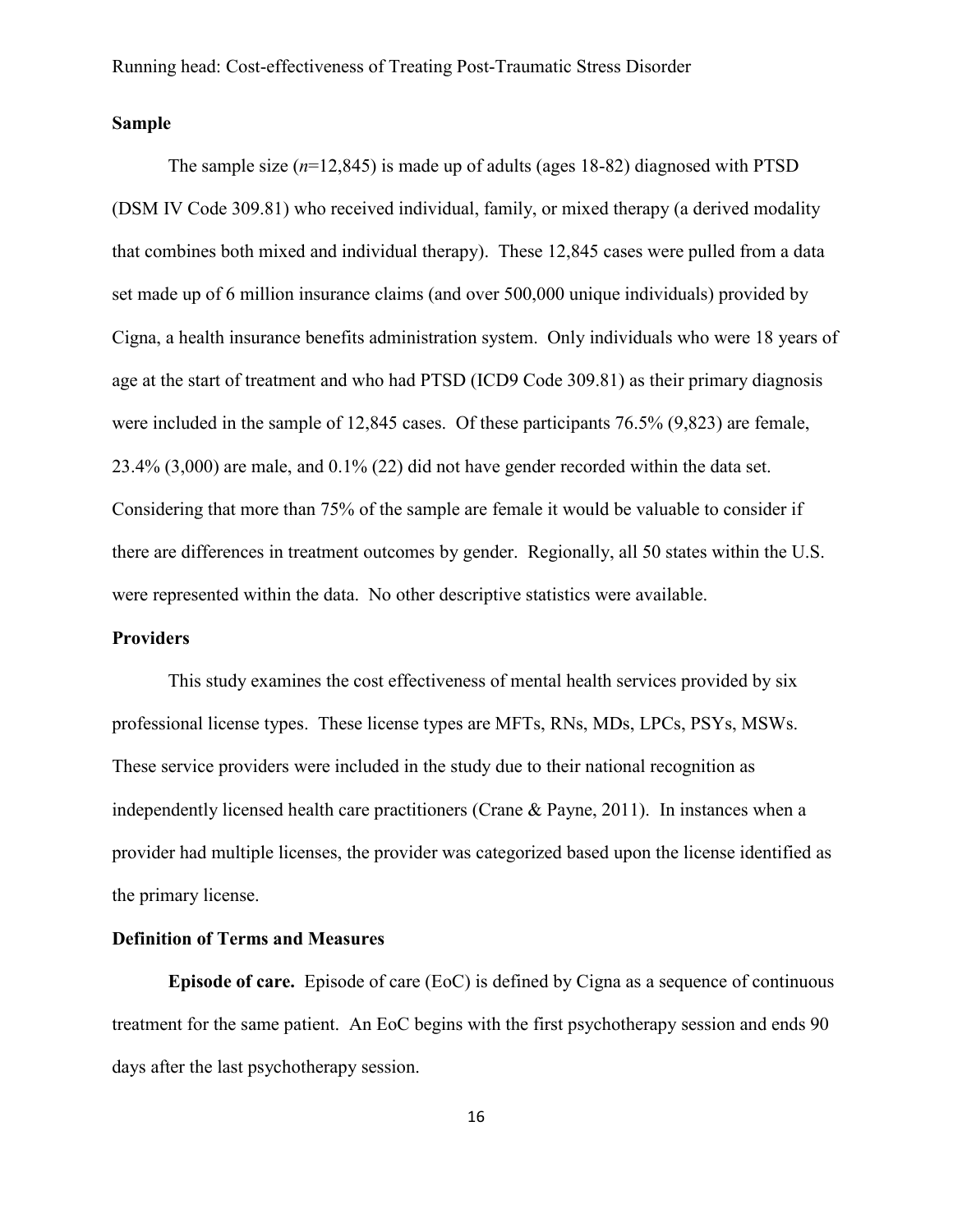<span id="page-23-0"></span>**Recidivism.** For the purposes of this study, recidivism is defined as a patient returning to therapy (after at least a 90 day break) for an additional episode of care with the same provider type (Crane & Payne, 2011; Fawcett & Crane, 2013).

<span id="page-23-1"></span>**Total cost.** Total cost is defined as the total dollar amount paid by Cigna for all therapy services during the episode of care.

**Cost effectiveness**. The cost effectiveness formula was developed based upon the data available in the insurance claims provided by Cigna. The formula for cost effectiveness is: Estimated cost effectiveness = 1st EoC average cost + (1st EoC average cost  $*$  recidivism rate) (Crane & Christenson, 2008; Crane & Payne, 2011; Moore, Hamilton, Crane & Fawcett, 2011). This formula was developed to compare different types of therapy treatments and professions based on treatment cost and recidivism rate. Participants who dropped out of treatment were eliminated from cost effectiveness analysis to prevent artificially low costs and recidivism rates. The development and use of this formula has been effective in providing primary results of cost effectiveness analysis and comparison research (Crane, 2008; Crane & Payne, 2011; Moore et al., 2011).

<span id="page-23-2"></span>**Drop out.** Drop out is defined as a participant attending only one session of therapy for individual treatment or family treatment and for mixed modality one session of family therapy and one session of individual therapy and then not returning for future services.

<span id="page-23-3"></span>**Provider type.** Provider type is considered the license type in which the therapist is legally licensed and was listed first on the insurance claim form MFTs, RNs, MDs, LPCs, PSYs, and MSWs.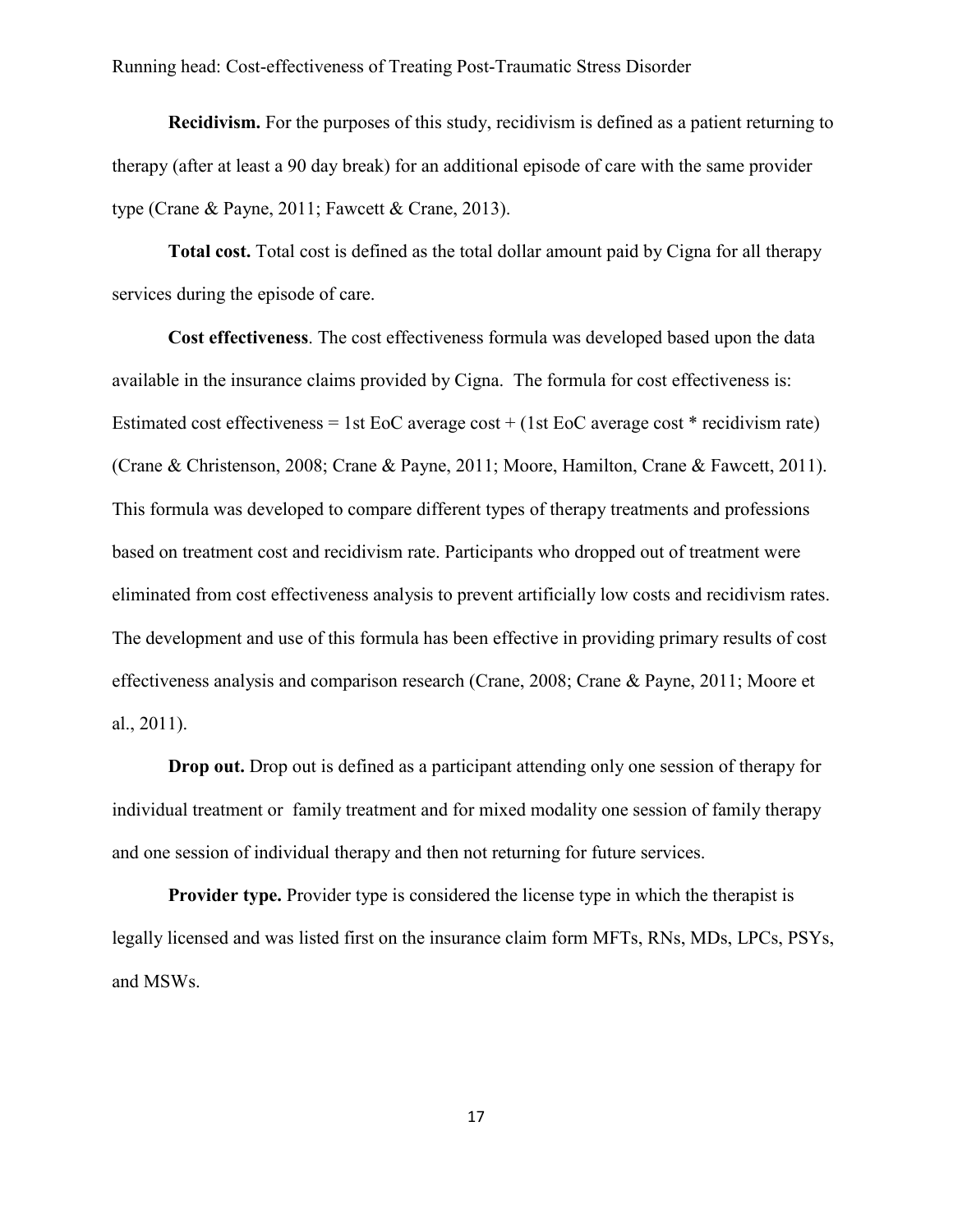<span id="page-24-0"></span>**Modality.** Modality is defined as the therapeutic context within which mental health services were provided. This could be family therapy, individual therapy or a combination of the two modalities creating a third type known as mixed therapy.

<span id="page-24-1"></span>**Family therapy.** Family therapy is identified in this study by Current Procedural Terminology (CPT) code 90847, "Family psychotherapy (conjoint psychotherapy) (with patient present)" (American Medical Association, 2006, p. 278).

<span id="page-24-2"></span>**Individual therapy.** Individual therapy in this study is identified by CPT code 90806, "an insight oriented, behavior modifying, and/or supportive treatment in an office or outpatient facility, approximately 45 to 50 minutes face-to-face with the patient" (American Medical Association, 2006, p. 277).

<span id="page-24-3"></span>**Mixed therapy.** Mixed therapy in this study is defined as an EoC including sessions of at least one session of both family and individual therapy.

#### <span id="page-24-4"></span>**Research Questions Analysis**

- 1. What is the average total cost and average cost effectiveness of treating PTSD with psychotherapy?
	- a. Descriptive statistics were used to demonstrate average total cost and cost effectiveness of treating PTSD with psychotherapy
- 2. What are the differences in treatment outcomes (total cost, number of sessions, cost effectiveness, dropout, and recidivism), when comparing treatment modality for treating individuals diagnosed with PTSD?
	- a. ANOVA was used to compare treatment modalities for the dependent variables of cost effectiveness, number of sessions, and total cost. A post hoc Tukey test was used for pairwise comparison. Also logistical regression was used to compare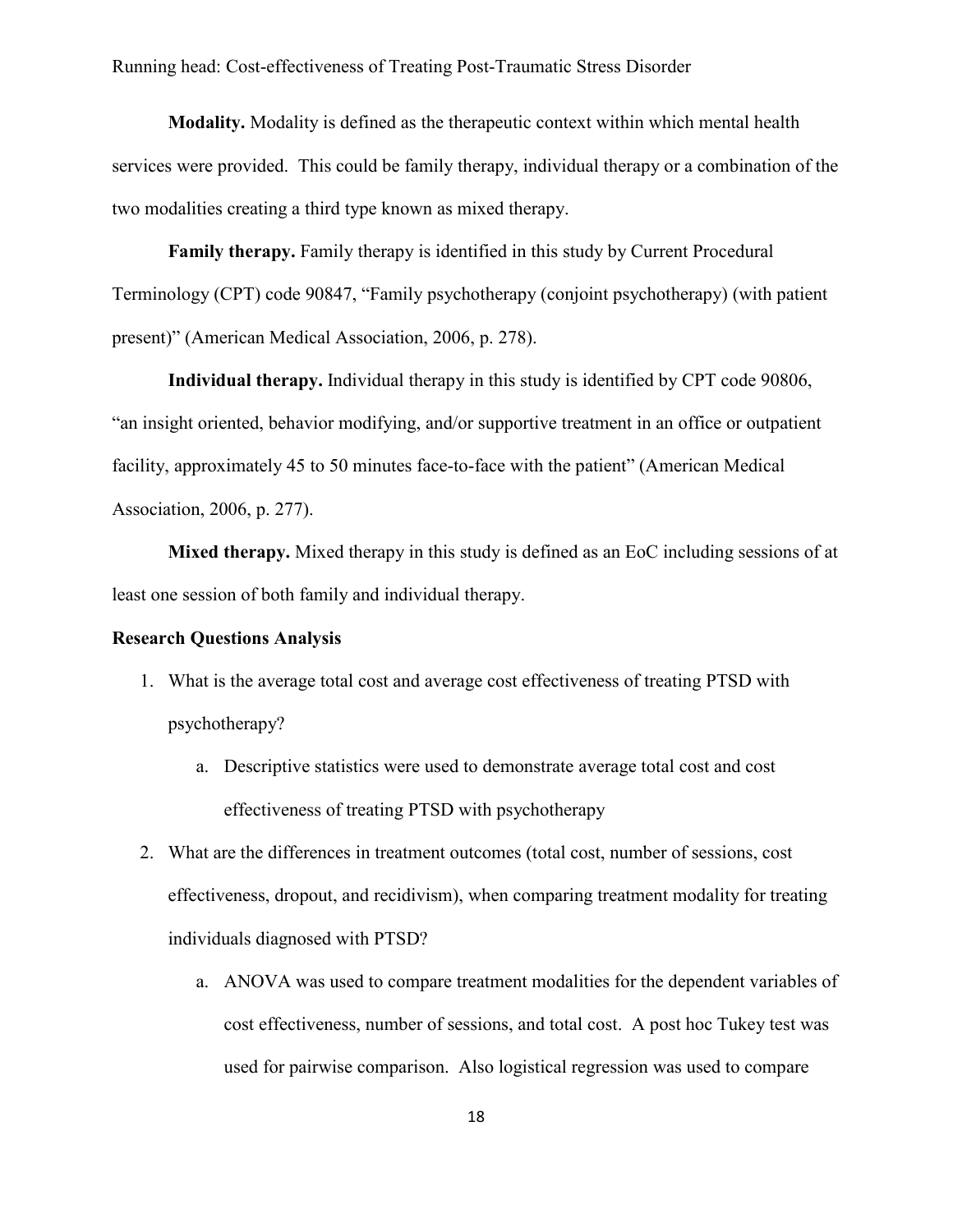treatment modalities for the dependent categorical variables of dropout and recidivism

- 3. What are the differences in treatment outcomes, when comparing treatments provided by practitioners of differing license types for treating clients diagnosed with PTSD?
	- a. An ANCOVA (with fee per session as the covariate) was used to compare practitioner license types for the dependent variables of cost effectiveness, number of sessions, and total cost. Pairwise comparisons were used to analyze how each license compared with each other. Also logistical regression was used to compare practitioner license types for the dependent categorical variables of dropout and recidivism.
- 4. What are the differences in treatment outcomes when comparing treatments provided by biomedical practitioners (RNs and MDs) with treatments provided by talk therapists (MFTs, LPCs, PSYs, and MSWs)?
	- a. An ANCOVA (with fee per session as the covariate) was used to compare practitioner license types for the dependent variables of cost effectiveness, number of sessions, and total cost. Also logistical regression was used to compare practitioner license types for the dependent categorical variables of dropout and recidivism.
- 5. What are the differences in treatment outcomes when comparing treatments provided by Masters level practitioners compared with doctorate level practitioners?
	- a. An ANCOVA (with fee per session as the covariate) was used to compare practitioner license types for the dependent variables of cost effectiveness, number of sessions, and total cost. Also logistical regression was used to compare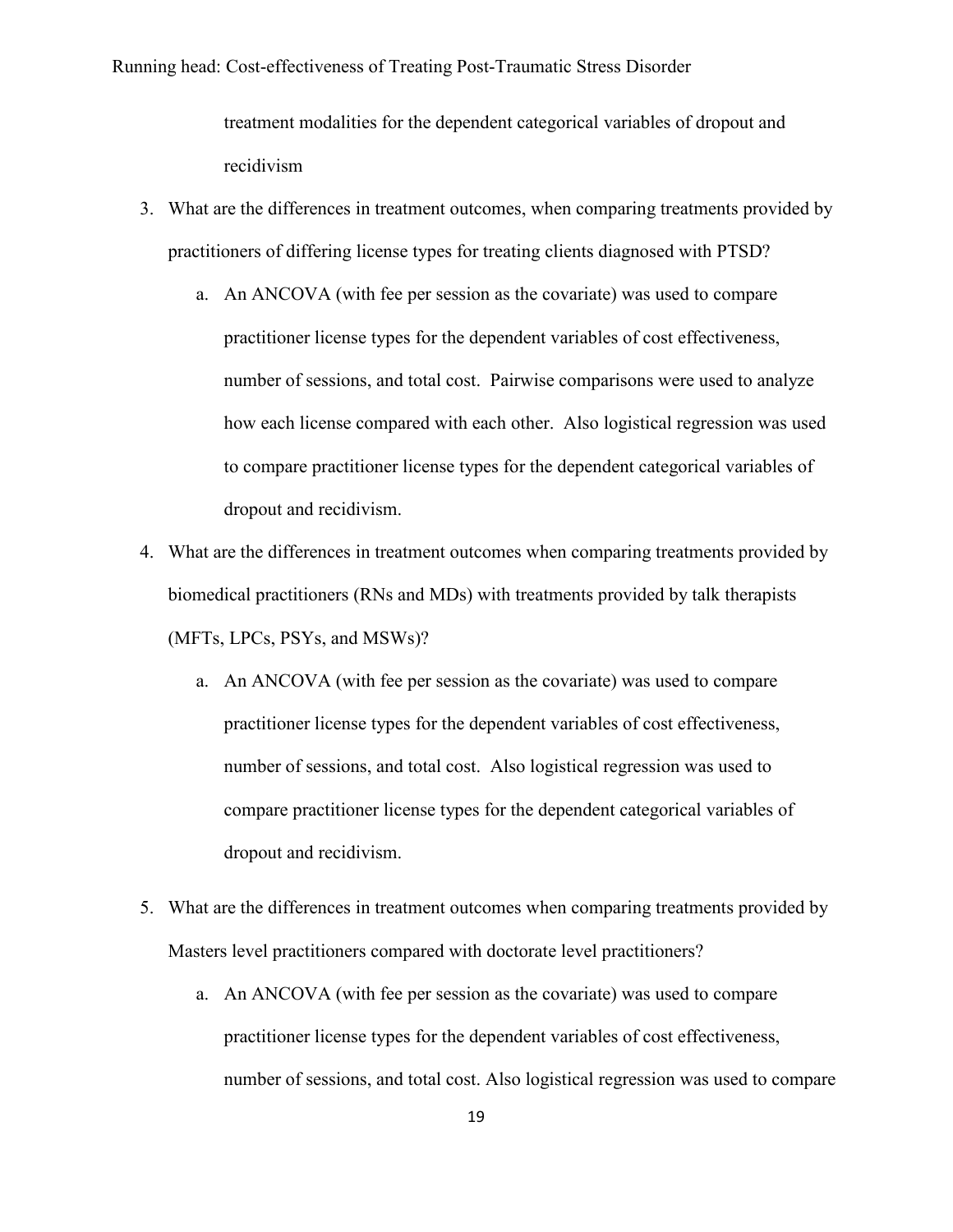practitioner license types for the dependent categorical variables of dropout and recidivism.

- 6. What are the differences in outcomes in PTSD treatment by gender?
	- a. An ANOVA was used to compare practitioner license types for the dependent variables of cost effectiveness, number of sessions, and total cost. Also logistical regression was used to compare practitioner license types for the dependent categorical variables of dropout and recidivism

#### **Results**

<span id="page-26-0"></span>Research question one asked, "What are the average total cost and average cost effectiveness of treating PTSD with psychotherapy?" The average total cost of treatment for PTSD across all health care providers and across all modality types is \$570.88 (SD=883.99). While the cost-effectiveness average is \$838.05 (SD=1506.63). See Table 1.

The second question examined "What are the differences in treatment outcomes when comparing treatment modality (individual therapy, family therapy, and mixed therapy) for treating individuals diagnosed with PTSD?" Using one-way ANOVA, significant differences were found between modalities for average number of sessions  $[F (2, 12842) = 151.60, p<$ 0.001], average cost  $[F(2, 12842) = 205.09, p< 0.001]$ , and average level of cost effectiveness  $[F(2, 12842) = 205.09, p< 0.001]$  $(2, 12842) = 154.63$ ,  $p < 0.001$ . Post hoc Tukey test revealed that in each of the types of outcomes, family therapy was the lowest, followed by individual therapy, and then mixed therapy was the highest (see Table 2). Furthermore, individual therapy recidivism and dropout rates are also reported in Table 2. Interestingly enough, the dropout rates for individual (24%), family (36%), and mixed (4%) therapies are within or below Elhers et al. (2013) reported average range (26%-43%) of individuals with PTSD who dropout.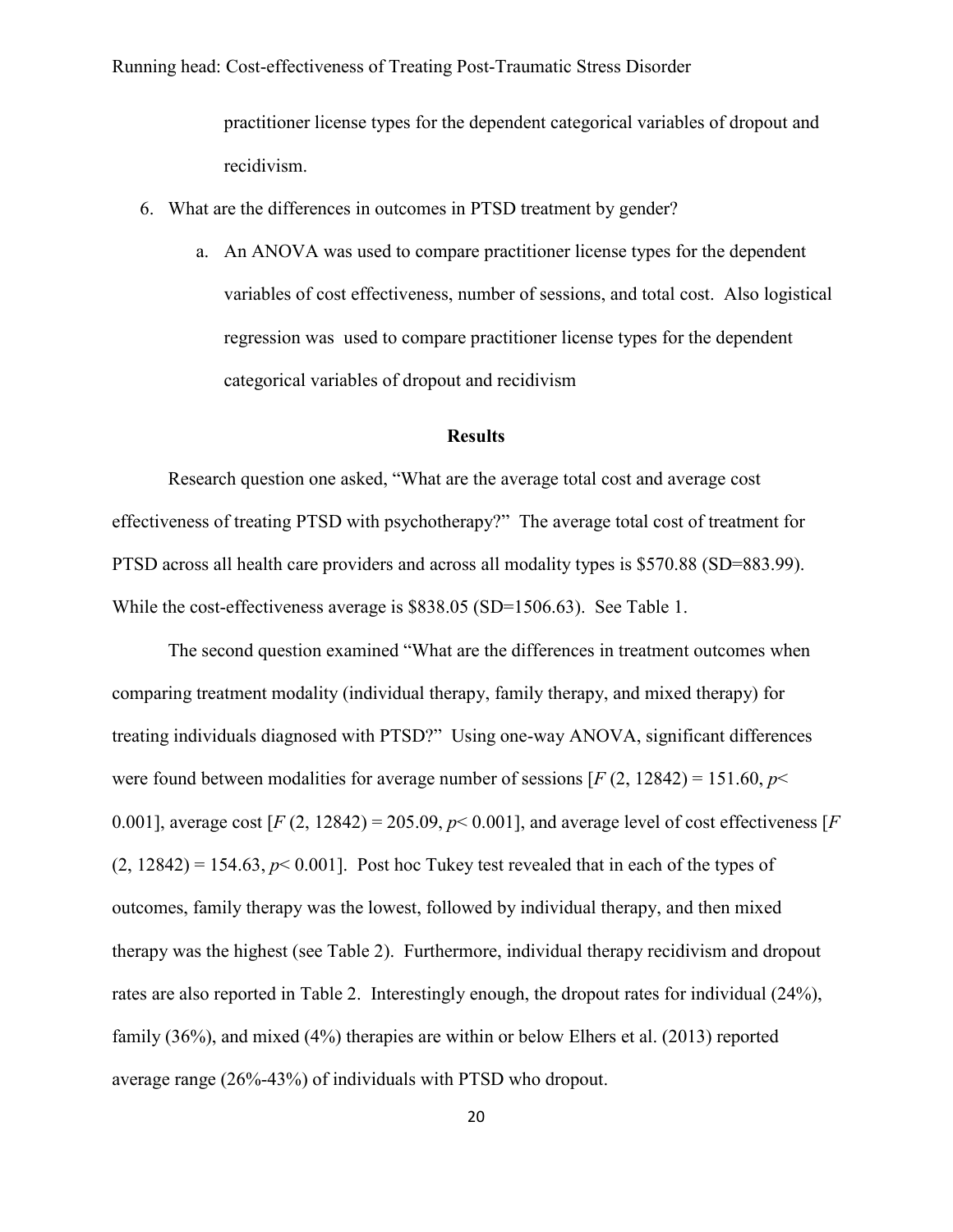Furthermore, logistic regression was used to compare therapy modalities on recidivism (see Table 3). Family therapy served as the reference group, so results were obtained for individual therapy versus family therapy and mixed modality versus family therapy. Participants were more likely to recidivate if they had individual therapy than if they had family therapy  $(B =$ 1.109,  $SE = .138$ ,  $p < .001$ ). These results indicate that those receiving individual therapy were roughly 203 times more likely to recidivate than those receiving family therapy alone (exp[1.109]=3.032). Similarly, participants in mixed modality therapy were more likely to recidivate than those in family therapy  $(B = 2.139, S.E. = 0.146, p < 0.001)$ . Those in mixed modality therapy were 749 times more likely to recidivate than those who received family therapy alone  $(exp[2.139]=8.49)$ .

Logistic regression was also used to compare therapy modalities in dropout (See Table 3). Family therapy served as the reference group. Participants were more likely to drop out if they had family therapy exclusively than if they had individual therapy exclusively  $(B = -0.566)$ ,  $SE = .089$ ,  $p < .001$ ). These results indicate that those receiving family therapy were 74 times more likely to drop out as those receiving Individual therapy (exp[-.566]=.568). Similarly, participants who received family therapy were also more likely to drop out than those in a mixed therapy modality ( $B = -2.684$ ,  $S.E. = 0.163$ ,  $p < 0.001$ ). Those in family therapy were 1,328 times less likely to dropout than those in mixed therapy (exp[-2.684]=.068).

The third question asked "What are the differences in treatment outcomes when comparing treatments provided by practitioners of differing license types for treating PTSD?" ANCOVA was used to compare first episode of care total cost, cost effectiveness and total session across practitioner licensure type while controlling for fee per session. As shown in table 4 an ANCOVA [between-subjects factor: practitioner license type; Covariate: fee per session]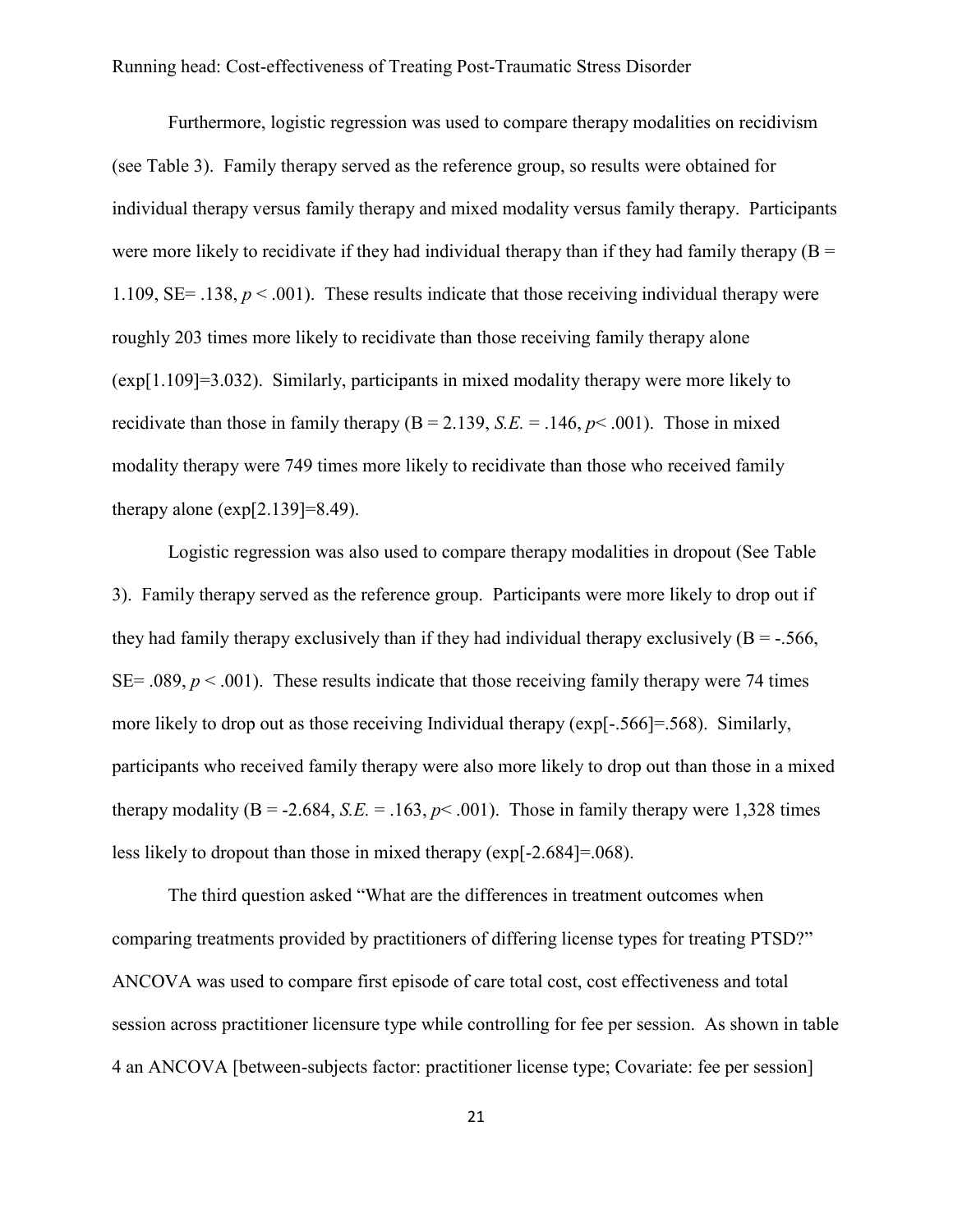revealed significant main effects of practitioner license for average total cost [F (5, 11,909) = 4.974, *p* < 0.001], for average total number of sessions [F (5, 11,909) = 3.678, *p* = 0.03], and for average level of cost effectiveness [F  $(5, 11,909) = 4.902$ ,  $p < 0.001$ ]. See Tables 5, 6, and 7 for significant between factor differences. When controlling for fee per session, MDs were found to use fewer sessions, cost less, and were more cost effective than all other practitioners treating PTSD.

As seen in table 8, logistic regression was used to compare recidivism and dropout by practitioner license. MFTs served as the reference group so results were obtained for RNs, MDs, LPCs, PSYs, and MSWs as compared to MFTs. For recidivism, individuals were more likely to recidivate if they received care from RNs than if they received care from MFTs ( $B = .598$ ,  $SE =$ .182,  $p = .001$ ). These results indicate that those receiving care from RNs are about 82 times more likely to recidivate as those who received care from MFTs (exp[.598] = 1.819). Also, persons were more likely to recidivate if they received care from MSWs than if they received care from MFTs  $(B = .254, SE = .082, p = .002)$ . These results indicate that those receiving care from MSWs are about 29 times more likely to recidivate than those who received care from MFTs (exp[.254] = 1.289). Similarly, individuals were more likely to recidivate if they received care from PSYs than if they received care from MFTs  $(B = .251, SE = .085, p = .003)$ . These results indicate that those receiving care from Psychologist are also about 29 times as likely to recidivate as those who received care from MFTs ( $exp[0.251] = 1.285$ ). Whereas, there was no difference in likelihood to recidivate between MDs and MFTs (B = .194, SE = .187, *p* = .299) and between LPCs and MFTs  $(B = .124, SE = .087, p = .154)$ 

Logistic regression was also used for drop out (see Table 8), individuals were more likely to drop out if they received care from MDs than if they received care from MFTs ( $B = .946$ ,  $SE =$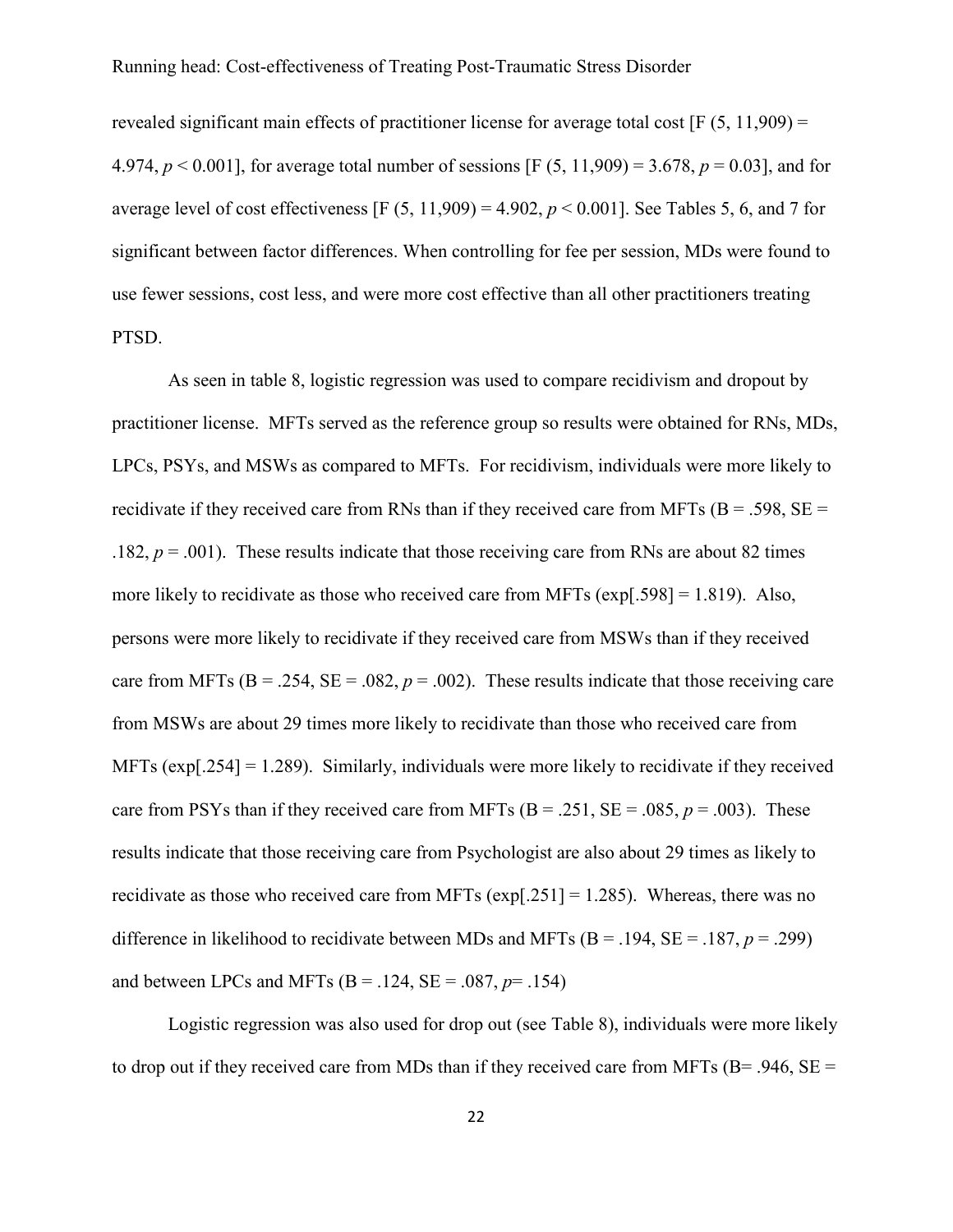.172,  $p < .001$ ). These results indicate that those receiving care from MDs are about 156 times more likely to drop out than those receiving care from MFTs (exp[.946] = 2.575). However, Table 8 also demonstrates that individuals were equally as likely to drop out if the received care from LPCs (B= .119, SE = .089,  $p = .180$ ), RNs (B= -.004, SE = .206,  $p = .983$ ), MSWs (B= -.023,  $SE = .085$ ,  $p = .783$ ), or PSYs ( $B = .033$ ,  $SE = .088$ ,  $p = .707$ ) as those who received care from MFTs.

Research question four asked "What are the differences in treatment outcomes comparing treatments provided by biomedical practitioners vs. treatments provided by "talk therapists?" As shown in Table 9 an ANCOVA was used to compare the treatment outcomes of total dollars [F  $(1, 11, 913) = 6.03$ ,  $p = 0.014$ , total number of sessions [F (1, 11,913) = 2.50,  $p = 0.114$ ], and cost effectiveness  $[F (1, 11, 913) = 5.79, p = 0.016]$ , while controlling for fee per session. On average psychotherapy provided by talk therapists cost \$109.20 (SE=44.49, *p=0*.014) less than psychotherapy provided by biomedical practitioners. Talk therapists were also found to be more cost effective than biomedical practitioners (MD=110.54, SE=45.98, *p=0*.016). Whereas no significant difference was found between the number of sessions provided by talk therapist versus biomedical practitioners [F  $(1, 11, 913) = 2.50$ ,  $p = 0.114$ ].

Question four also asked what differences exist between biomedical and talk therapist in terms of the outcomes of dropout and recidivism. As shown in table 11, logistic regression was used to compare dropout and recidivism between biomedical providers and talk therapists. Biomedical practitioners were used as the reference group. Individuals who received services from talk therapists were less likely to dropout compared to those who received services from biomedical practitioners (B= -.520, SE = .119,  $p < .001$ ). These results indicate that individuals who received services from Biomedical practitioners were 68 times more likely to drop out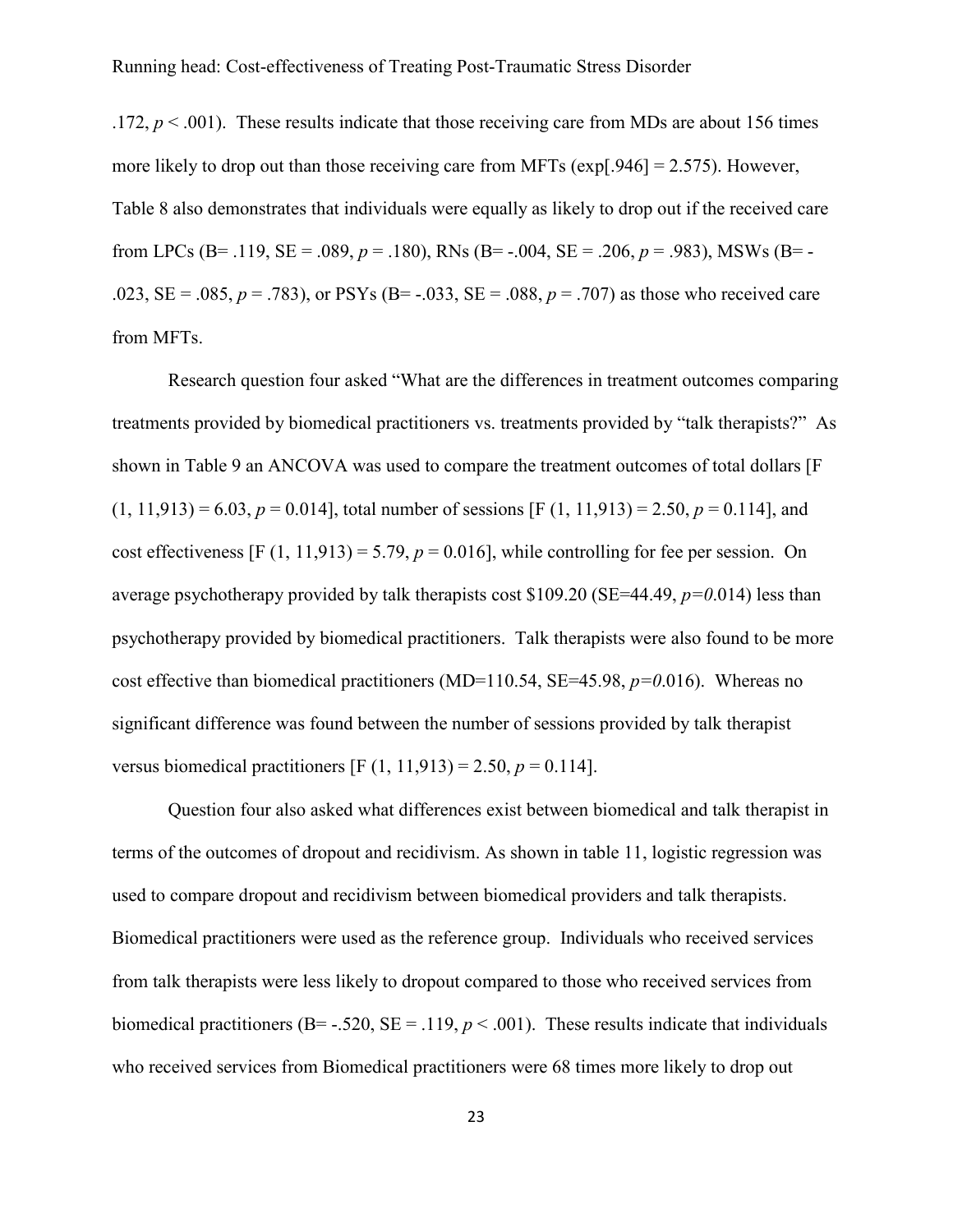compared to those who received services from talk therapists practitioners (exp[-.520] = .594). No difference was found in recidivism rates between talk therapists and biomedical practitioners  $(B=-.193, SE=.120, p=.108)$ .

Question five asked "What are the differences in treatment outcomes (cost effectiveness, total cost, number of sessions, recidivism, and dropout) when comparing treatments provided by Masters level practitioners compared with doctorate level practitioners?" The statistical test ANCOVA was used to compare the treatment outcomes of total cost, total number of sessions and cost effectiveness. As shown in Table 9 no significant differences were found for any of the treatment cost outcome variables: Total Cost  $[F (1, 12, 430) = 0.072, p = .789]$ , Total Sessions  $[F$  $(1, 12,430) = 0.117, p=0.733$ , Cost Effectiveness [F (1, 12,430) = 0.073, p=.0787].

Logistic regression was also used to compare dropout and recidivism between Masters and Doctorate level practitioners. As demonstrated in Table 11, no difference was found in dropout rates between talk therapists and biomedical practitioners (B=.031, SE = .045, *p* =.488).No difference was found in recidivism rates between talk therapists and biomedical practitioners (B=-.054, SE = .042,  $p = 198$ ).

Question six asked "What are the differences in outcomes in PTSD treatment by gender?" A one way ANOVA was conducted which found significant differences between genders. As seen in Table 10 significant differences were found for total dollars  $[F(1, 12824) =$ 8.256, *P*=0.004], total sessions [F (1, 12824) = 17.239, *P*<0.001], and for level of cost effectiveness  $[F (1, 12824) = 8.501, P=0.004]$ . The treatment of men with PTSD used less sessions, cost less and was more cost effective than the treatment of women. Logistic regression was also used to compare men and women in terms of dropout likelihood and recidivism likelihood (See Table 11). Logistic regression was also used to compare dropout and recidivism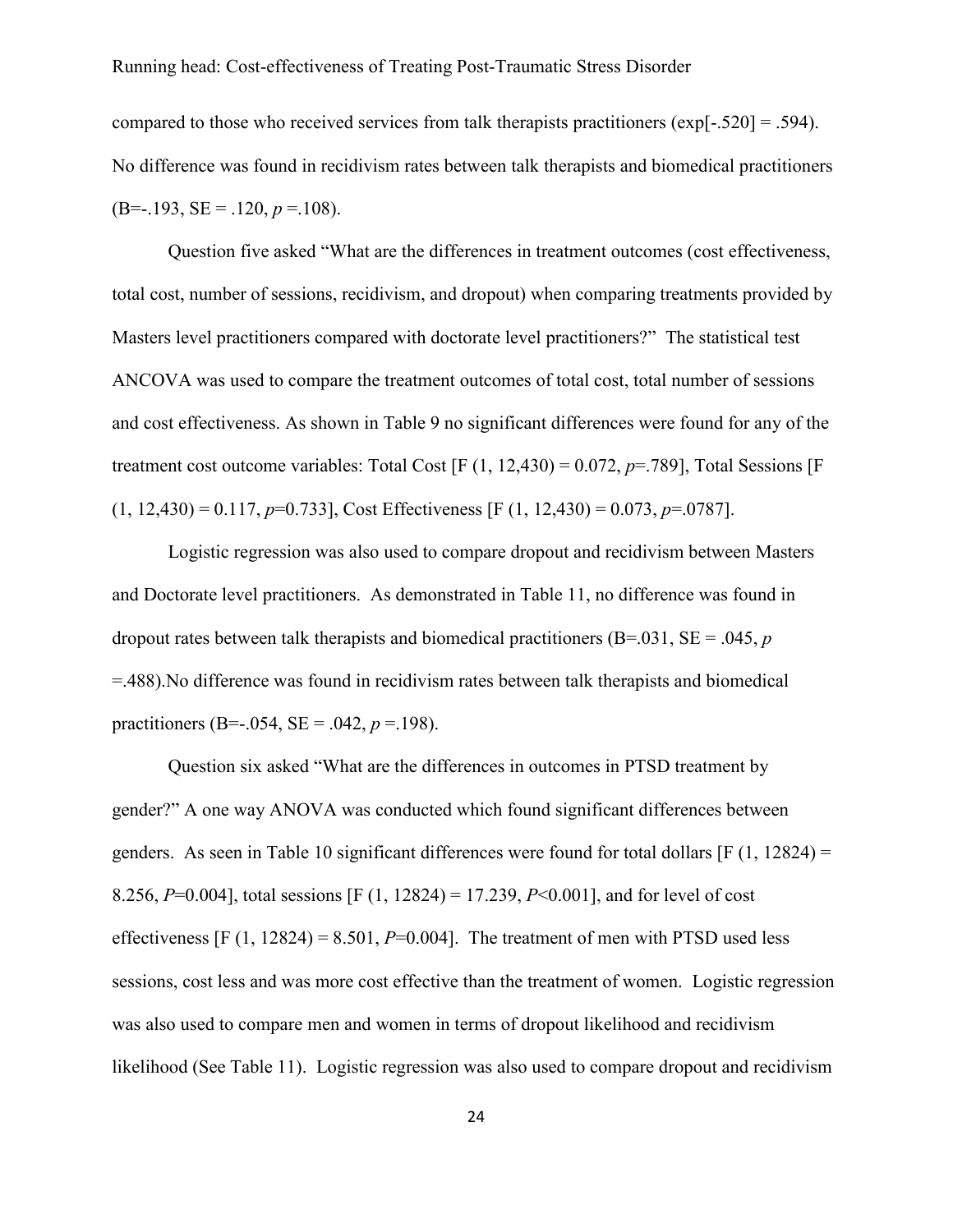between genders. Women were less likely to dropout than men  $(B=-192, SE = .049, p < .001)$ . These results indicate that men are 21 times more likely than women to drop out of therapy  $(exp[-.192] = .825)$  No difference was found in recidivism rates between men and women (B=-0.089,  $SE = .047$ ,  $p = .059$ ).

#### **D**is**cussion**

<span id="page-31-0"></span>The results of this study yielded significant and impactful findings. Particularly in terms of the impacts of treatment modality, practitioner license, practitioner degree type, practitioner degree level, and client gender on cost effective treatment outcomes. Furthermore, these results lay a valuable foundation for future research and provides meaningful implications for the field of psychotherapy.

Therapy modality was found to have significant impacts on the treatment outcomes of total cost, total sessions, cost effectiveness, dropout likelihood and recidivism likelihood. As reported by Crane and Payne (2011), in general, family therapy is more cost effective than individual therapy or a mixed modality of therapy. The findings of this study are consistent with the previous findings in that family therapy was found to have fewer sessions on average, fewer total cost in the first episode of treatment and a more cost effective level of treatment expense. When treatment outcomes were compared by modality using a Tukey Post hoc test, as shown in table 2 it was found that family therapy had the lowest average total cost \$295.32 (SD=441.70), while individual therapy had the second lowest average \$538.99 (SD=841.88), followed by a mixed modality of therapy which had an average cost of \$918.59 (SD=1,181.00). The total number of sessions during the first episode of care followed a similar pattern. A Tukey Post hoc test also revealed that the mean number of sessions for family therapy was 5.89 (SD=7.05), while individual therapy had an average number of sessions of 10.74 (SD=14.94) and mixed therapy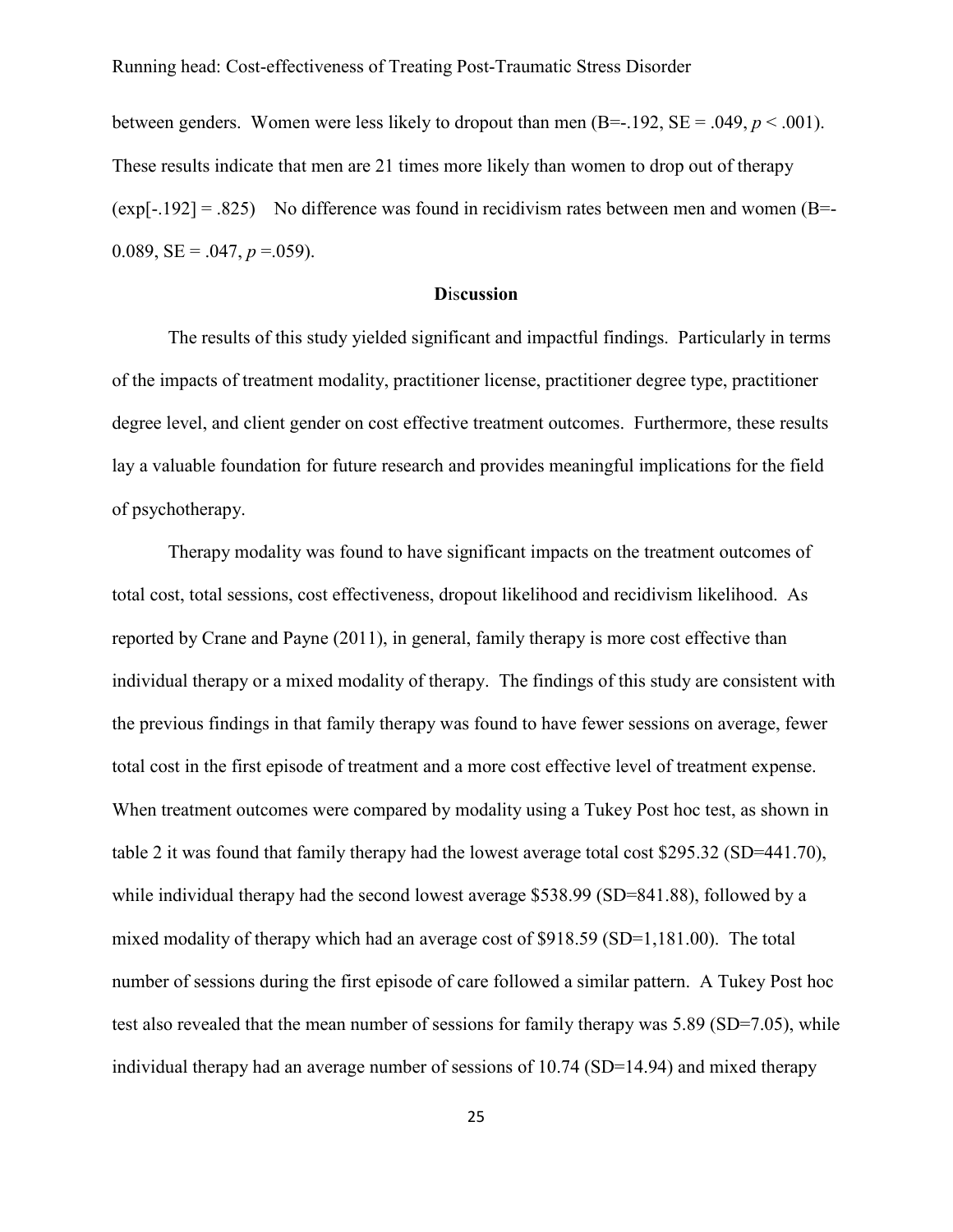had an average number of sessions of 18.41 (SD=18.53). When the first episode of care costeffectiveness was analyzed using a Tukey Post hoc test family therapy had an average of 302.38  $(SD= 866.31)$ , while individual therapy had an average of 554.94  $(SD= 866.32)$  and mixed modality cost effectiveness average was 949.34 (SD=1212.65).

One theory for the cost effective results for treating PTSD with a family therapy modality is the impact that increased social support has on trauma symptoms. Increased social support is shown to have a moderating influence on PTSD symptoms (Elhers et al., 2013). Brewin et al., (2000) reported similar findings, claiming that lack of social support was the largest risk factor they found for those with continued symptoms of PTSD. Greenman and Johnson's 2012 study supports this as they reported significant reductions in PTSD symptoms in trauma victims after providing emotionally focused couples therapy to victims and their partners.

Furthermore, recidivism and dropout were also compared across treatment modalities. As displayed in Table 3 It was found that, individuals who received individual therapy were 203 times as likely to return for a second episode of care and those who received mixed therapy were 749 times as likely to return for a second episode of care. This could be for a variety of reasons. Family therapy may not have worked for the client so they decided to not try family therapy again if they needed further services. Also it may be that family therapy is harder to schedule due to the need to coordinate schedules across multiple members of the family. It may also be that individual and mixed therapy was more comfortable and so they decided to return for a second episode of care within the same modality. It may simply be that family therapy was better at long term reduction of symptoms and so symptoms returned for those in the individual or mixed modalities. Finally it may be that family members learned how to help the client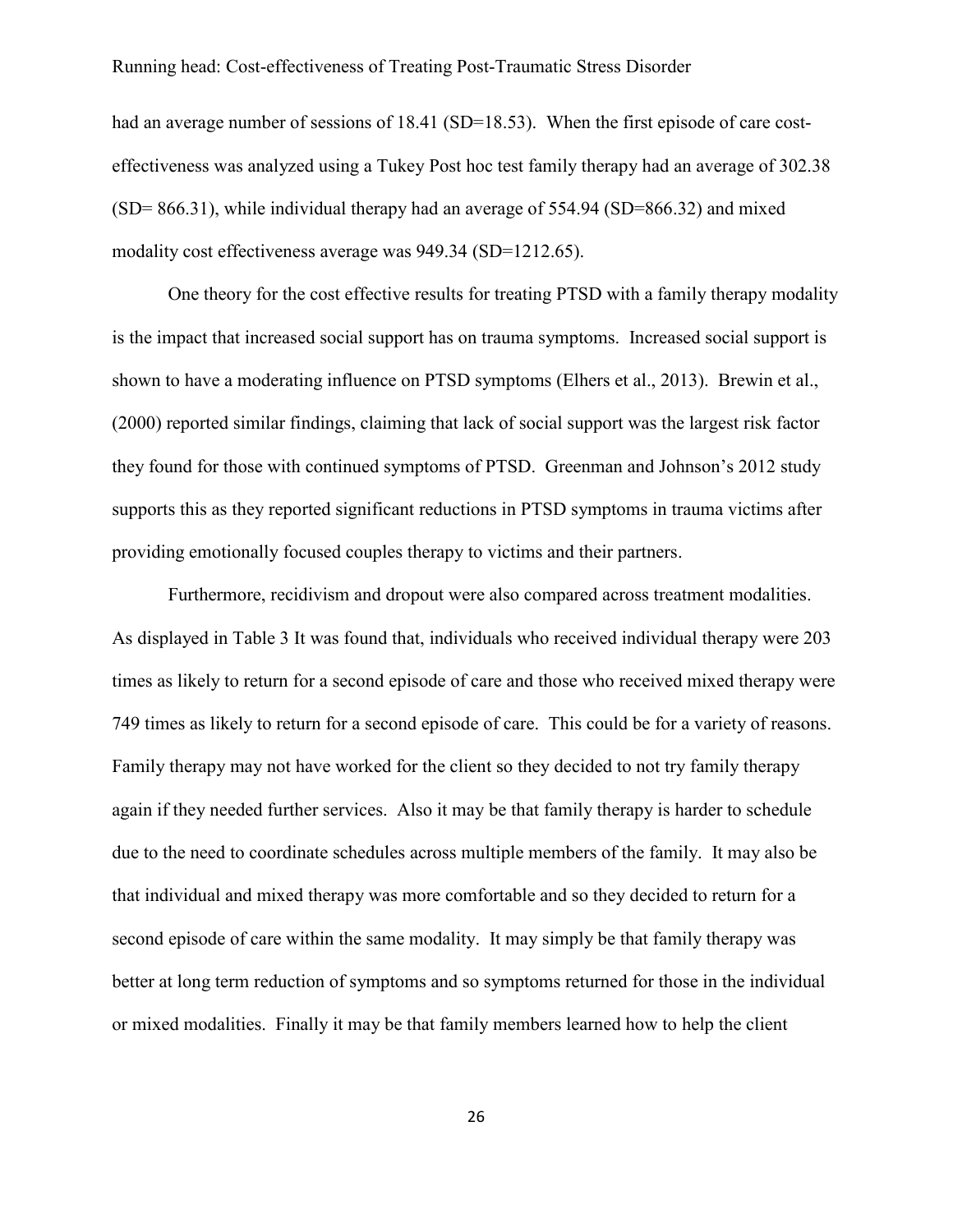manage their symptoms and thus the client no longer needed a therapist to help them heal from their trauma.

Practitioner licensure was also found to have a few significant impacts on PTSD treatment outcomes. Treatment outcomes were compared between the six practitioner licenses types within this study (MFTs, RNs, MDs, LPCs, and MSWs) and then also compared between biomedical practitioners and talk therapists. It was believed that differences would be found between the various practitioner licenses, however the main significant differences in treatment outcomes were found between Medical Doctors and all other licenses. See tables 5, 6, and 7 for licensure pairwise comparison results. In the end MDs used less sessions, and fewer dollars (when controlling for fee per session) and were more cost effective (when controlling for fee per session) than all other practitioner licenses treating PTSD. However, MDs were 156 times more likely than MFTs to experience client dropout and equally as likely as MFTs and LPCs to experience client recidivism. It is unclear as to the reasons for Doctors being more cost effective than all other practitioners but it may be that they see clients for just 1 session and refer or prescribe medication to manage trauma symptoms. It may also be that Doctor's preferred modality includes 1 session of treatment with long gaps between each treatment. This would help explain doctor's higher statistical propensity for client drop out. But, if this were the case, then this higher statistical drop out would only be a reflection of the operational definition of drop out within in this study. The other important finding that should not be over looked is the fact that in general talk therapists were found to be statistically equal, when controlling for fee per session, in terms of the treatment outcomes of total sessions, total cost, drop out, and cost effectiveness (See Tables 4, 5, 6, 7 and 8). These are important findings because they show that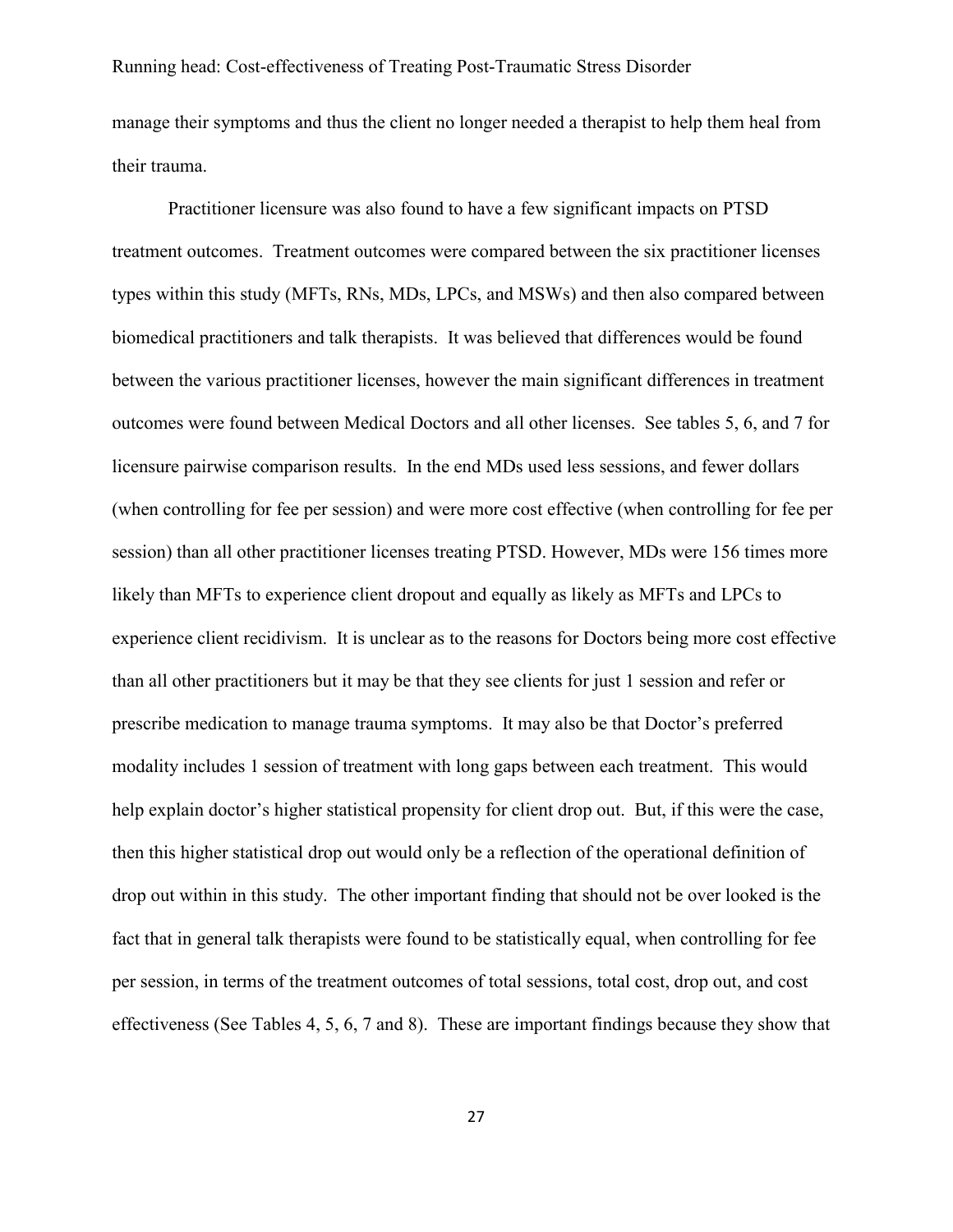talk therapists regardless of licensure yield essentially the same results (when controlling for fee per session).

Furthermore, when the practitioners were divided into talk therapists and biomedical practitioners more significant results were found. As demonstrated in Table 9, on average psychotherapy provided by talk therapists cost \$109.20 (SE=44.49, *p=*.014) less than psychotherapy provided by biomedical practitioners. Talk therapist were also found to be more cost effective than biomedical practitioners (MD=110.54, SE=45.98, *p=*.016).

Although, similar numbers of men and women are exposed to trauma events, it has been reported that women are two times as likely to develop PTSD (Tolin & Foa, 2002). Results from this data set had an even high gender disparity with more than three times as many women (9,823) as men (3,000) diagnosed with PTSD. The results demonstrated in Table 10 revealed that on average women received more sessions of care and that care cost more over all. Furthermore, men were found to be more cost effective to treat than women. These results show that not only are more women traumatized than men, but also that they spend more time in treatment and that they spend more dollars on treatment. These key findings help present the ways in which PTSD treatments may be impacted by gender and vice versa.

#### **Limitations**

<span id="page-34-0"></span>The current study employed retrospective comparative outcome analysis of administrative data. Due to the limitation of the variables that were available within the data, the cost effectiveness analysis conducted was not the "gold standard" of cost effectiveness research (Pirraglia, Rosen, Hermann, Olchanski, & Neumann, 2004). The lack of using an experimental design may produce potential biases within the results. For example, clients may have been influenced by outside factors to select a specific treatment provider. Treatment modality was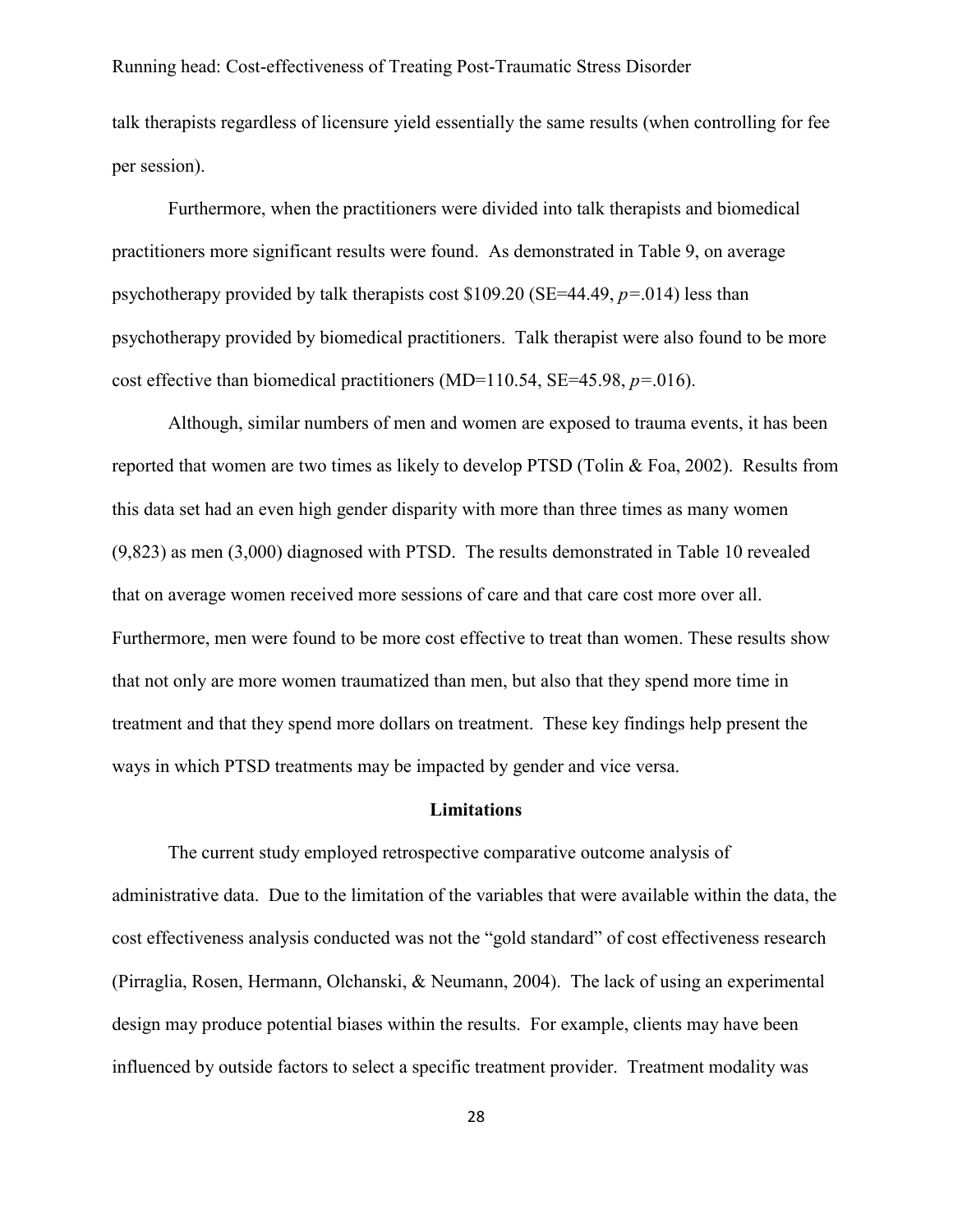also not randomly assigned and clients may have self-selected into or out of specific modalities. It may be that cases in which more symptoms were manifested lead to a use of a mixed modality because of attempts to involve outside influences. Therefore, the lack of random modality assignment may be a limitation to the research. On the other hand, there are many benefits to gain from this study being done in real life, as opposed to within the constrictions of an experiment. Furthermore, not all practitioners receive the same level of training even within the specific practices, as such that may impact the results of this study (Moore, et al., 2011). Also it is a limitation to think that cost effective treatments are the most effective treatments. This would be an unwise assumption to make because it may place greater importance on the costs than one would place on patient needs. However, when balanced together cost effectiveness and treatment effectiveness can be united to provide all around benefits.

Another potential limitation would be measuring treatment outcomes based upon dropout and recidivism. These are not the best measures of success, but they were the measures that were available. Specifically the dropout definition is a limitation to the study because dropout for individual and family therapy are defined as not returning after the first session, whereas dropout for the mixed modality inherently means they had to attend at least two total sessions (one family and one individual) before they could actually drop out of therapy. Therefore, this mixed modality dropout definition may significantly impact the cross comparison dropout statistics. Since there are different definitions of dropout based upon modality, the results may not be generalizable.

Furthermore, this data had a large range within the variables of total cost, total sessions, and cost effectiveness which resulted in the standard deviations being greater than the means for many of the statistical outputs. Such results could be negated by using a log transformation for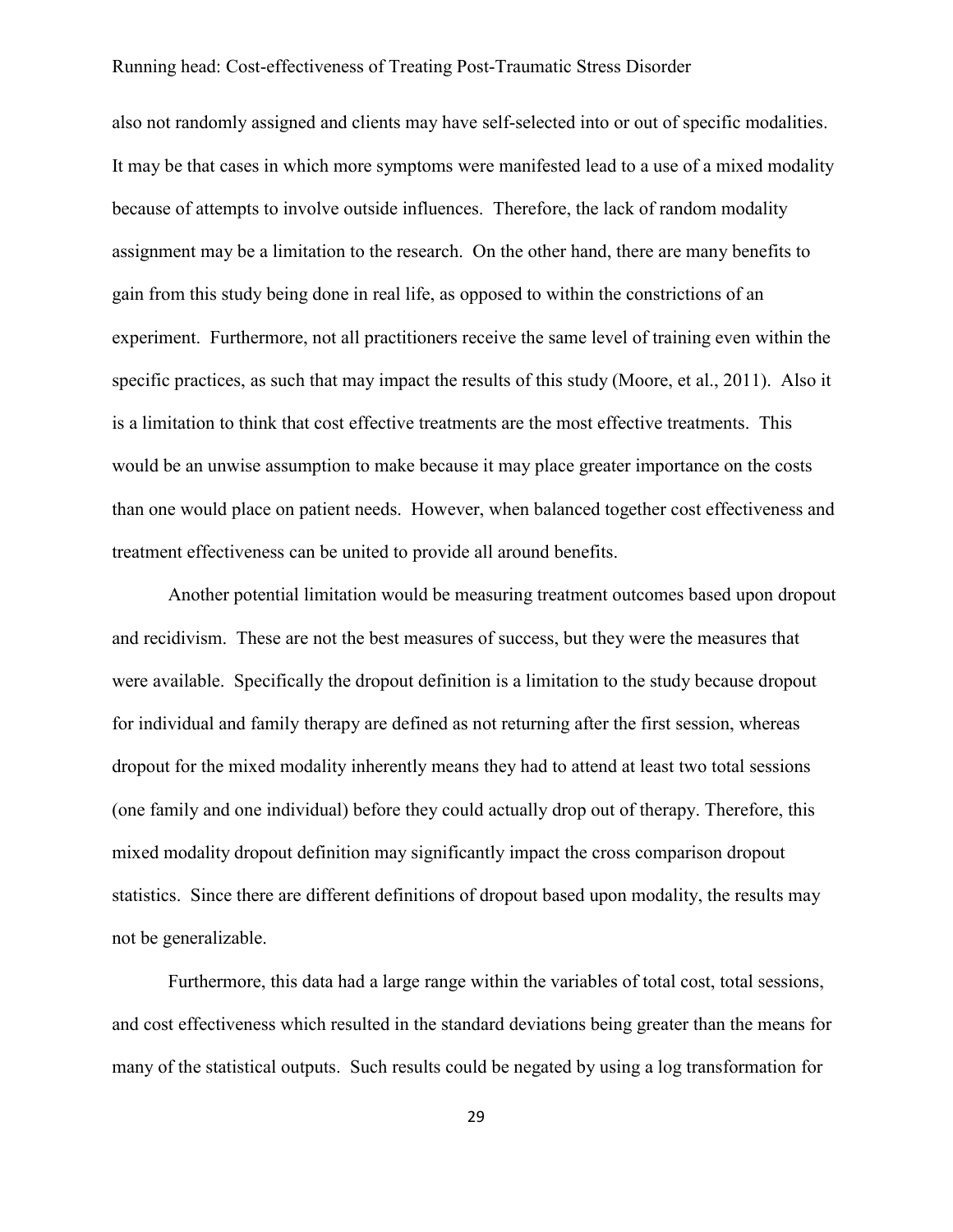calculating the inferential statistics. In spite of much debate, it was decided to leave the statistical outputs in their original units of dollars, sessions, etc., which makes them more readable and more easily interpreted by all audiences. As such, it is then important to note that there is a large range within this data which leads to the size of the standard deviation being greater than the average for many of the statistical outputs.

#### **Directions for Future Research**

<span id="page-36-0"></span>Future research should be able to build significantly on this foundational study. It would be able to use randomized control experimental designs to assess further for the impact that any self-selection biases may have presented here. Moreover, they could analyze the ways in which the reduction of the many biopsychosocial symptoms may impact the client's wellbeing in other areas of life.

It would also be valuable for future research to explore further the differences in treatment methods between practitioners and with practitioner groups. This could provide valuable information that would help increase understanding as to what are cost effective treatments that help provide symptom relief and healing for those diagnosed with PTSD.

#### **Implications**

<span id="page-36-1"></span>This study demonstrates the value of analyzing treatment modality and treatment practitioners to recognize their impact on treatment outcomes. In particular the results that family therapy modality is most cost effective for treating PTSD demonstrates the importance of ensuring that all practitioners are trained in family therapy practices in order to be able to provide the most cost effective treatments. Furthermore policymakers, insurance companies, and psychotherapists would find value in the results of this cost effectiveness research as it would better inform them as to how to allocate their resources of time, energy and money in terms of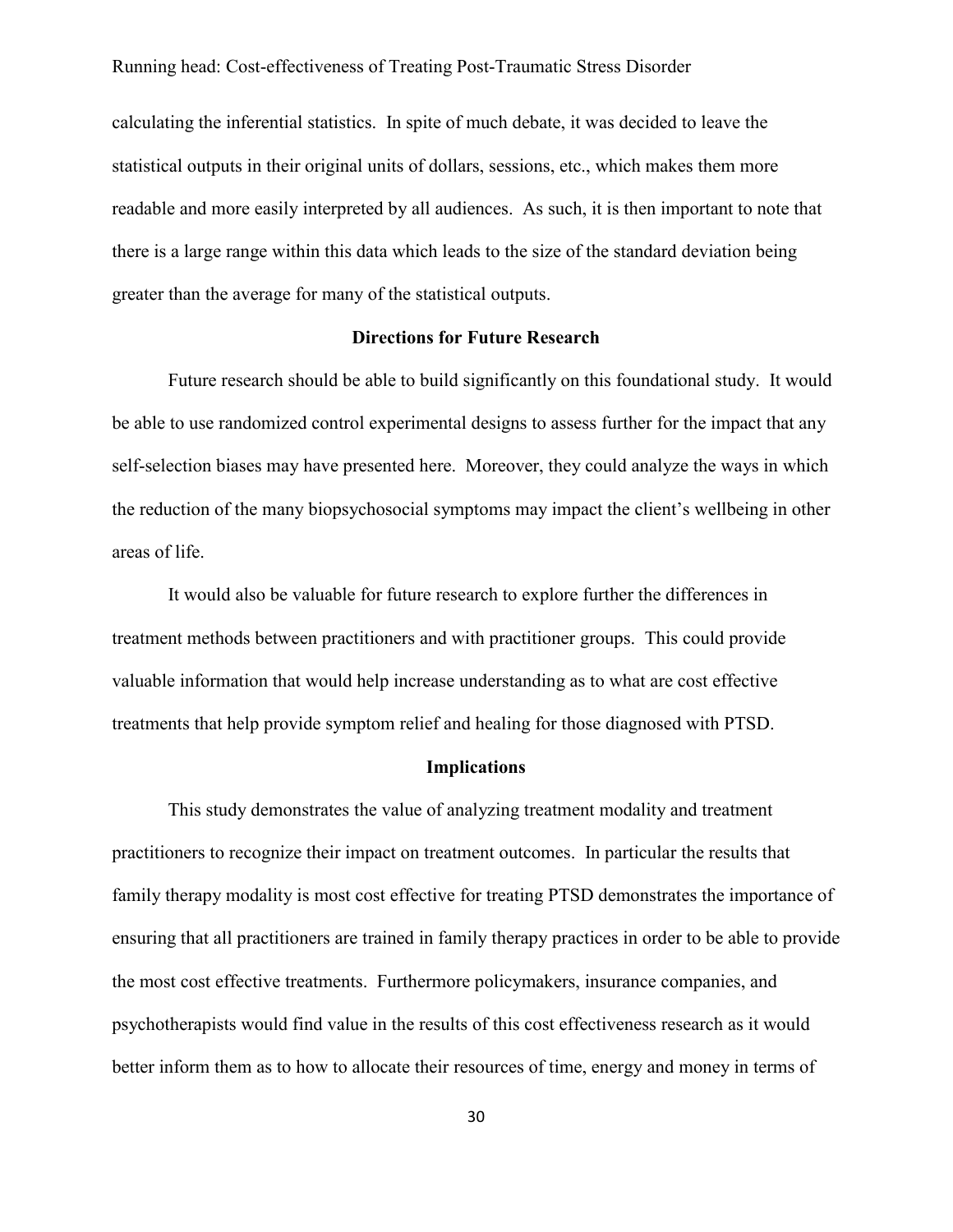treating PTSD. Finally, this study supports previous studies (Elhers et al., 2013; Matsakis, 2013) that suggested that family and social support help provide PTSD symptom reduction. As reported in the Meta analysis conducted by Brewin, Andrews & Valentine (2000) the largest of any of the risk factors for PTSD was a correlation with the lack of social support. Furthermore, recent research has shown that couples treatment that takes uses emotionally focused therapy, which strengthens the individual's social support, has resulted in a reduction of PTSD symptoms Therefore, the results of this study which demonstrate that family therapy is more cost effective, utilizes fewer sessions, and costs less over all supports the results of these preliminary studies. With family therapy utilizing the fewest number of sessions and providing the most cost effective results it would be valuable for individuals suffering from PTSD to be informed of the influence their family or other social support systems can have on their treatment. This could help inform trauma victims and their families that they can find joint healing in the process of overcoming PTSD.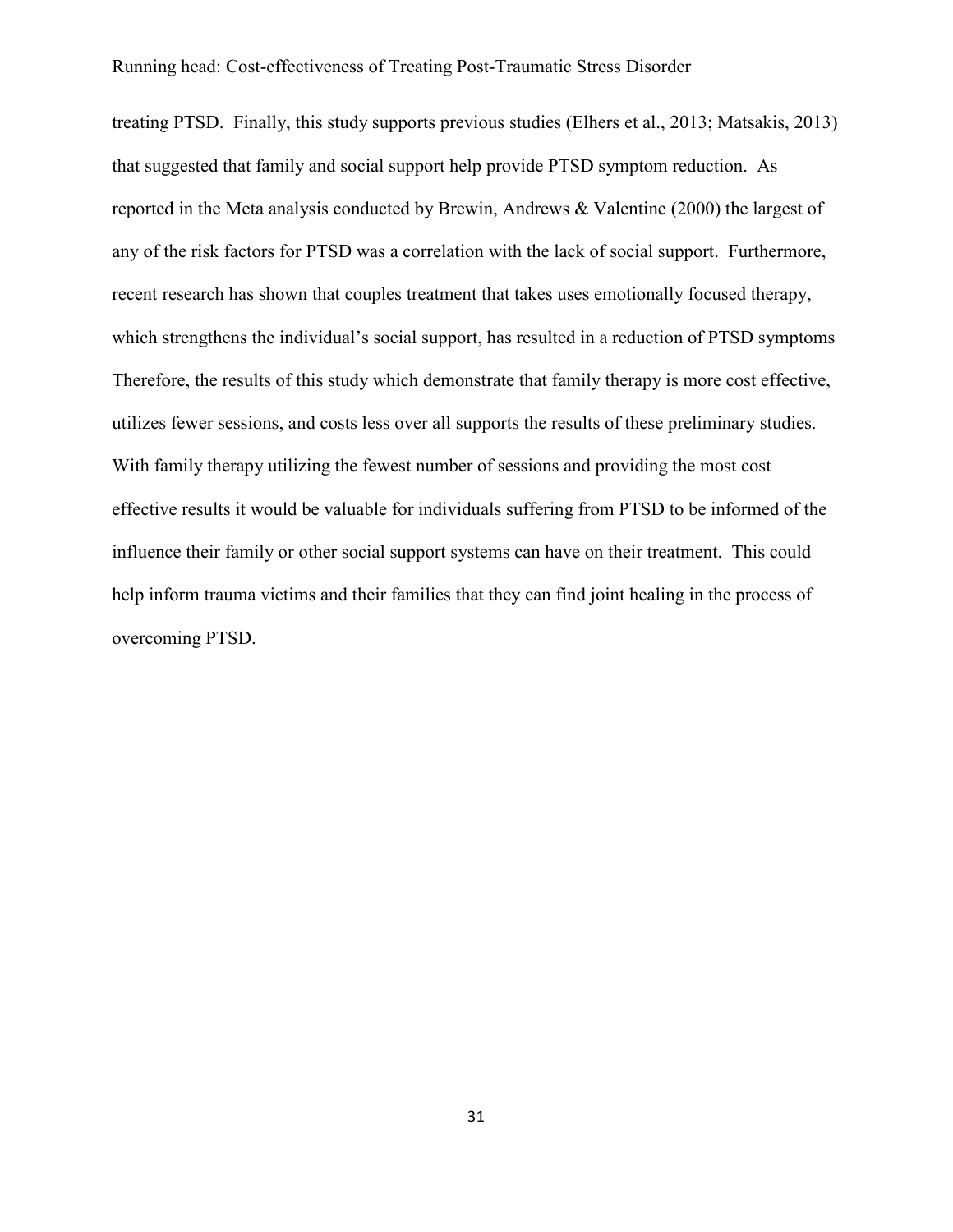#### References

<span id="page-38-0"></span>Allen, S. N., & Bloom, S. L. (1994). Group and family treatment of post-traumatic stress disorder. *Psychiatric Clinics of North America, 17*(2), 425-437. http://www.sanctuaryweb.com/PDFs/Group%20and%20Famiily%20Rx%20of%20PTSD

.pdf

American Foundation for Suicide Prevention. (January, 2015). *Facts and figures*. Retrieved from https://www.afsp.org/understanding-suicide/facts-and-figures

American Medical Association. (2006). *Current procedural terminology*. Chicago: Author.

- American Psychiatric Association. (2000). *Diagnostic and statistical manual of mental disorders (DSM IV-TR)*. Washington, DC: Author.
- American Psychiatric Association. (2013). *Diagnostic and statistical manual of mental disorders (5th ed.)*. Washington, DC: Author.
- Anderson, N. & Estee, S., (2002). Medical cost offsets associated with mental health care: A brief review. Retrieved from Washington State Department of Social and Health Services website:

https://www.dshs.wa.gov/sites/default/files/SESA/rda/documents/research-3-28.pdf

- Basham, K. (2008). Homecoming as safe haven or the new front: Attachment and detachment in military couples. *Clinical Social Work Journal, 36*(1), 83-96. doi: 10.1007/s10615-007- 0138-9
- Barrett, D. H., Doebbeling, C. C., Schwartz, D. A., Voelker, M. D., Falter, K. H., Woolson, R. F., & Doebbeling, B. N. (2002). Posttraumatic stress disorder and self-reported physical health status among U.S. military personnel serving during the gulf war period: A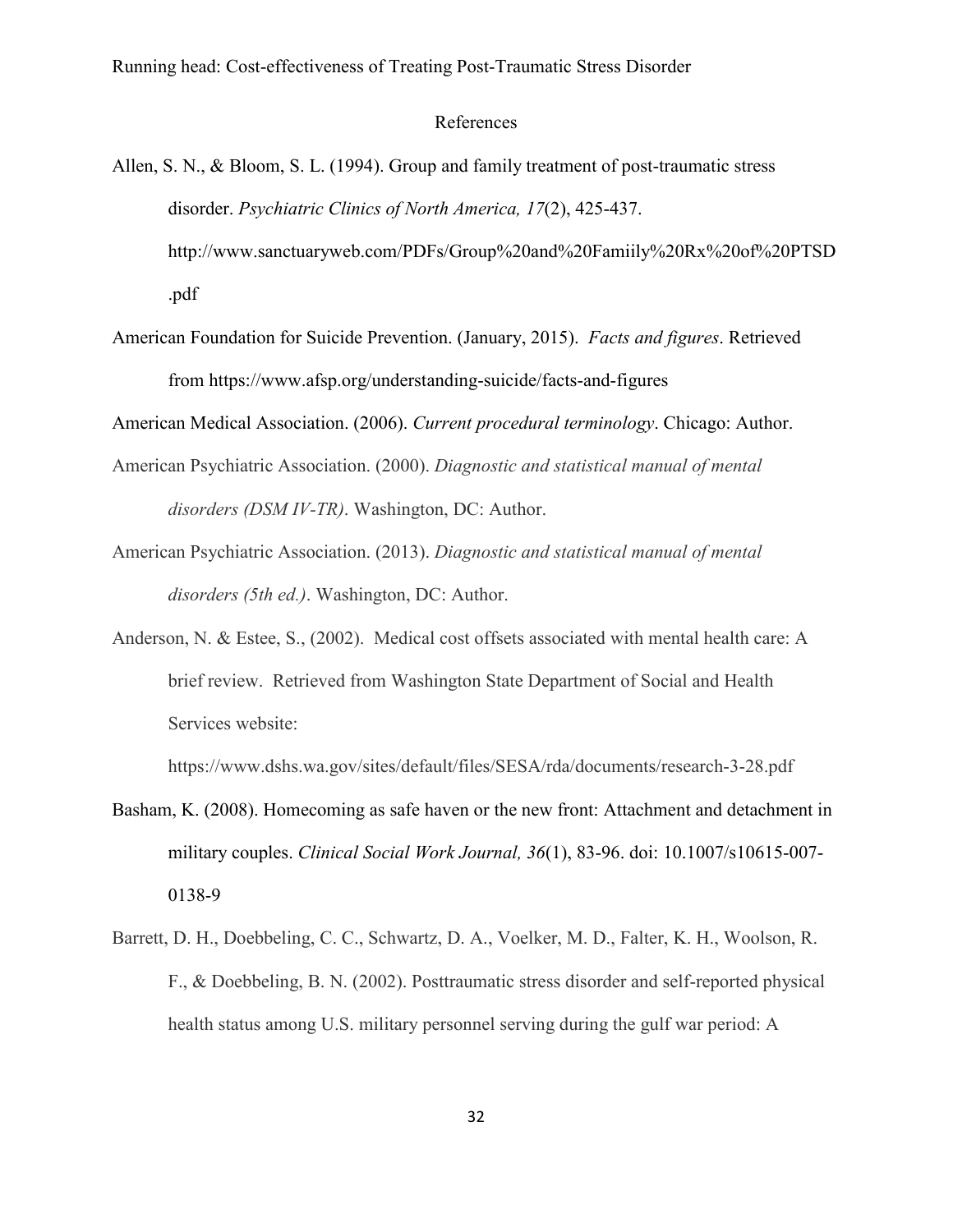population-based study. *Psychosomatics: Journal of Consultation and Liaison Psychiatry*, *43*(3), 195-205. doi:10.1176/appi.psy.43.3.195

- Boss, P. (2007). Ambiguous loss theory: Challenges for scholars and practitioners. *Family Relations: An Interdisciplinary Journal of Applied Family Studies*, *56*(2), 105-111. doi:10.1111/j.1741-3729.2007.00444.x
- Boss, P. (2010). The trauma and complicated grief of ambiguous loss. *Pastoral Psychology*, *59*(2), 137-145. doi: 10.1007/s11089-009-0264-0
- Brewin, C. R., Andrews, B., & Valentine, J. D. (2000). Meta-analysis of risk factors for posttraumatic stress disorder in trauma-exposed adults. *Journal of Consulting and Clinical Psychology*, *68*(5), 748-766. doi:10.1037/0022-006X.68.5.748
- Bryant, R. A., & Friedman, M. (2001). Medication and non-medication treatments of posttraumatic stress disorder. *Current Opinion in Psychiatry, 14*(2), 119-123. doi: 10.1097/00001504-200103000-00004
- Christenson, J. D., Crane, D. R., Bell, K. M., Beer, A. R., & Hillin, H. H. (2014). Family intervention and health care costs for Kansas Medicaid patients with schizophrenia. *Journal of Marital and Family Therapy*, *40*(3), 272-286. doi:10.1111/jmft.12021
- Coulter, S. (2013). Systemic psychotherapy as an intervention for post‐traumatic stress responses: An introduction, theoretical rationale and overview of developments in an emerging field of interest. *Journal of Family Therapy*, *35*(4), 381-406
- Crane, D. R., & Christenson, J. D. (2008). The medical offset effect: Patterns in outpatient services reduction for high utilizers of health care*. Contemporary Family Therapy: An International Journal, 30:*127–138. doi: 10.1007/s10591 008-9058-2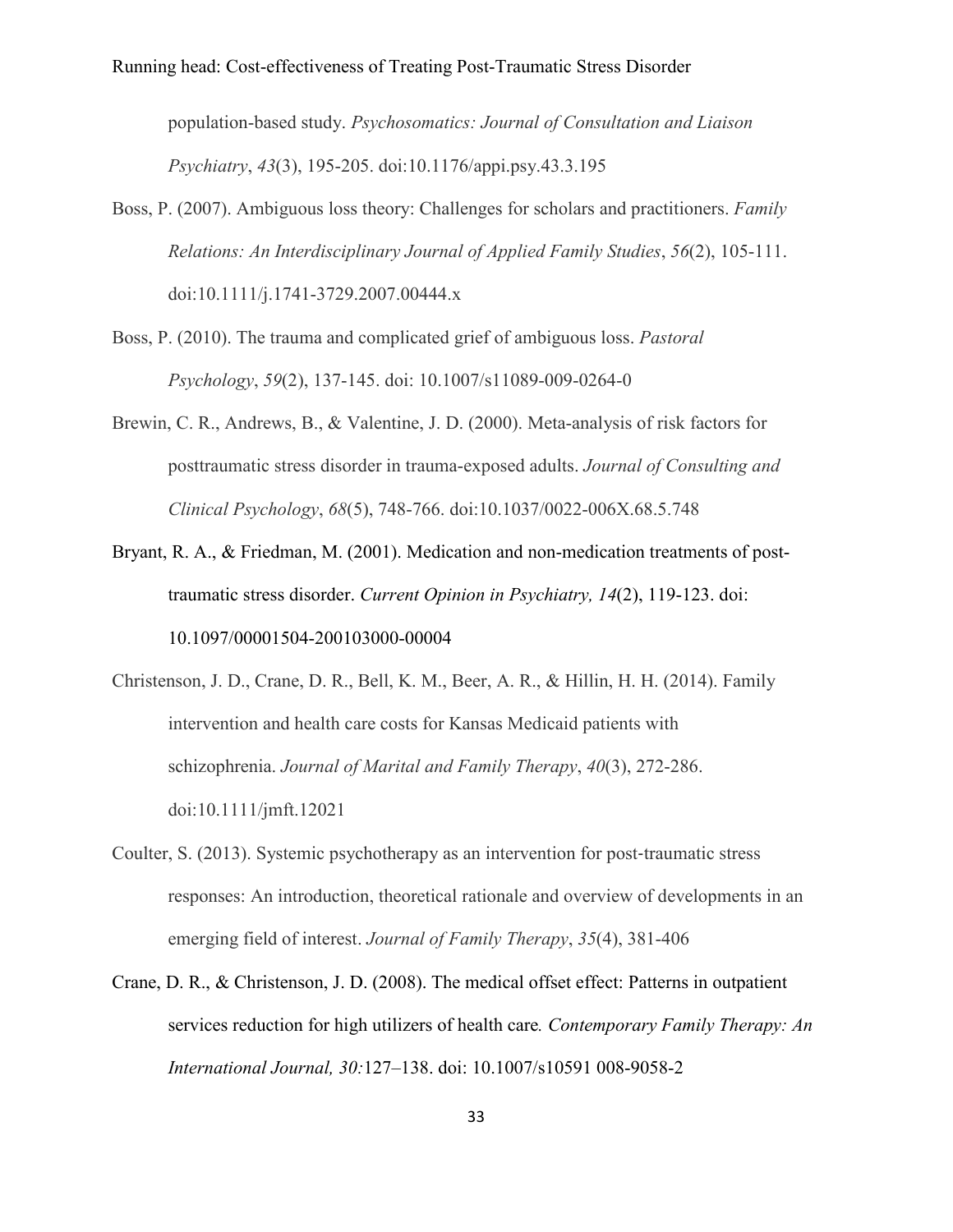- Crane, D. R., Christenson, J. D., Dobbs, S. M., Schaalje, G. B., Moore, A. M., Pedal, F. C., & ... Marshall, E. S. (2013). Costs of treating depression with individual versus family therapy. *Journal of Marital and Family Therapy*, *39*(4), 457-469. doi:10.1111/j.1752- 0606.2012.00326.x
- Crane, D. R. & Christenson, J. D. (2012). A summary report of the cost-effectiveness of the profession and practice of marriage and family therapy. *Contemporary Family Therapy*: *An International Journal*. *34*, 204-216. doi: 10.1007/s10591-012-9187-5
- Crane, D. R., Morton, L. B., Fawcett, D., Moore, A., Larson, J., & Sandberg, J. (2012). Somatoform disorder: Treatment utilization and cost by mental health professions. *Contemporary Family Therapy: An International Journal*, *34*(3), 322-333. doi:10.1007/s10591-012-9182-x
- Crane, D. R., & Payne, S. H. (2011). Individual versus family psychotherapy in managed care: Comparing the costs of treatment by the mental health professions. *Journal of Marital and Family Therapy, 37*(3), 273-289. doi:10.1111/j.1752-0606.2009.00170.x
- Crane, D. R., & Payne, S. H. (2012). A summary report of the cost effectiveness of the profession and practice of marriage and family therapy. *Contemporary Family Therapy: An International Journal, 34(*2), 204-216. doi: 10.1007/s10591-012-9187-5
- Davis, M. T., Witte, T. K., & Weathers, F. W. (2014). Posttraumatic stress disorder and suicidal ideation: The role of specific symptoms within the framework of the interpersonalpsychological theory of suicide. *Psychological Trauma: Theory, Research, Practice, and Policy*, *6*(6), 610-618. doi: 10.1037/a0033941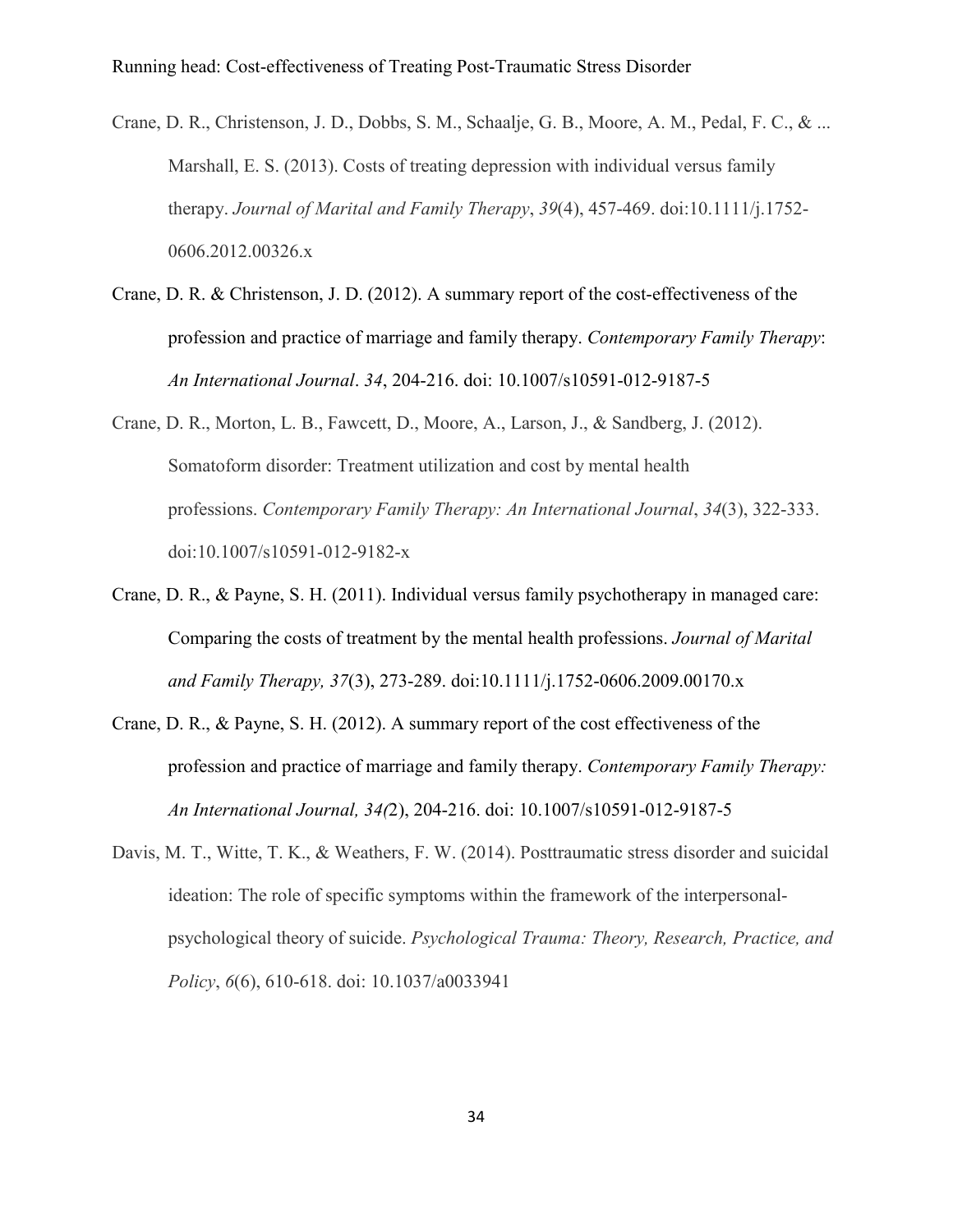- de Zulueta, F. (2006). The treatment of psychological trauma from the perspective of attachment research. *Journal of Family Therapy, 28*(4), 334-351. doi:10.1111/j.1467- 6427.2006.00356.x
- Ehlers, A., Grey, N., Wild, J., Stott, R., Liness, S., Deale, A., & ... Clark, D. M. (2013). Implementation of cognitive therapy for PTSD in routine clinical care: Effectiveness and moderators of outcome in a consecutive sample. *Behaviour Research and Therapy, 51*(11), 742-752. doi:10.1016/j.brat.2013.08.006
- Fawcett, D., & Crane, D. R. (2013). The influence of profession and therapy type on the treatment of sexual dysfunctions. *Journal of Sex & Marital Therapy*, *39*(5), 453-465. doi:10.1080/0092623X.2012.665814
- Forneris, C. A., Gartlehner, G., Brownley, K. A., Gaynes, B. N., Sonis, J., Coker-Schwimmer, E., & Lohr, K. N. (2013). Interventions to prevent post-traumatic stress disorder: A systematic review. *American Journal of Preventive Medicine, 44*(6), 635-650. doi:10.1016/j.amepre.2013.02.013
- Freed, M. C., Yeager, D. E., Liu, X., Gore, K. L., Engel, C. C., & Magruder, K. M. (2009). Preference-weighted health status of PTSD among veterans: An outcome for costeffectiveness analysis using clinical data. *Psychiatric Services, 60*(9), 1230-1238. doi:10.1176/appi.ps.60.9.1230
- Gallagher, M. W., & Resick, P. A. (2012). Mechanisms of change in cognitive processing therapy and prolonged exposure therapy for PTSD: Preliminary evidence for the differential effects of hopelessness and habituation. *Cognitive Therapy and Research, 36*(6), 750-755. doi:10.1007/s10608-011-9423-6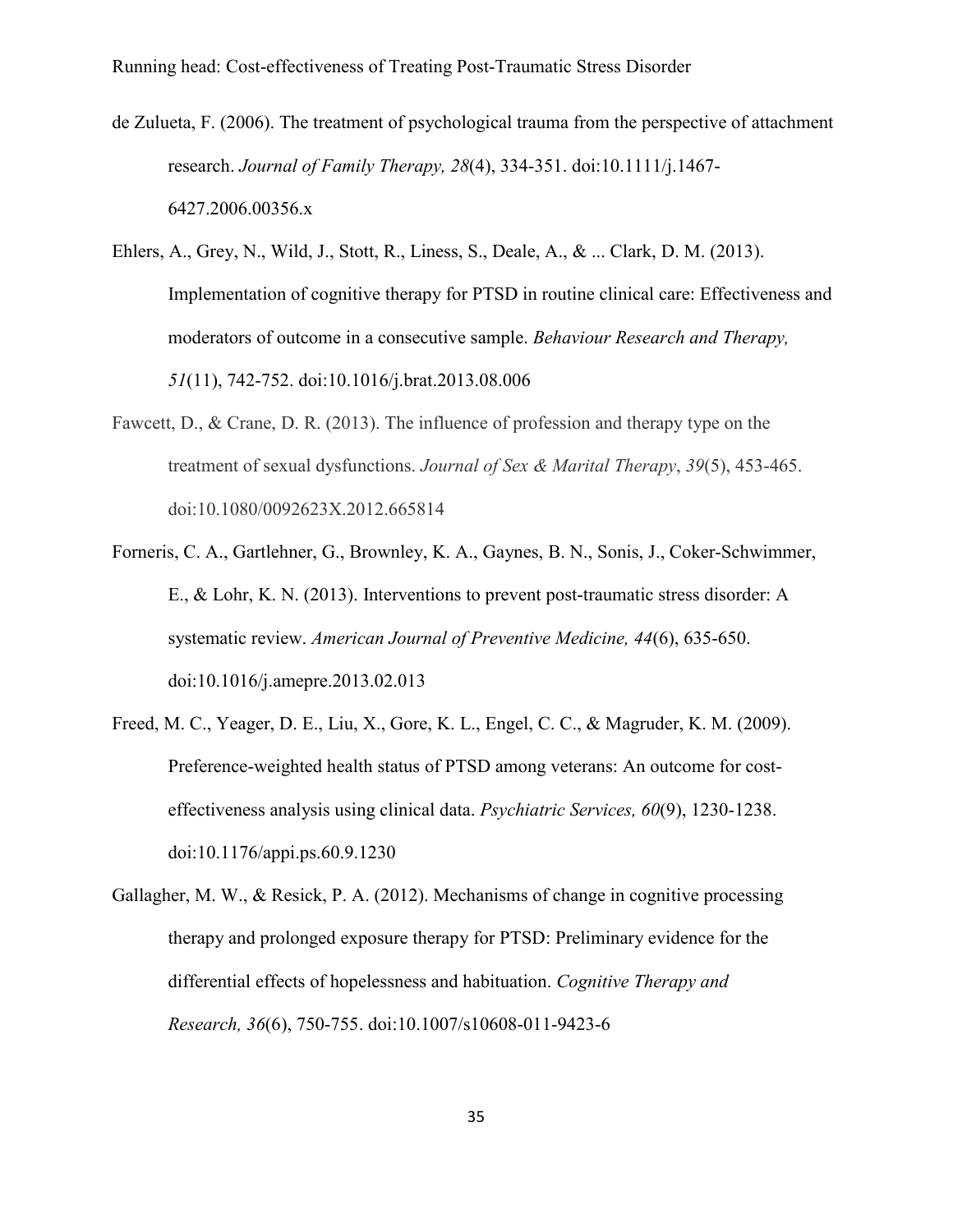- Goff, B., & Smith, D. B. (2005). Systemic Traumatic Stress: The couple adaptation to traumatic stress model*. Journal of Marital and Family Therapy*, *31*(2), 145-157. doi:10.1111/j.1752-0606.2005.tb01552.x
- Goff, B. N., Reisbig, A. J., Bole, A., Scheer, T., Hayes, E., Archuleta, K. L., & ... Smith, D. B. (2006). The effects of trauma on intimate relationships: A qualitative study with clinical couples. *American Journal of Orthopsychiatry*, *76*(4), 451-460. doi:10.1037/0002- 9432.76.4.451
- Gorman, L. A., Fitzgerald, H. E., & Blow, A. J. (2010). Parental combat injury and early child development: A conceptual model for differentiating effects of visible and invisible injuries. *Psychiatric Quarterly*, *81*(1), 1-21. doi:10.1007/s11126-009-9116-4
- Greenman, P. S., & Johnson, S. M. (2012). United we stand: Emotionally focused therapy for couples in the treatment of posttraumatic stress disorder. *Journal of Clinical Psychology*, *68*(5), 561-569. doi:10.1002/jclp.21853
- Greer, G. R., Grob, C. S., & Halberstadt, A. L. (2014). PTSD symptom reports of patients evaluated for the New Mexico Medical Cannabis Program. *Journal of Psychoactive Drugs*, *46*(1), 73-77.
- Hetzel-Riggin, M. D., & Roby, R. P. (2013). Trauma type and gender effects on PTSD, general distress, and peritraumatic dissociation. *Journal of Loss and Trauma*, *18*(1), 41-53. doi:10.1080/15325024.2012.679119
- Husereau, D., Drummond, M., Petrou, S., Carswell, C., Moher, D., Greenberg, D., & ... Loder, E. (2013). Consolidated Health Economic Evaluation Reporting Standards (CHEERS) statement. *Pharmacoeconomics*, *31*(5), 361-367. doi: 10.1007/s40273-013-0032-y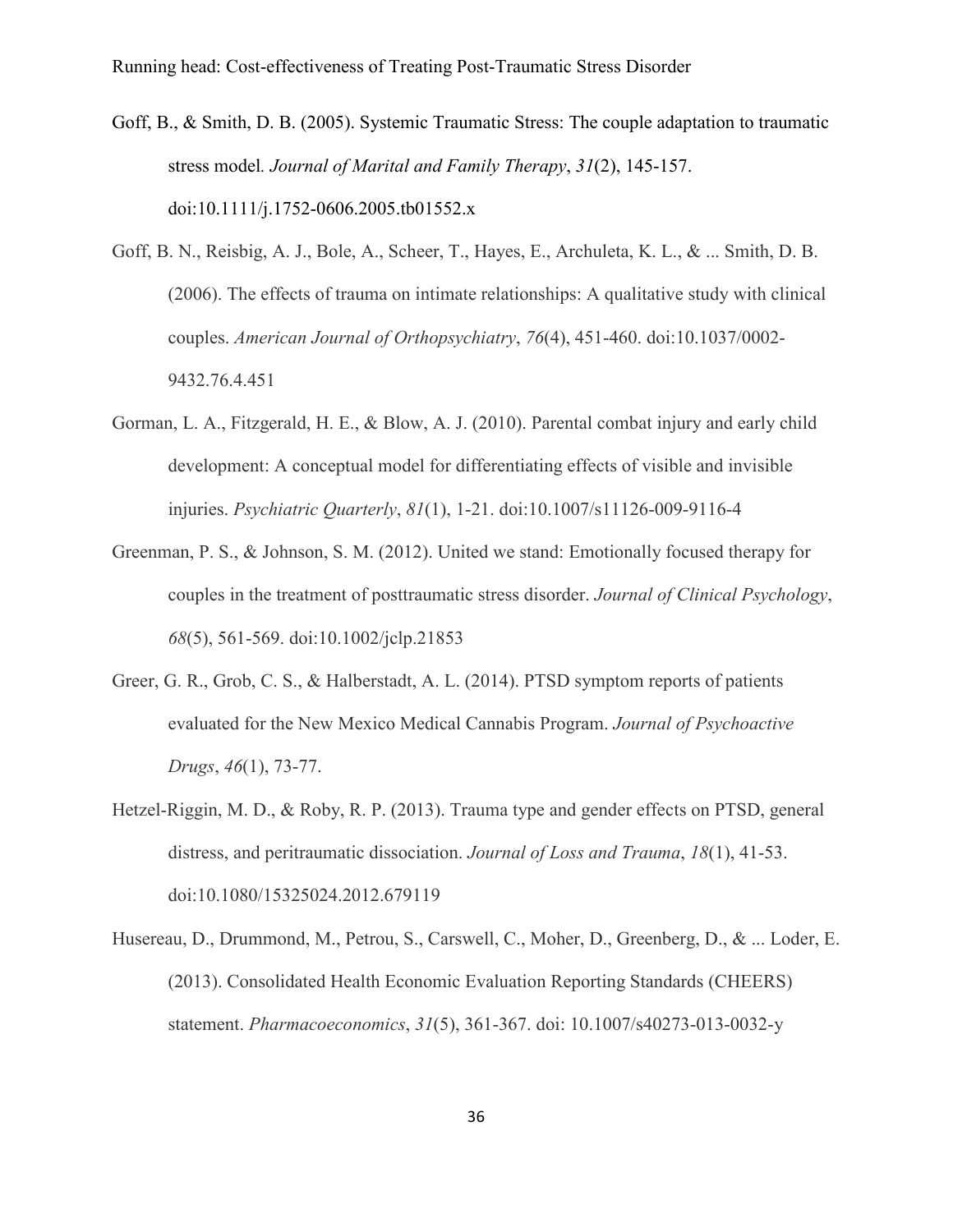Ipser, J. C., & Stein, D. J. (2012). Evidence-based pharmacotherapy of post-traumatic stress disorder (PTSD). *The International Journal of Neuropsychopharmacology / Official Scientific Journal of The Collegium Internationale Neuropsychopharmacologicum (CINP)*, *15* (6), 825-840. doi:10.1017/S1461145711001209

- Jakupcak, M., Hoerster, K. D., Varra, A., Vannoy, S., Felker, B., & Hunt, S. (2011). Hopelessness and suicidal ideation in Iraq and Afghanistan War Veterans reporting subthreshold and threshold posttraumatic stress disorder. *Journal of Nervous and Mental Disease*, *199*(4), 272-275. doi:10.1097/NMD.0b013e3182124604
- Jordan, K. (2011). Counselors helping service veterans re-enter their couple relationship after combat and military services: A comprehensive overview. *The Family Journal, 19*(3), 263-273. doi:10.1177/1066480711406689
- Kilmer, B., Eibner, C., Ringel, J. S., & Pacula, R. (2011). Invisible wounds, visible savings? Using microsimulation to estimate the costs and savings associated with providing evidence-based treatment for PTSD and depression to veterans of Operation Enduring Freedom and Operation Iraqi Freedom. *Psychological Trauma: Theory, Research, Practice, and Policy*, 3(2), 201-211. doi:10.1037/a0020592
- Law, D. D., & Crane, D. R. (2000). The influence of marital and family therapy on health care utilization in a health-maintenance organization. *Journal of Marital and Family Therapy, 26*(3), 281-291. doi:10.1111/j.1752-0606.2000.tb00298.x
- Levi, O. (2013). Individual therapy via the phenomenon of hope for treating chronic and complex PTSD. *Psychoanalytic Social Work, 20*(2), 150-173. doi:10.1080/15228878.2013.808576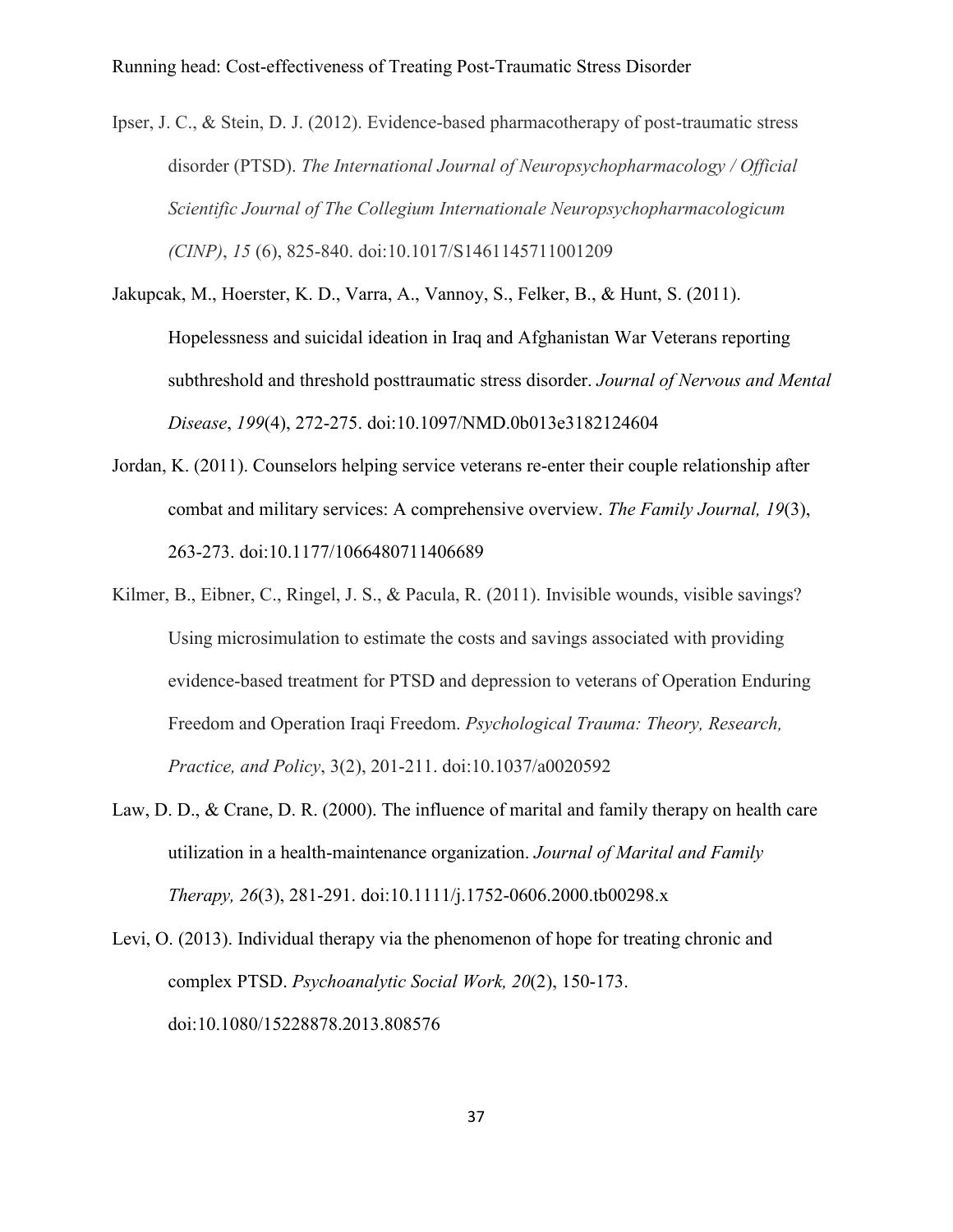- Matsakis, A. T. (2013). Review of loving someone with PTSD: A practical guide to understanding and connecting with your partner after trauma. *International Journal of Emergency Mental Health and Human Resilience*, *15*(4), 307-308.
- Mills, S. & Hulbert-Williams, L. (2012) Distinguishing between treatment efficacy and effectiveness in post-traumatic stress disorder (PTSD): Implications for contentious therapies. *Counselling Psychology Quarterly, 25*(3), 319-330, doi: 10.1080/09515070.2012.682563
- McFarlane, A. C., & Bookless, C. (2001). The effect of PTSD on interpersonal relationships: Issues for emergency service workers. *Sexual and Relationship Therapy*, 16(3), 261-267. doi: 10.1080/14681990120064496
- Moore, A. M., Hamilton, S., Crane, D.R. & Fawcett, D. (2011). The influence of professional license type on the outcome of family therapy. *The American Journal of Family Therapy, 39* (2): 149-161. doi:10.1080/01926187.2010.530186.
- Moore, A. M., & Crane, D. R. (2014). Relational diagnosis and psychotherapy treatment cost effectiveness. *Contemporary Family Therapy: An International Journal*, *36*(2), 281-299. doi:10.1007/s10591-013-9277-z
- Monson, C. M., Fredman, S. J., Macdonald, A., Pukay-Martin, N. D., Resick, P. A., & Schnurr, P. P. (2012). Effect of cognitive-behavioral couple therapy for PTSD: A randomized controlled trial. *JAMA: Journal of the American Medical Association, 308*(7), 700-709. doi:10.1001/jama.2012.9307
- Morgan, T. B., Crane, D., Moore, A. M., & Eggett, D. L. (2013). The cost of treating substance use disorders: Individual versus family therapy. *Journal of Family Therapy*, *35*(1), 2-23. doi:10.1111/j.1467-6427.2012.00589.x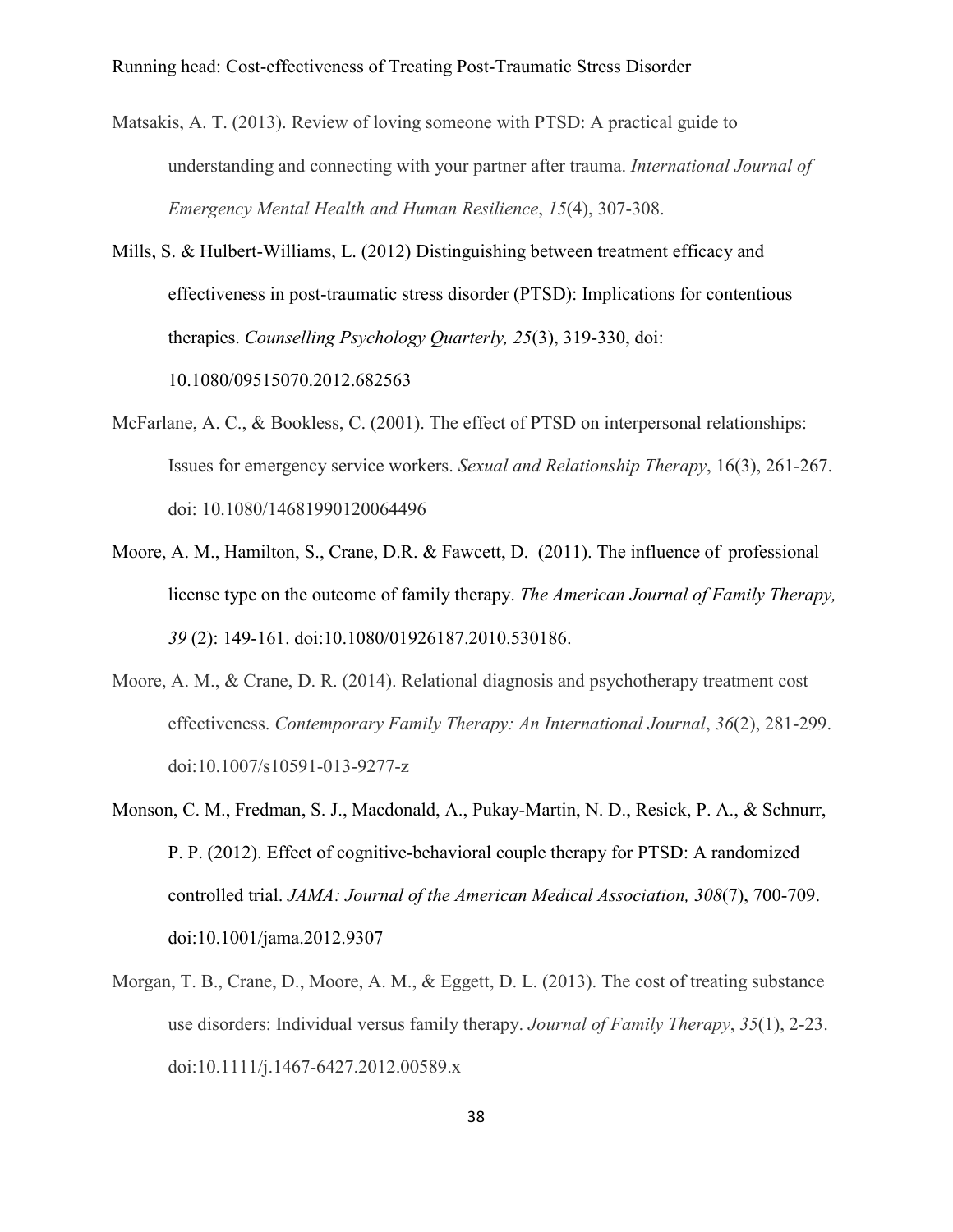Oehen, P., Traber, R., Widmer, V., & Schnyder, U. (2013). A randomized, controlled pilot study of MDMA  $(\pm 3, 4$ -Methylenedioxymethamphetamine)-assisted psychotherapy for treatment of resistant, chronic post-traumatic stress disorder (PTSD). *Journal of Psychopharmacology (Oxford, England)*, *27*(1), 40-52. doi:10.1177/0269881112464827

- Pacella, M. L., Hruska, B., & Delahanty, D. L. (2013). The physical health consequences of PTSD and PTSD symptoms: A meta-analytic review. *Journal of Anxiety Disorders, 27*(1), 33-46. doi:10.1016/j.janxdis.2012.08.004
- Pfeiffer, P. N., Blow, A. J., Miller, E., Forman, J., Dalack, G. W., & Valenstein, M. (2012). Peers and peer-based interventions in support reintegration and mental health among National Guard soldiers: A qualitative study. *Journal of Military Medicine*, 177(12) 1471. Retrieved from http://m-span.org/wp-content/uploads/2014/07/Peers-and-Peer-Based-Interventions-in-Supporting-Reintegration-and-Mental-Health-Among-National-Guard-Soldiers-A-Qualitative-Study.pdf
- Pirraglia, P. A., Rosen, A. B., Hermann, R. C., Olchanski, N. V., & Neumann, P. (2004). Costutility analysis studies of depression management: A systematic review. *The American Journal of Psychiatry, 161*, 2155-2162. doi: 10.1176/appi.ajp.161.12.2155
- Ramsawh, H. J., Fullerton, C. S., Mash, H. H., Ng, T. H., Kessler, R. C., Stein, M. B., & Ursano, R. J. (2014). Risk for suicidal behaviors associated with PTSD, depression, and their comorbidity in the U.S. Army. *Journal of Affective Disorders*, *161*116-122. doi:10.1016/j.jad.2014.03.016
- Reynolds, D. (2007). Containment, curiosity and consultation: An exploration of theory and process in individual systemic psychotherapy with an adult survivor of trauma. *Journal of Family Therapy, 29*(4), 420-437. doi:10.1111/j.1467-6427.2007.00409.x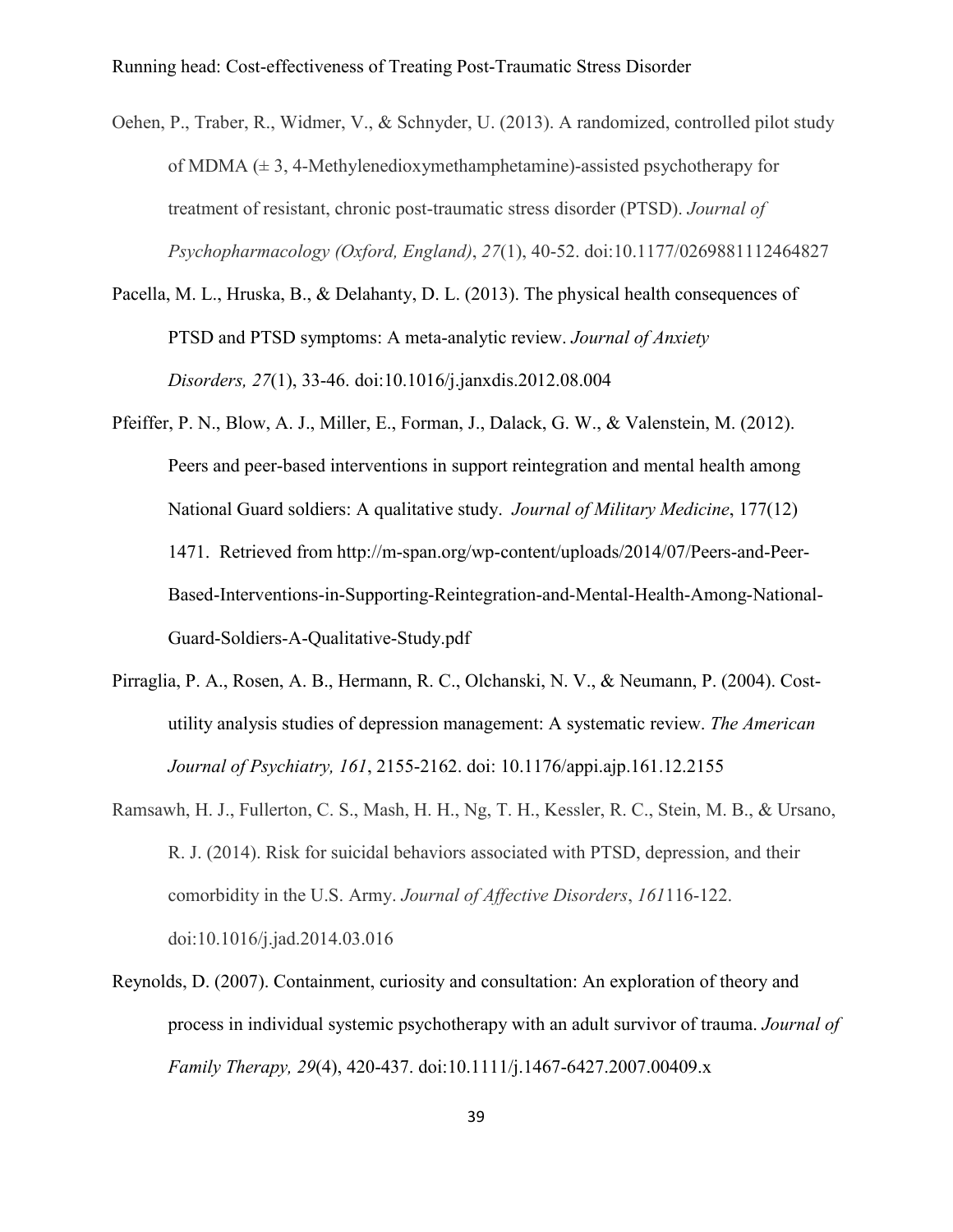- Sundin, J. J., Fear, N. T., Iversen, A. A., Rona, R. J., & Wessely, S. S. (2010). PTSD after deployment to Iraq: Conflicting rates, conflicting claims. *Psychological Medicine, 40*(3), 367-382. doi:10.1017/S0033291709990791
- Taft, C. T., Watkins, L. E., Stafford, J., Street, A. E., & Monson, C. M. (2011). Posttraumatic stress disorder and intimate relationship problems: A meta-analysis. *Journal of Consulting and Clinical Psychology*, *79*(1), 22-33. doi:10.1037/a0022196
- Tarrier, N., & Gregg, L. (2004). Suicide risk in civilian PTSD patients: Predictors of suicidal ideation, planning and attempts. *Social Psychiatry and Psychiatric Epidemiology*, *39*(8), 655-661. doi:10.1007/s00127-004-0799-4
- Tolin, D. F., & Foa, E. B. (2002). Gender and PTSD: A cognitive model. In R. Kimerling, P. Ouimette, J. Wolfe, R. Kimerling, P. Ouimette, J. Wolfe (Eds.), *Gender and PTSD* (pp. 76-97). New York, NY, US: Guilford Press.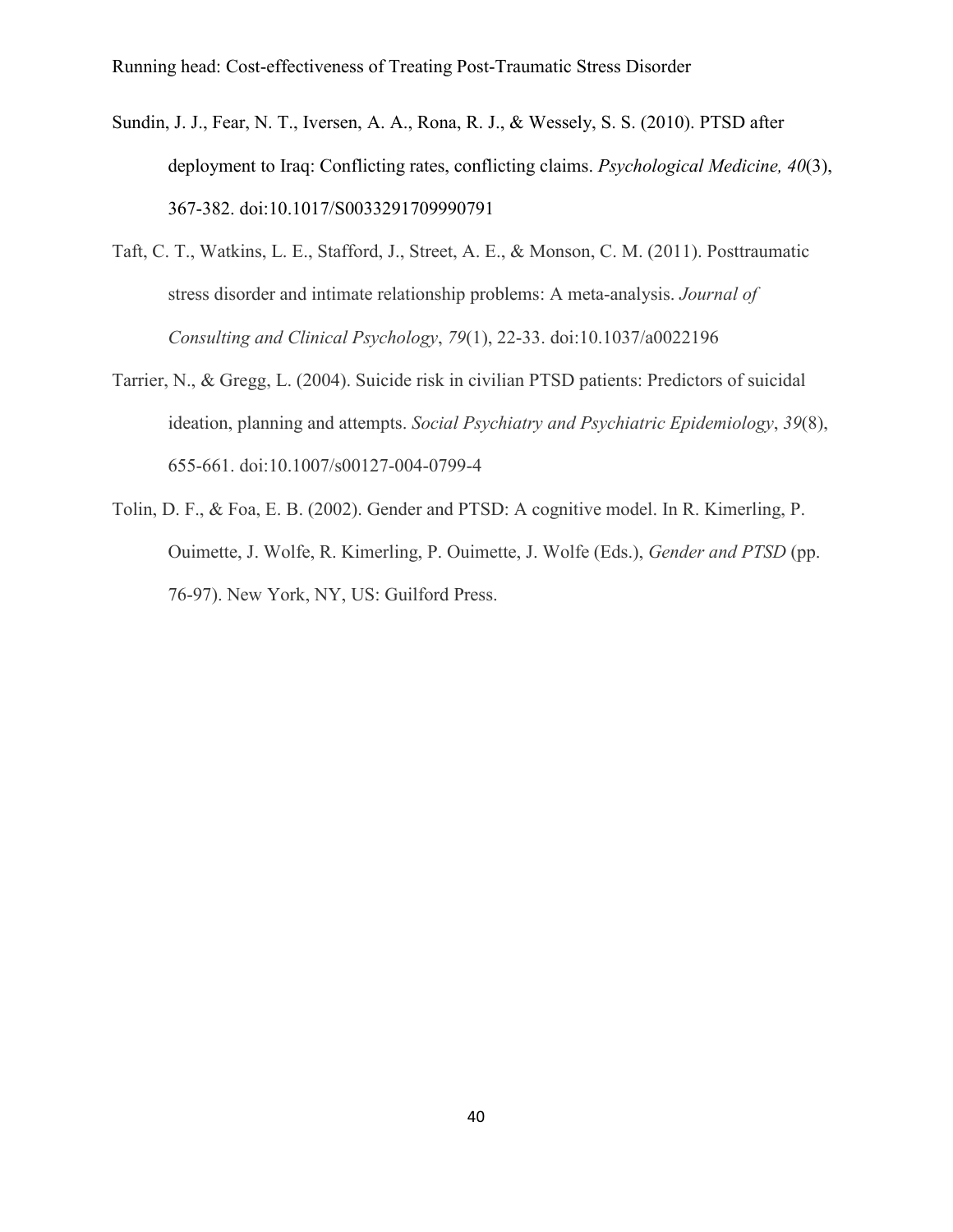| Table 1 Descriptive Statistics for PTSD in Adults |       |          |           |               |
|---------------------------------------------------|-------|----------|-----------|---------------|
| Category                                          | N     | Mean     | <b>SD</b> | $\frac{0}{0}$ |
| <b>Total Sessions</b>                             | 12845 | 11 38    | 15.38     |               |
| <b>Total Dollars</b>                              | 12845 | \$570.92 | 883.89    |               |
| <b>Cost Effectiveness</b>                         | 12845 | 588.15   | 909.13    |               |
| Recidivism                                        | 3557  |          |           | 28            |
| Dropout                                           | 2887  |          |           | 23            |
|                                                   |       |          |           |               |

Table 1 *Descriptive Statistics for PTSD in Adults*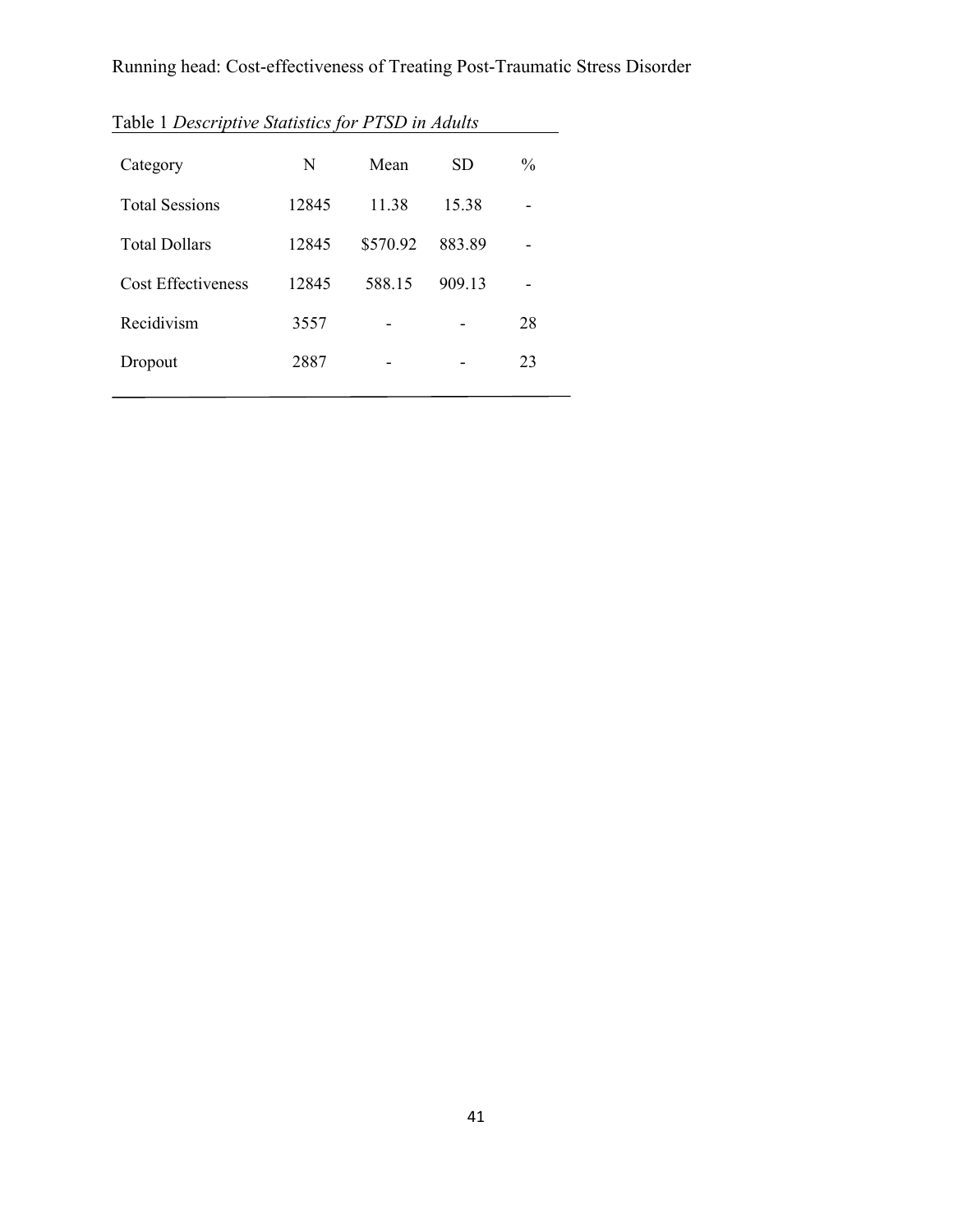|                                                                                                                                 |       | M Sessions            | M Cost \$                     | M Cost                        | Recidivism    | Dropout        |  |  |  |  |
|---------------------------------------------------------------------------------------------------------------------------------|-------|-----------------------|-------------------------------|-------------------------------|---------------|----------------|--|--|--|--|
| Modality                                                                                                                        | N     | (SD)                  | (SD)                          | Effectiveness (SD)            | $\frac{0}{0}$ | $\frac{0}{0}$  |  |  |  |  |
| Individual                                                                                                                      | 10804 | $10.74(14.95)^{1*}$   | 538.99 (841.88) <sup>2*</sup> | 554.94 (866.32) <sup>3*</sup> | 26            | 24             |  |  |  |  |
| Family                                                                                                                          | 585   | 5.89 $(7.05)^{1*}$    | 295.33 $(441.70)^{2*}$        | $302.38 (450.90)^{3*}$        | 10            | 36             |  |  |  |  |
| Mixed                                                                                                                           | 1456  | 18.41 $(18.534)^{1*}$ | 918.60 $(1181.93)^{2*}$       | 588.15 (909.13) <sup>3*</sup> | 49            | $\overline{4}$ |  |  |  |  |
| Notes. * $p$ < 0.05; $_1$ [F (2, 12842) = 205.09, $p$ < 0.001]; $_2$ [F (2, 12842) = 151.60, $p$ < 0.001]; $_3$ [F (2, 12842) = |       |                       |                               |                               |               |                |  |  |  |  |
| 154.63, $p < 0.001$ ]                                                                                                           |       |                       |                               |                               |               |                |  |  |  |  |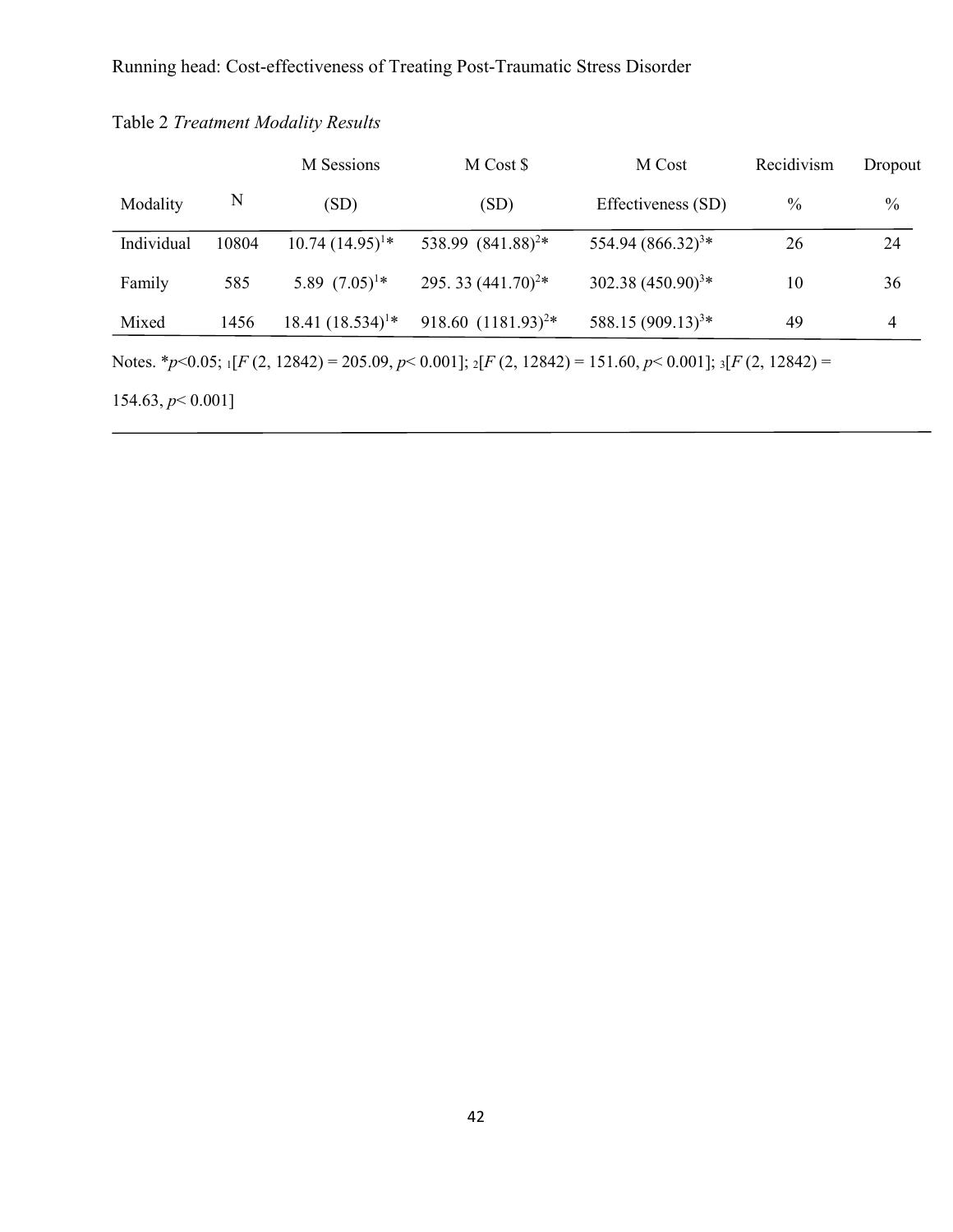# Table 3 *Recidivism and Dropout Logistic Regression by Modality as Compared to Family*

*Therapy*

|                     | Recidivism |      |         | Dropout |                 |         |
|---------------------|------------|------|---------|---------|-----------------|---------|
| Modality            | B          | SE B | β       | B       | SE <sub>B</sub> | β       |
| Individual          | 1.11       | 0.14 | $3.03*$ | $-0.56$ | 0.08            | $0.57*$ |
| Mixed               | 2.14       | 0.15 | $8.49*$ | $-2.68$ | 0.16            | $0.07*$ |
| Notes. $*_{p<0.05}$ |            |      |         |         |                 |         |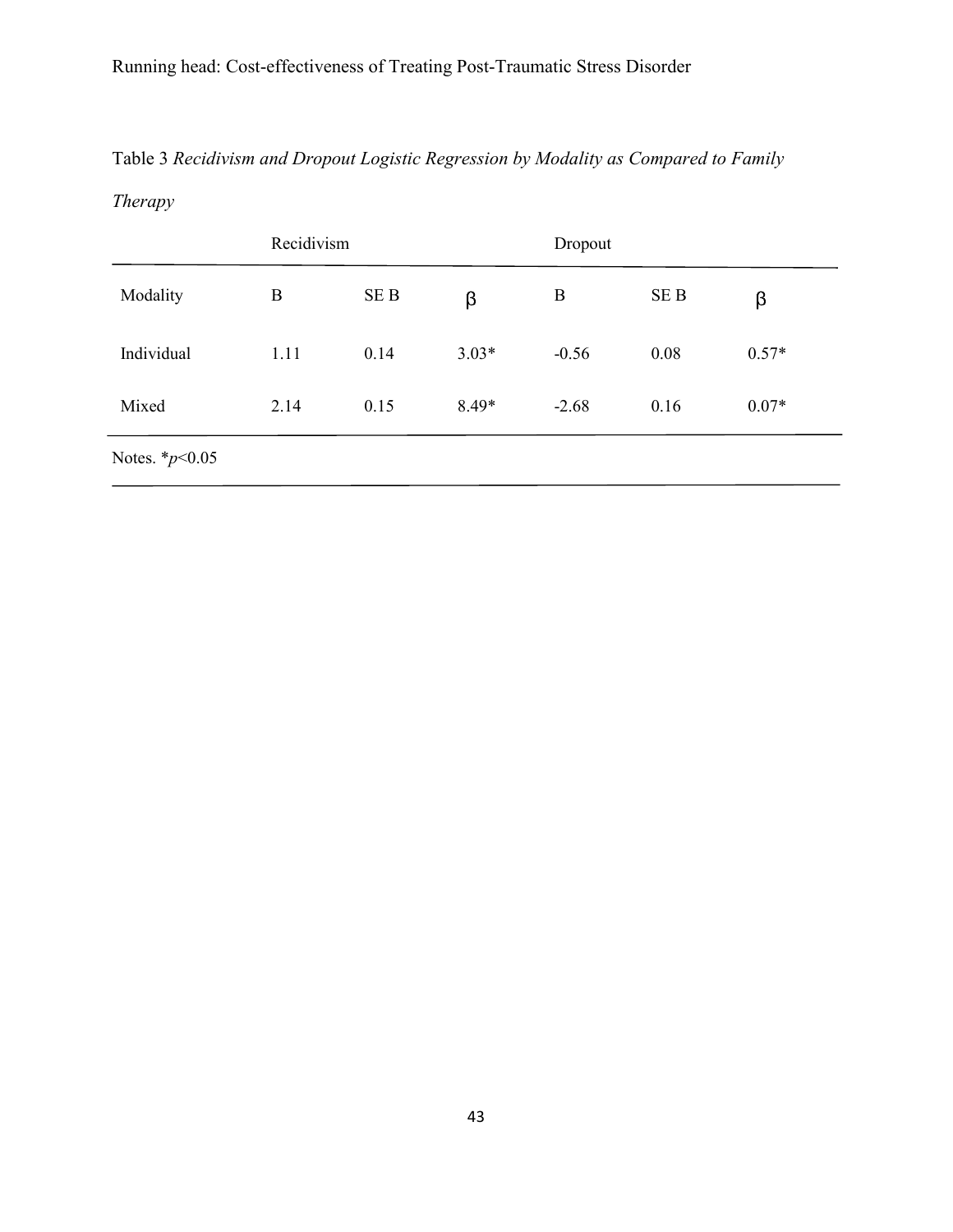## Table 4 *Treatment Modality Outcomes*

|             |                  |                             |                              | M Cost                                                                                                                                       | Recidivism    | Dropout       |
|-------------|------------------|-----------------------------|------------------------------|----------------------------------------------------------------------------------------------------------------------------------------------|---------------|---------------|
| Profession  | $\boldsymbol{n}$ | M Sessions(SD)              | $M Cost$ \$ (SE)             | Effectiveness (SE)                                                                                                                           | $\frac{0}{0}$ | $\frac{0}{0}$ |
| <b>LPCs</b> | 2748             | $10.62 (0.29)^{1}$ *        | 527.37 $(15.24)^2$ *         | 559.02 (16.90) $3*$                                                                                                                          | 26            | 24            |
| <b>MDs</b>  | 173              | 7.69 $(1.16)$ <sup>1*</sup> | 289.76 $(60.79)^2*$          | $283.38(67.51)^{3*}$                                                                                                                         | 27            | 42            |
| <b>RNs</b>  | 159              | $12.33(1.19)^{1*}$          | 610.89 $(62.54)^2$ *         | $628.65(68.63)^{3*}$                                                                                                                         | 36            | 22            |
| <b>MSWs</b> | 4620             | $11.60(0.22)^{1*}$          | 568.98 (11.68) <sup>2*</sup> | 601.22 (13.04) $3*$                                                                                                                          | 28            | 21            |
| <b>MFTs</b> | 987              | $10.93(0.48)^{1*}$          | 544.29 $(25.05)^2$ *         | 573.16 $(27.92)^{3*}$                                                                                                                        | 24            | 24            |
| <b>PSYs</b> | 3229             | $11.37(0.27)^{1*}$          | 557.29 (14.26) <sup>2*</sup> | 576.00 $(15.74)^{3*}$                                                                                                                        | 28            | 28            |
|             |                  |                             |                              | Notes. *p<0.05; ${}_{1}[F(5, 11909) = 3.68, p= 0.003]$ ; ${}_{2}[F(5, 11909) = 4.97, p < 0.001]$ ; ${}_{3}[F(5, 11909) = 7.74, p < 0.001]$ ; |               |               |

Covariates appearing in the model are evaluated at the following value: Average fee per session = 48.04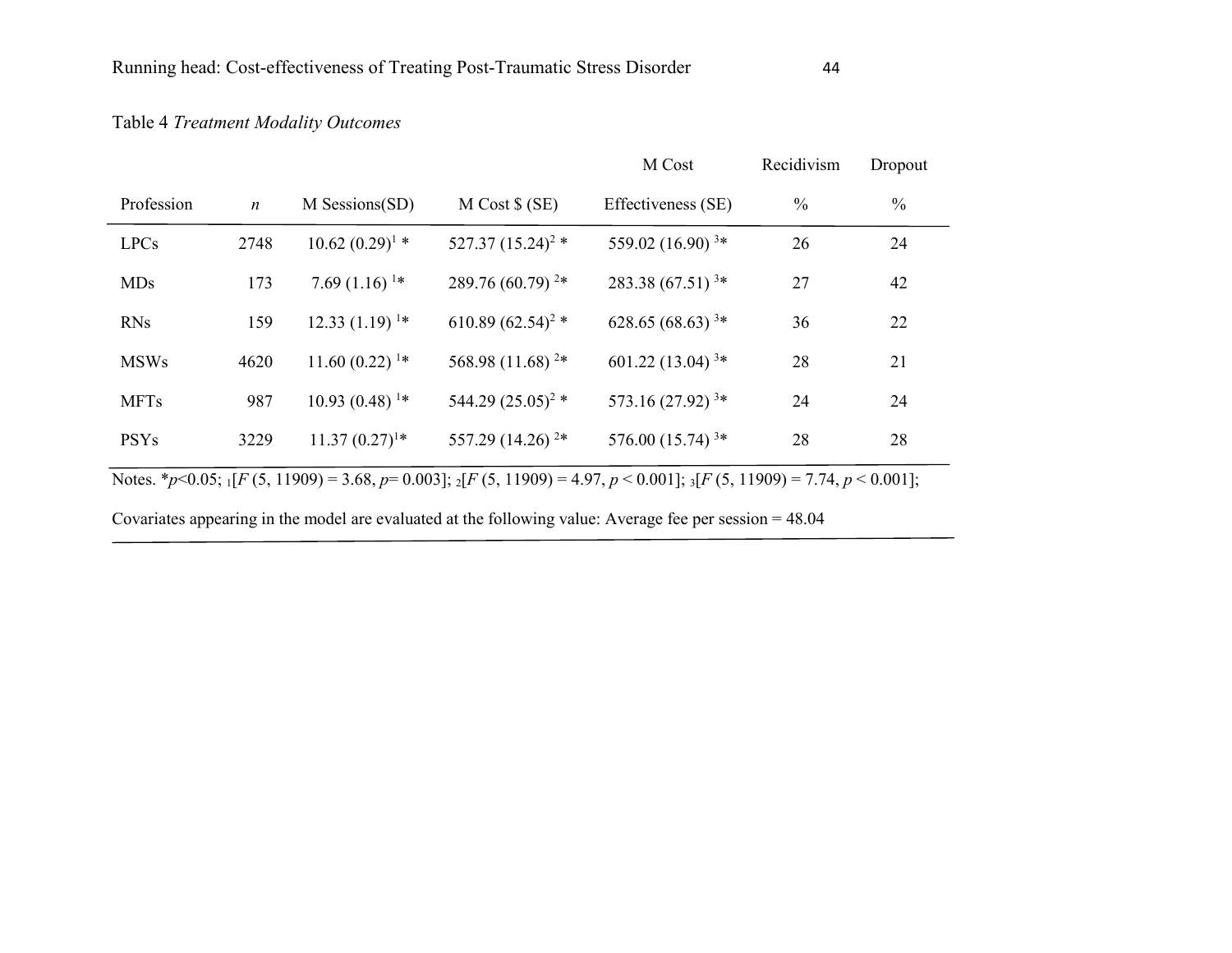|              | Profession  | $\boldsymbol{n}$ | I \$ | II \$                    | III <sub>s</sub> | IV <sub>s</sub>          | V <sub>s</sub> | $VI$ \$      |
|--------------|-------------|------------------|------|--------------------------|------------------|--------------------------|----------------|--------------|
| Ι            | <b>LPCs</b> | 2,748            |      | $-237.61***$             | $-83.52$         | $-41.61*$                | $-16.92$       | $-29.91$     |
| $\mathbf{I}$ | <b>MDs</b>  | 173              |      | $\overline{\phantom{a}}$ | $-321.13***$     | $-279.22**$              | $-254.53$ ***  | $-267.53***$ |
| III          | <b>RNs</b>  | 159              |      |                          |                  | 41.91                    | 66.60          | 53.61        |
| IV           | <b>MSWs</b> | 4,620            |      |                          |                  | $\overline{\phantom{a}}$ | $-24.69$       | 11.70        |
| V            | <b>MFTs</b> | 987              |      |                          |                  |                          | $\blacksquare$ | $-13.00$     |
| VI           | <b>PSYs</b> | 3229             |      |                          |                  |                          |                | -            |

Table 5 *Total Cost Comparison between Professions in the First EoC for Adult PTSD*

Notes. \*  $p < .05$ , \*\*  $p < .01$ , \*\*\*  $p < .001$ ; Use Roman numeral assigned to each profession

for comparing between each of the professions.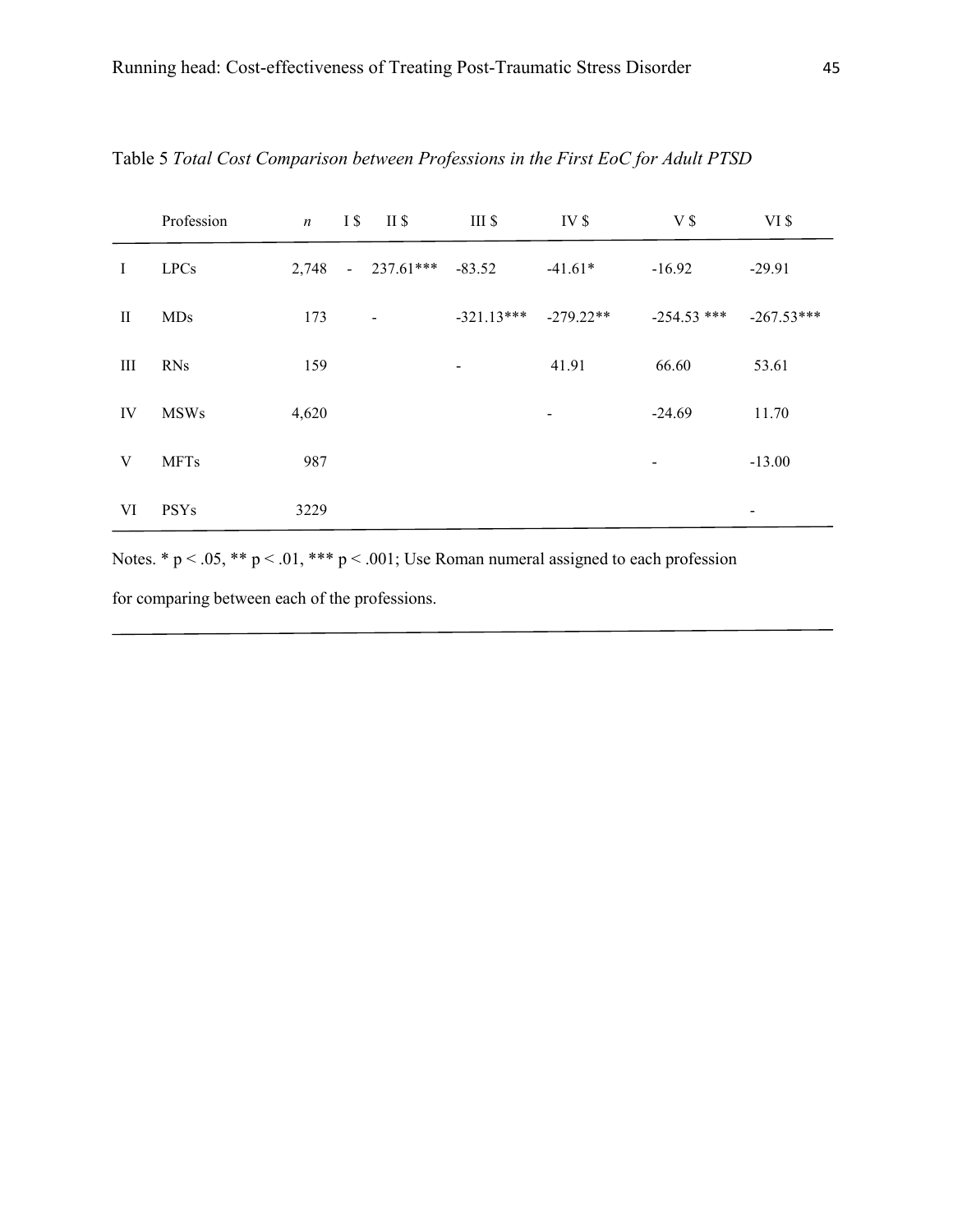| Table 6 Total Number of Sessions comparison between Professions in the First EoC for Adult |
|--------------------------------------------------------------------------------------------|
| <b>PTSD</b>                                                                                |

|              | Profession  |       | $n \quad I \quad II$  | $\mathbf{III}$           | IV                            | V      | VI        |
|--------------|-------------|-------|-----------------------|--------------------------|-------------------------------|--------|-----------|
| $\bf{I}$     | <b>LPCs</b> |       | $2,748 - 2.94* -1.70$ |                          | $-97**$                       | $-31$  | $-.74$    |
| $\mathbf{I}$ | <b>MDs</b>  | 173   | $\blacksquare$        |                          | $-4.64***$ $-3.91**$ $-3.25*$ |        | $-3.98**$ |
| Ш            | <b>RNs</b>  | 159   |                       | $\overline{\phantom{a}}$ | .73                           | 1.40   | .96       |
| IV           | <b>MSWs</b> | 4,620 |                       |                          | $\overline{\phantom{a}}$      | $-.67$ | .23       |
| V            | <b>MFTs</b> | 987   |                       |                          |                               |        | $-.43$    |
| VI           | <b>PSYs</b> | 3229  |                       |                          |                               |        | ٠         |

Notes. \*p < .05, \*\*p < .01, \*\*\*p < .001; Use Roman numeral assigned to each profession for

comparing between each of the professions.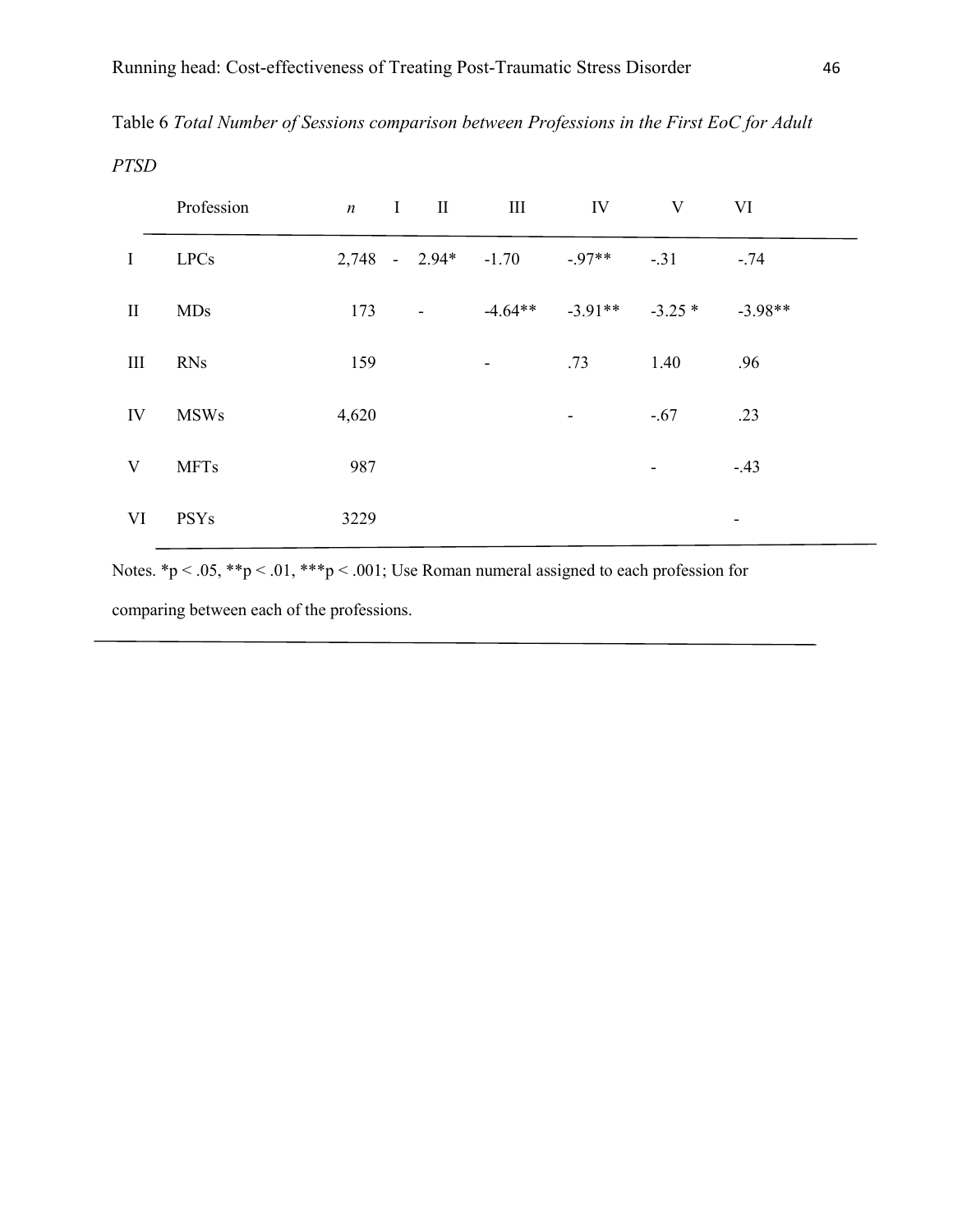Table 7 *Cost Effectiveness Difference Comparison between Professions in the First EoC for Adult PTSD*

|          | Profession  | $\underline{n}$ | $\overline{I}$ | $\mathbf{\underline{II}}$ | $\underline{\text{III}}$ | $\underline{\mathbf{IV}}$ | $\underline{V}$          | $\underline{\text{VI}}$ |
|----------|-------------|-----------------|----------------|---------------------------|--------------------------|---------------------------|--------------------------|-------------------------|
| Ι        | Counselors  | $2,748 -$       |                | 241.34***                 | $-87.30$                 | $-43.46*$                 | $-17.16$                 | $-31.42$                |
| $\rm II$ | <b>MDs</b>  | 173             |                | $\overline{\phantom{a}}$  | $-328.64***$             | $-284.80***$              | $-258.50$ ***            | $-272.76***$            |
| III      | <b>RNs</b>  | 159             |                |                           | $\overline{\phantom{a}}$ | 43.85                     | 70.14                    | 55.89                   |
| IV       | <b>MSWs</b> | 4,620           |                |                           |                          | -                         | 26.30                    | 12.04                   |
| V        | <b>MFTs</b> | 987             |                |                           |                          |                           | $\overline{\phantom{a}}$ | $-14.26$                |
| VI       | <b>PSYs</b> | 3229            |                |                           |                          |                           |                          | $\,$                    |

Notes. \*p < .05, \*\*p < .01, \*\*\*p < .001; Use Roman numeral assigned to each profession for

comparing between each of the professions.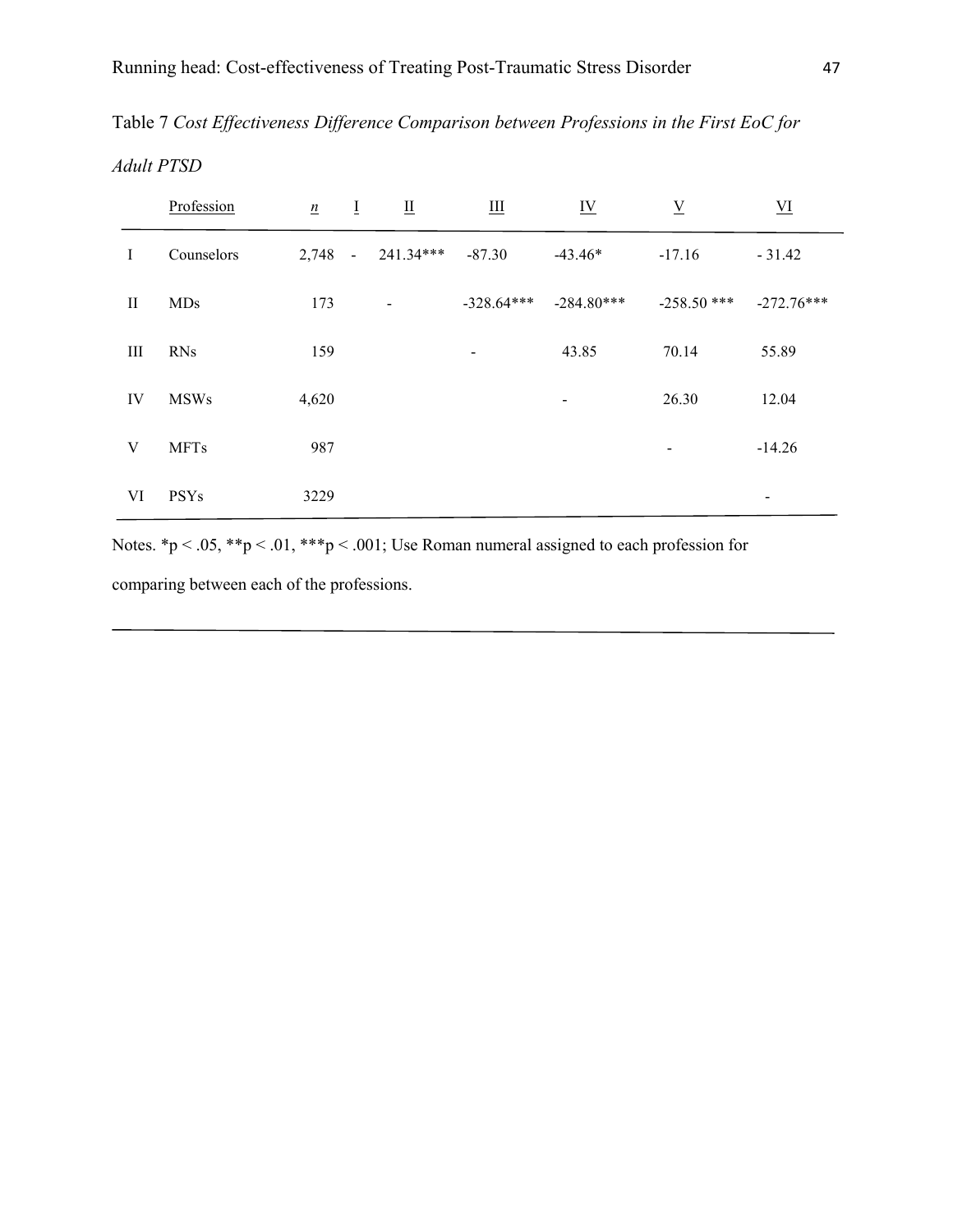|                             |             | Recidivism<br>Dropout |         |          |            |         |
|-----------------------------|-------------|-----------------------|---------|----------|------------|---------|
| <b>Practitioner License</b> | $\mathbf B$ | $\rm SE~B$            | β       | $\bf{B}$ | $\rm SE~B$ | β       |
| <b>LPC</b>                  | 0.12        | 0.09                  | 1.13    | $-0.03$  | 0.09       | 1.13    |
| MD                          | 0.19        | 0.19                  | 1.21    | $-0.23$  | 0.09       | $2.56*$ |
| Nurse                       | 0.60        | 0.18                  | $1.82*$ | $-0.01$  | 0.21       | 1.00    |
| <b>MSW</b>                  | 0.25        | 0.08                  | $1.29*$ | $-0.02$  | 0.09       | 0.98    |
| <b>PSYs</b>                 | 0.25        | 0.09                  | $1.29*$ | $-0.33$  | 0.09       | 0.97    |
| Notes. $*_{p<0.05}$         |             |                       |         |          |            |         |

## Table 8 *Dropout and Recidivism Logistic Regression by Practitioner License as Compared to Marriage and Family Therapists*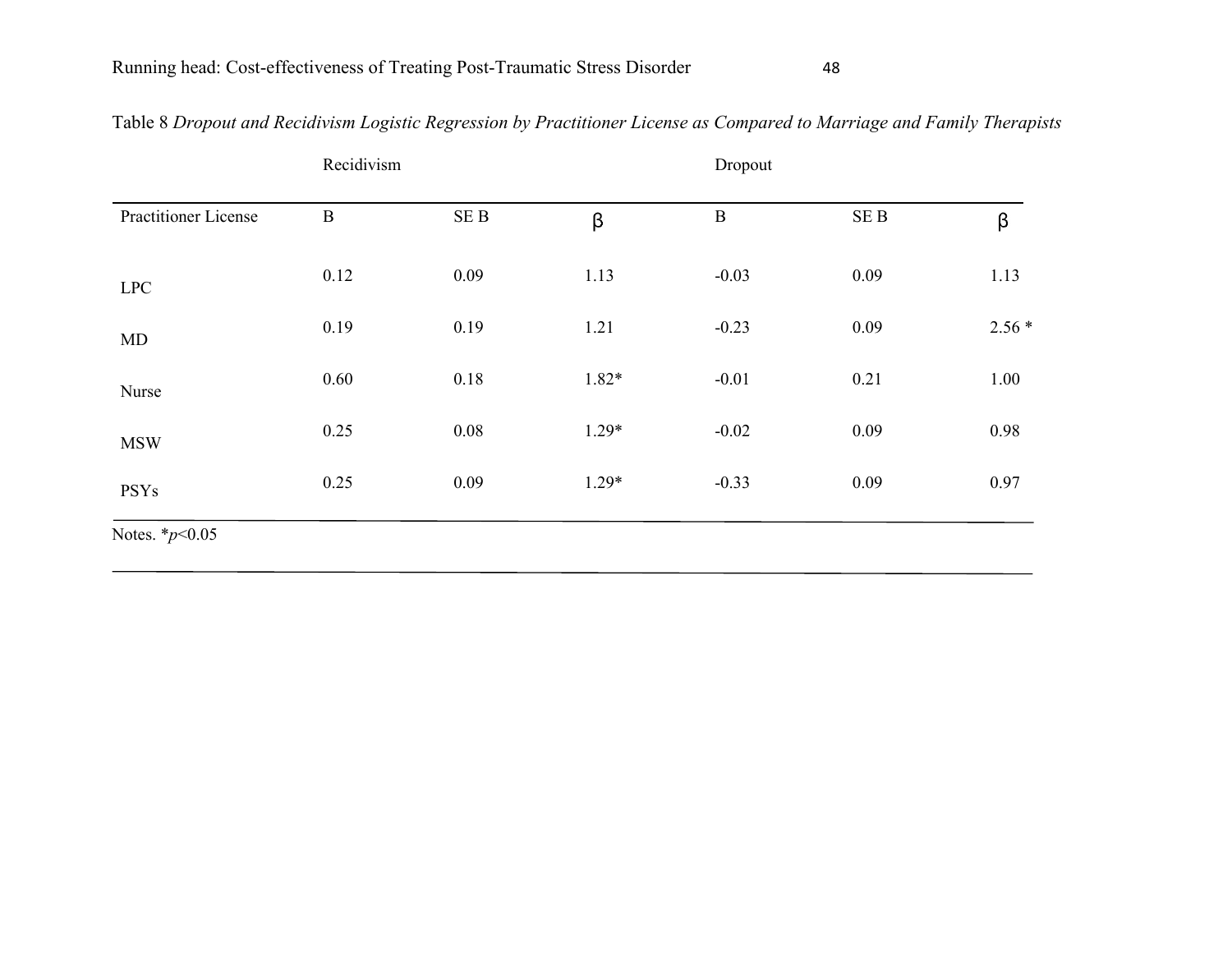### Table 9 *Talk Therapy Vs. Biomedical*

|              |       |                   |                              | M Cost                      | Recidivism      | Dropout   |
|--------------|-------|-------------------|------------------------------|-----------------------------|-----------------|-----------|
| Education    | n     | M Sessions(SD)    | $M Cost$ (SD)                | Effectiveness (SD)          | $\%$            | $\%$      |
| Talk Therapy | 11584 | $11.22 (15.00)^1$ | 547.65 (809.70) <sup>2</sup> | 564.61 (835.24 <sup>3</sup> | 27 <sup>4</sup> | $22^{5*}$ |
| Biomedical   | 332   | $10.81 (15.13)^1$ | $656.38(891.37)^2$           | $673.69(917.30)^3$          | 31 <sup>4</sup> | $32^{5*}$ |

 $_{4}$ [F (1, 11914) = 2.586, *p* = 0.108]; <sub>5</sub>[F (1, 11914) = 19.469, *p* < 0.001]; Covariates appearing in the model are evaluated at the following value:

Average fee per session = 48.04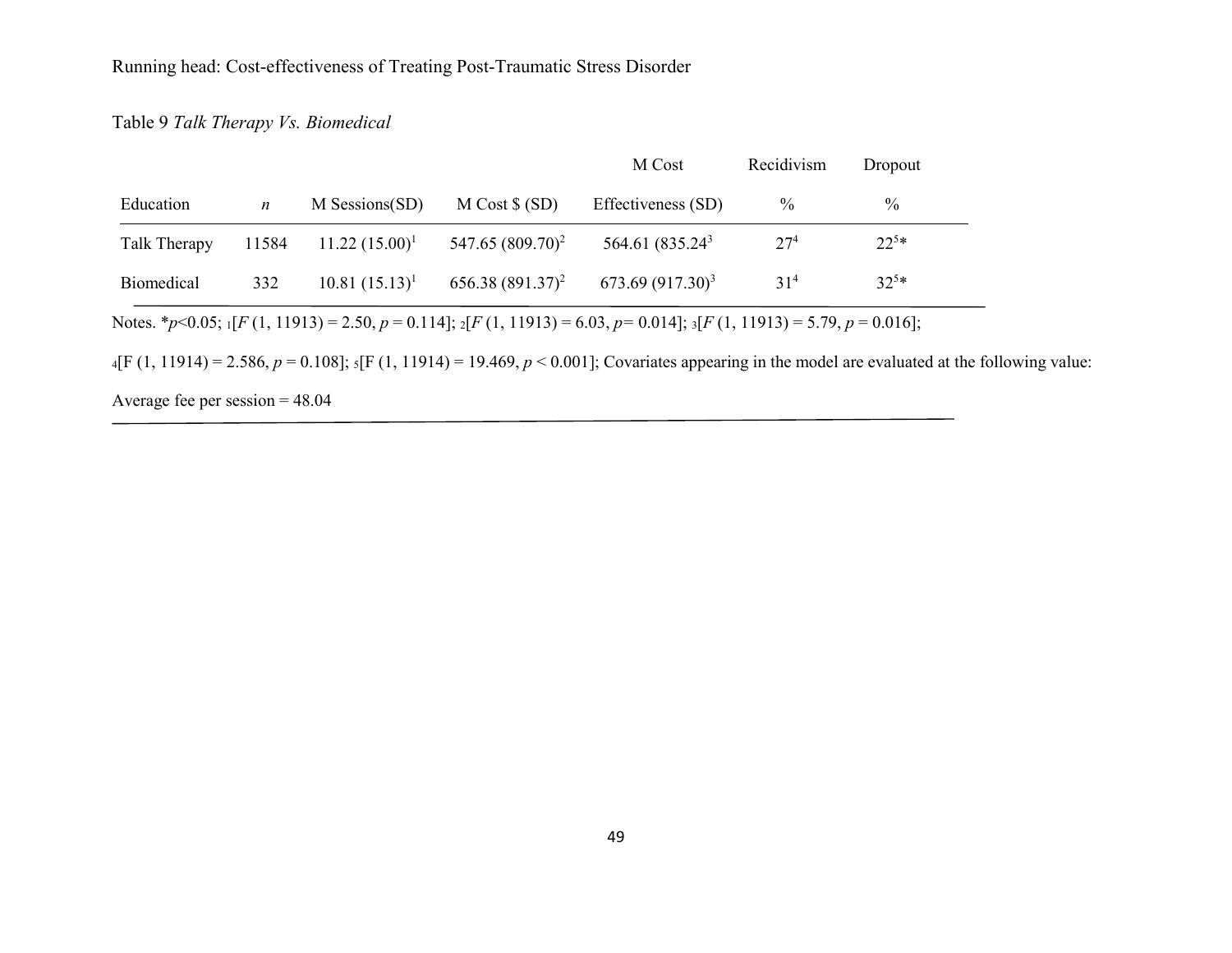### Table 10 *Education Level*

|                |                  |                  |                      | M Cost Effectiveness                                                                                                                                        | Recidivism      | Dropout  |  |
|----------------|------------------|------------------|----------------------|-------------------------------------------------------------------------------------------------------------------------------------------------------------|-----------------|----------|--|
| Education      | $\boldsymbol{n}$ | M Sessions(SD)   | $M Cost$ (SD)        | (SD)                                                                                                                                                        | $\%$            | $\%$     |  |
| <b>Masters</b> | 8045             | $10.99(14.63)^1$ | 504.06 $(743.30)^2$  | 520.60 (767.89) <sup>3</sup>                                                                                                                                | 27 <sup>4</sup> | $22^{5}$ |  |
| Doctorate      | 4388             | $11.74(16.30)^1$ | $661.52 (1045.69)^2$ | 679.33 $(1072.06)^3$                                                                                                                                        | 28 <sup>4</sup> | $22^{5}$ |  |
|                |                  |                  |                      | Notes. Non-Significant; $\iint F(1, 12430) = 0.12$ , $p = 0.733$ ]; $\iint F(1, 12430) = 0.07$ , $p = 0.789$ ]; $\iint F(1, 12430) = 0.07$ , $p = 0.787$ ]; |                 |          |  |
|                |                  |                  |                      | $_4$ [F (1, 12431) = 1.66, p=0.198]; $_5$ [F (1, 12431) = 0.48, p= 0.488]; Covariates appearing in the model are evaluated at the following value: Average  |                 |          |  |

fee per session  $= 48.04$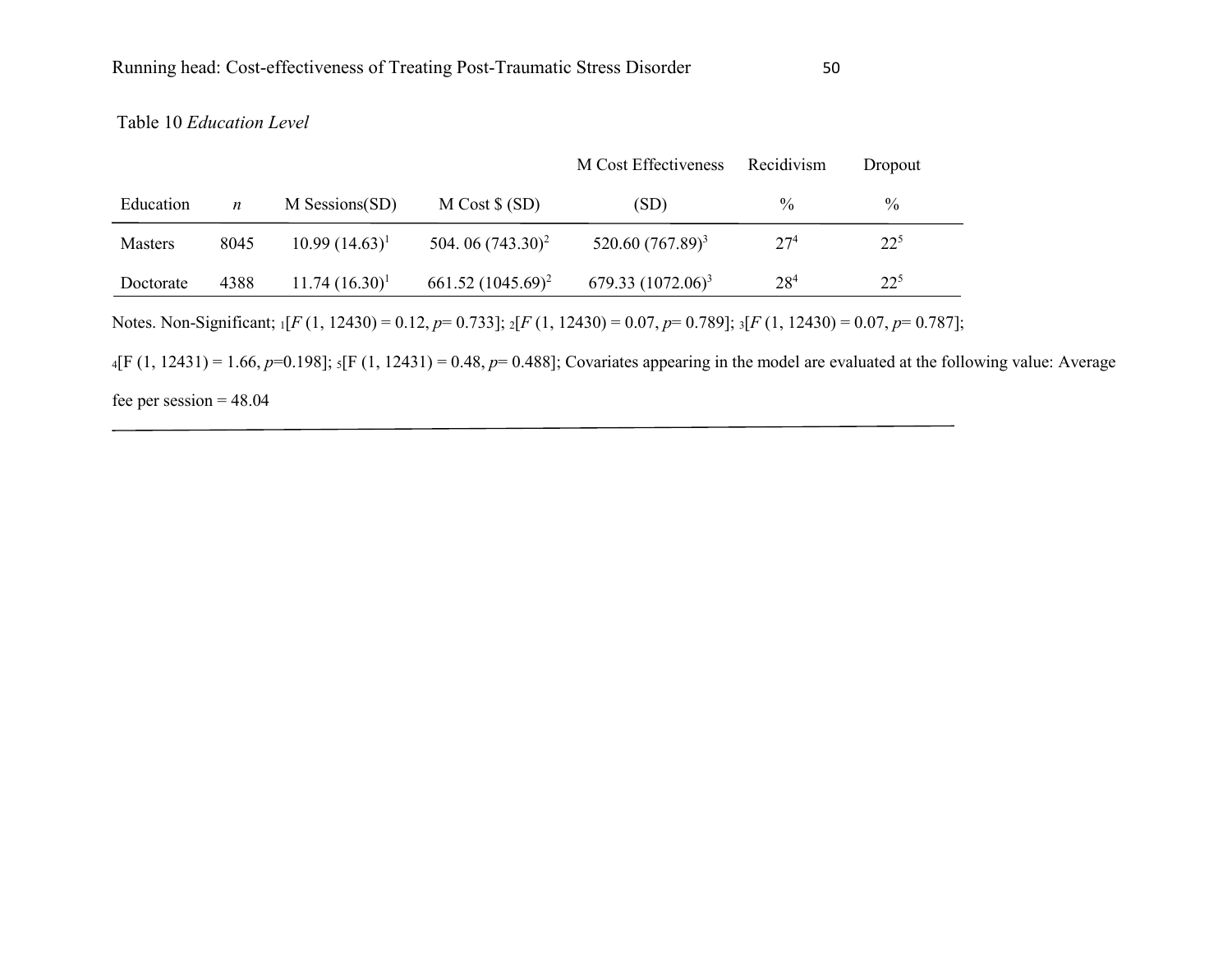## Table 11 *Gender Comparison*

|           |                  |                     |                                                                      | M Cost                                                                                                                                         | Recidivism      | Dropout   |
|-----------|------------------|---------------------|----------------------------------------------------------------------|------------------------------------------------------------------------------------------------------------------------------------------------|-----------------|-----------|
| Education | $\boldsymbol{n}$ | M Sessions(SD)      | $M Cost$ \$ (SD)                                                     | Effectiveness (SD)                                                                                                                             | $\%$            | $\%$      |
| Female    | 9826             | $11.70(15.79)^{1*}$ | 583.56 (904.93) <sup>2*</sup>                                        | $601.34 (930.98)^{3*}$                                                                                                                         | 28 <sup>4</sup> | $22^{5*}$ |
| Male      | 3000             | $10.37(13.92)^{1*}$ | 530.58 $(811.84)^{2*}$                                               | 546.04 $(834.18)^{3*}$                                                                                                                         | 26 <sup>4</sup> | $25^{5*}$ |
|           |                  |                     |                                                                      | Notes. *p<0.05; ${}_{1}[F(1, 12824) = 17.24, p < 0.001]$ ; ${}_{2}[F(1, 12824) = 8.26, p = 0.004]$ ; ${}_{3}[F(1, 12824) = 8.50, p = 0.004]$ ; |                 |           |
|           |                  |                     | $_4[F(1, 12431) = 1.66, p=0.198];$ $_5[F(1, 12431) = 0.48, p=0.488]$ |                                                                                                                                                |                 |           |